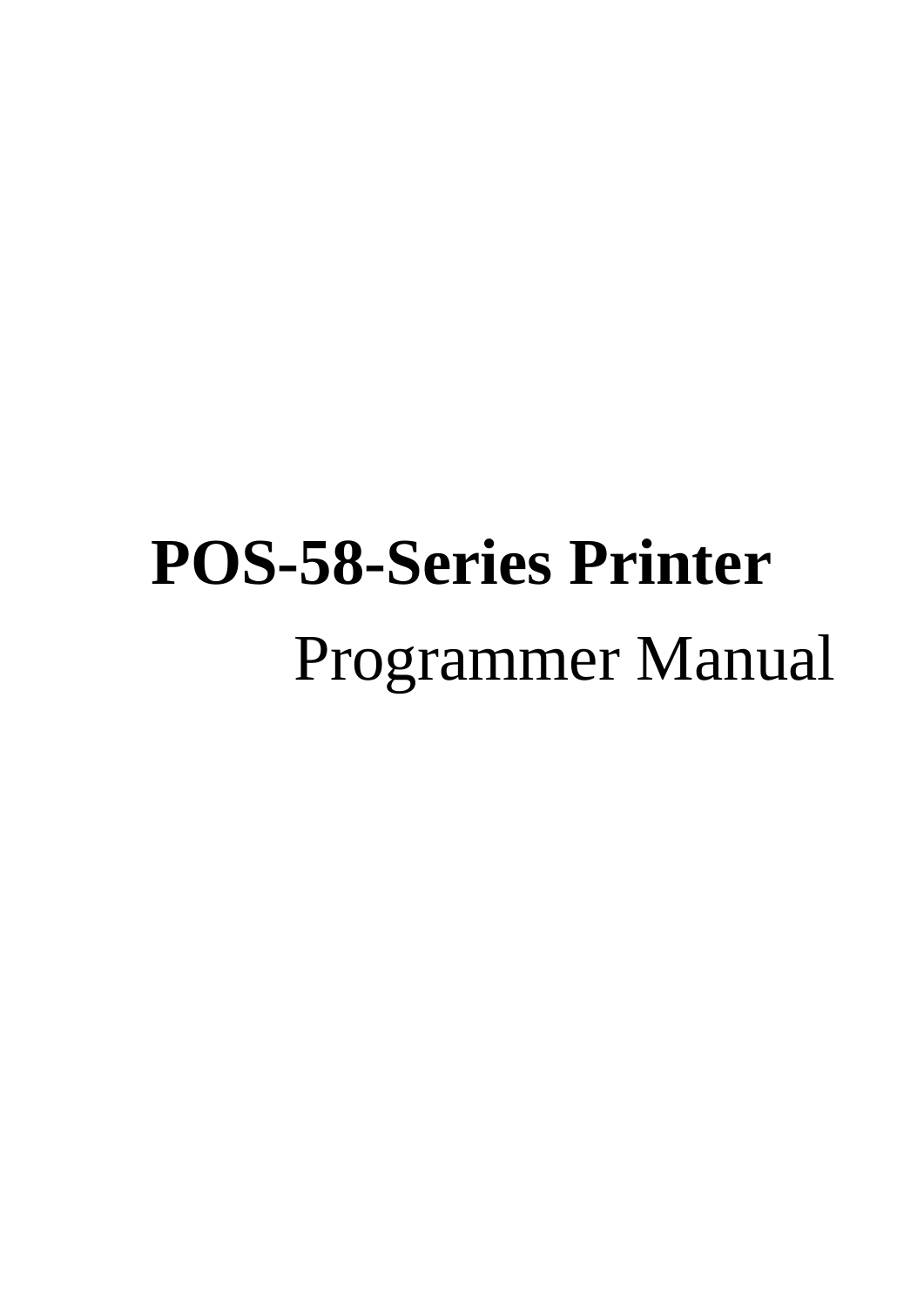| × |  |
|---|--|
|   |  |

| [Name]        | Horizontal tab   |                                                                                       |
|---------------|------------------|---------------------------------------------------------------------------------------|
| [Format]      | <b>ASCII</b>     | HT                                                                                    |
|               | Hex              | 09                                                                                    |
|               | Decimal          | 9                                                                                     |
| [Description] |                  | Moves the print position to the next horizontal tab position.                         |
| [Details]     |                  | • This command is ignored unless the next horizontal tab position has been set.       |
|               |                  | • If the next horizontal tab position exceeds the printing area, the printer sets the |
|               |                  | printing position to [Printing area width $+1$ ].                                     |
|               |                  | • Horizontal tab positions are set with ESC D.                                        |
|               |                  | • If this command is received when the printing position is at [printing area]        |
|               |                  | width + 1], the printer executes print buffer-full printing of the current line and   |
|               |                  | horizontal tab processing from the beginning of the next line.                        |
|               |                  | • The default setting of the horizontal tab position for the paper roll is font A(12) |
|               |                  | $\times$ 24) every 8th character (9th, 17th, 25th,  column).                          |
| [Reference]   | ESC <sub>D</sub> |                                                                                       |

LF

| [Reference]   | $\text{ESC } 2$ , $\text{ESC } 3$ |                                                                                  |
|---------------|-----------------------------------|----------------------------------------------------------------------------------|
| [Note]        |                                   | This command sets the print position to the beginning of the line.               |
| spacing.      |                                   |                                                                                  |
| [Description] |                                   | Prints the data in the print buffer and feeds one line based on the current line |
|               | Decimal                           | 10                                                                               |
|               | Hex                               | 0A                                                                               |
| [Format]      | <b>ASCII</b>                      | LF                                                                               |
| [Name]        | Print and line feed               |                                                                                  |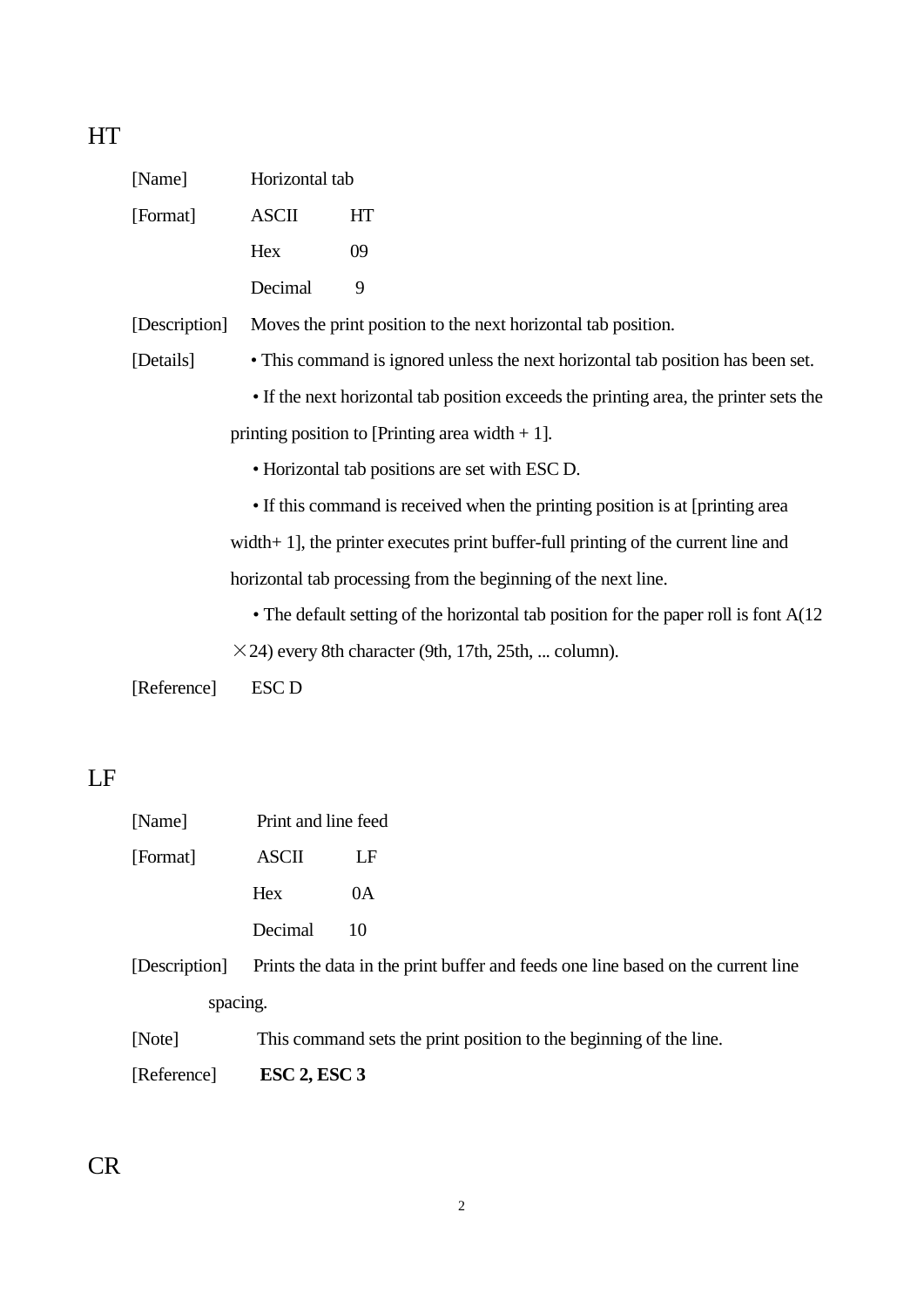| [Name] | Print and carriage return |
|--------|---------------------------|
|--------|---------------------------|

[Format] ASCII CR Hex 0D Decimal 13

[Description] When automatic line feed is enabled, this command functions the same as **LF**, when automatic line feed is disabled, this command is ignored.

[Details] • Sets the print starting position to the beginning of the line.

• The automatic line feed is ignored with a serial interface model.

• This command is set according to the DIP switch 1-1 setting with a parallel interface model.

[Reference] **LF**

## DLE EOT n

| [Name]        |              | Real-time status transmission          |            |                                             |                                                                     |  |  |  |
|---------------|--------------|----------------------------------------|------------|---------------------------------------------|---------------------------------------------------------------------|--|--|--|
| [Format]      | <b>ASCII</b> | <b>DLE</b>                             | <b>EOT</b> | n                                           |                                                                     |  |  |  |
|               | Hex          | 10                                     | 04         | n                                           |                                                                     |  |  |  |
|               | Decimal      | 16                                     | 4          | n                                           |                                                                     |  |  |  |
| [Range]       | 1≤n≤4        |                                        |            |                                             |                                                                     |  |  |  |
| [Description] |              |                                        |            |                                             | Transmits the selected printer status specified by n in real-time,  |  |  |  |
|               |              | according to the following parameters: |            |                                             |                                                                     |  |  |  |
|               |              | $n = 1$ : Transmit printer status      |            |                                             |                                                                     |  |  |  |
|               |              | $n = 2$ : Transmit off-line status     |            |                                             |                                                                     |  |  |  |
|               |              | $n = 3$ : Transmit error status        |            |                                             |                                                                     |  |  |  |
|               |              |                                        |            | $n = 4$ : Transmit paper roll sensor status |                                                                     |  |  |  |
| [Details]     |              |                                        |            |                                             | The status is transmitted whenever the data sequence of <10>H<04>H< |  |  |  |
|               |              | $n$ (1 sn $\leq$ 4) is received.       |            |                                             |                                                                     |  |  |  |
|               |              |                                        |            |                                             | Example: In ESC m nL nH d1dk, d1=<10>H, d2=<04>H, d3=<01>H          |  |  |  |
|               |              |                                        |            |                                             | This command should not be used within the data sequence of another |  |  |  |

command that consists of 2 or more bytes.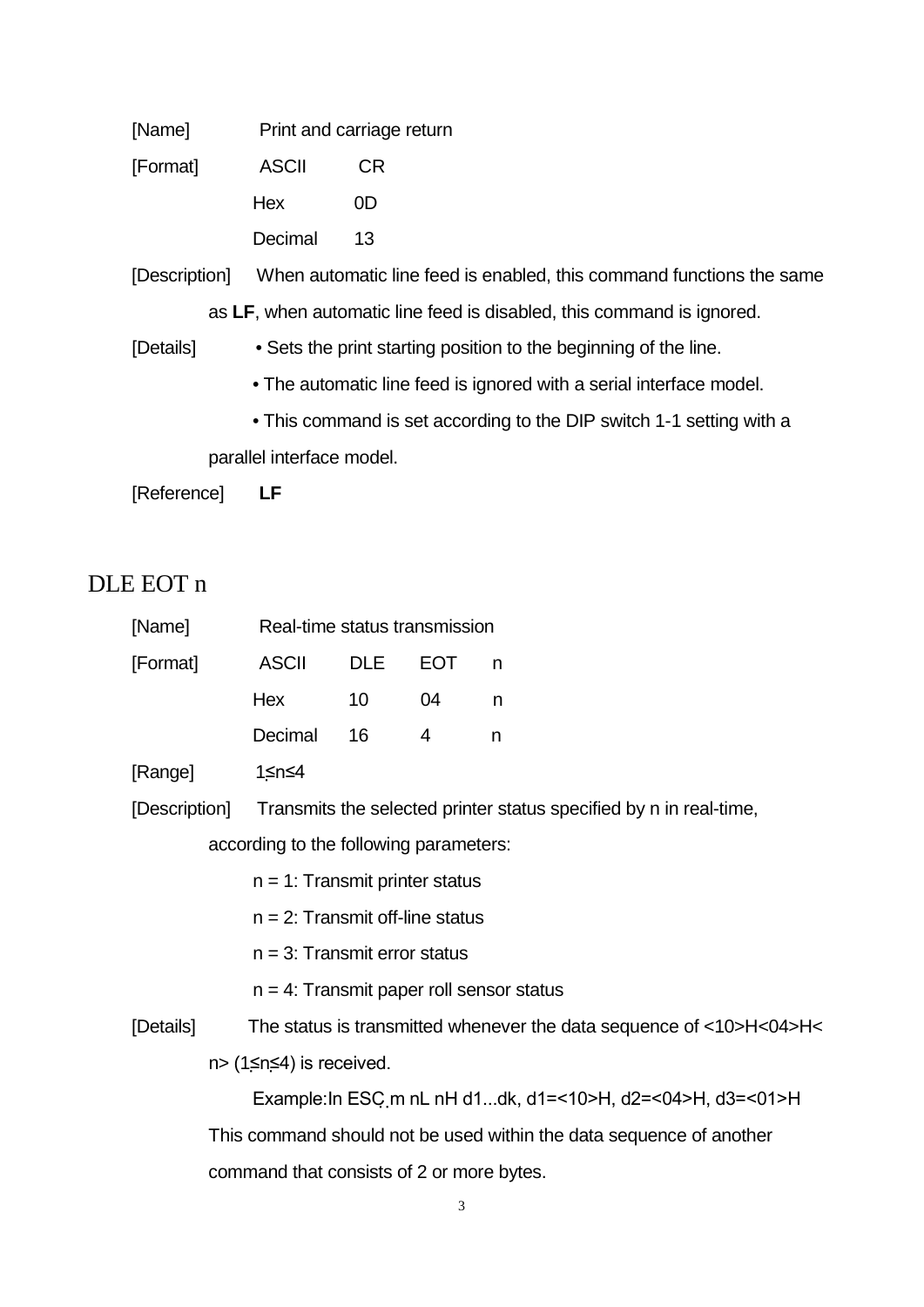Example:If you attempt to transmit ESC 3 n to the printer, but DTR (DSR for the host computer) goes to MARK before n is transmitted and then DLE EOT 3 interrupts before n is received, the code <10>H for DLE EOT 3 is processed as the code for ESC 3 <10>H.

Even though the printer is not selected using  $\text{ESC} =$  (select peripheral device), this command is effective.

□ The printer transmits the current status. Each status is represented by onebyte data.

> The printer transmits the status without confirming whether the host computer can receive data.

The printer executes this command upon receiving it.

This command is executed even when the printer is off-line, the receive buffer is full, or there is an error status with a serial interface model.

With a parallel interface model, this command can not be executed when the printer is busy. This command is executed even when the printer is off-line or there is an error status when DIP switch 2-1 is on with a parallel interface model.

When Auto Status Back (ASB) is enabled using the GS a command, the status transmitted by the DLE EOT command and the ASB status must be differentiated.

| Bit            | OFF/ON | <b>HEX</b>     |          | Decimal Function                                 |
|----------------|--------|----------------|----------|--------------------------------------------------|
| $\theta$       | OFF    | 0 <sub>0</sub> | $\theta$ | Not used. Fixed to Off.                          |
|                | ON     | 02             | 2        | Not used. Fixed to On.                           |
| $\overline{2}$ | 0FF    | 0 <sub>0</sub> | $\theta$ | Drawer open/close signal is LOW(connector pin3). |
|                | ON     | 04             | 4        | Drawer open/close signal is LOW(connector pin3). |
| 3              |        |                |          | Undefined.                                       |
| 4              | 0N     | 10             | 16       | Not used. Fixed to On.                           |
| 5.6            |        |                |          | Undefined.                                       |

 $n = 1$ : Printer status

4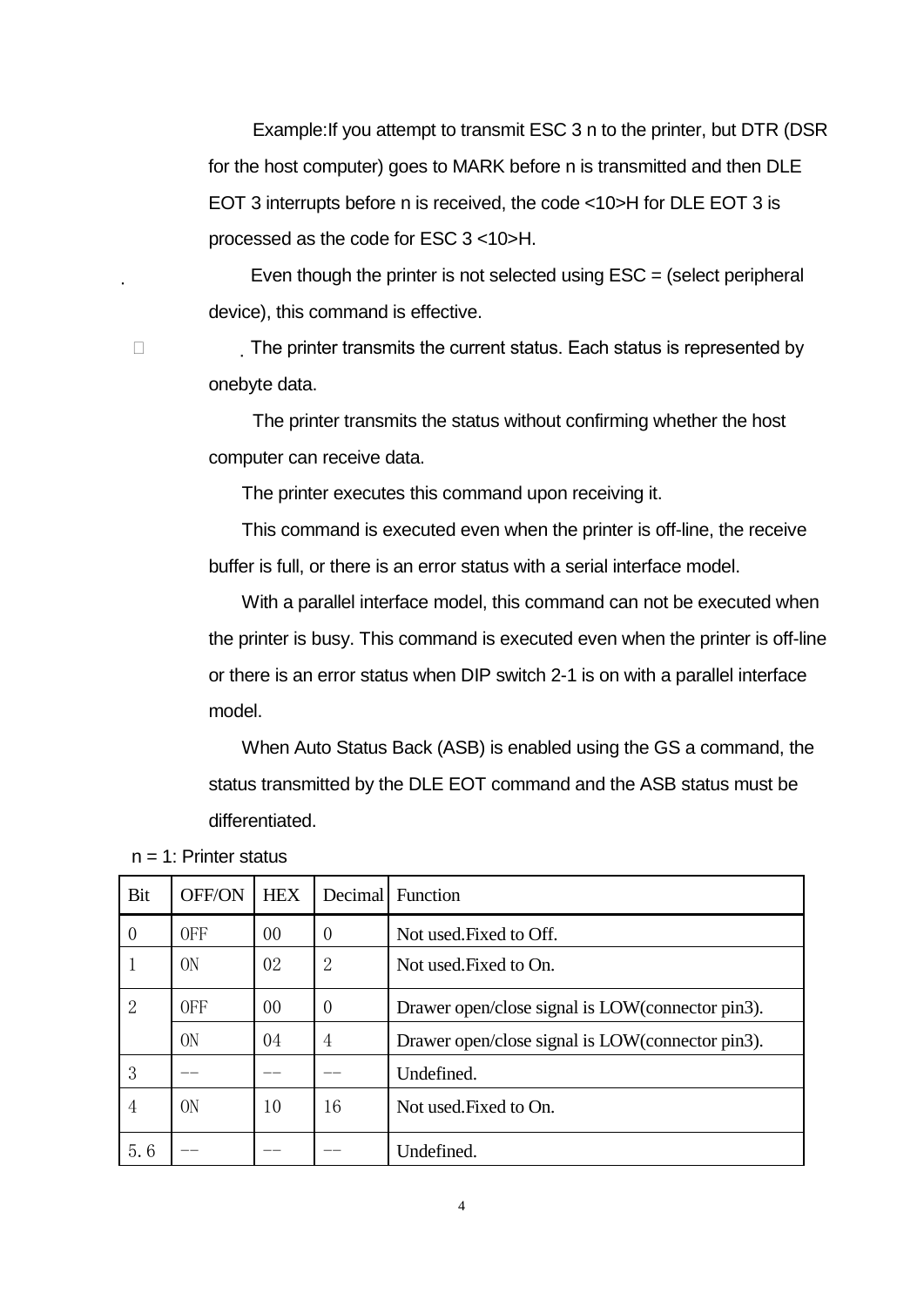| - | UFI | $00\,$ | Not used.Fixed to Off.<br>л. |
|---|-----|--------|------------------------------|
|   |     |        |                              |

#### n = 2: Off-line status

| Bit            | Off/On       | Hex    | Decimal        | Function                                         |
|----------------|--------------|--------|----------------|--------------------------------------------------|
| $\Omega$       | $\theta$     | $00\,$ | $\Omega$       | Not used Fixed to Off.                           |
| 1              | 1            | 02     | $\overline{2}$ | Not used Fixed to On.                            |
| $\overline{2}$ | $\Omega$     | 00     | $\theta$       | Cover is closed.                                 |
|                | 1            | 04     | 4              | Cover is open.                                   |
| 3              | $\Omega$     | 00     | $\theta$       | Paper is not being fed by using the FEED button. |
|                | 1            | 08     | 8              | Paper is begin feed by the FEED button.          |
| 4              | 1            | 10     | 16             | Not used Fixed to On.                            |
| 5              | $\theta$     | $00\,$ | $\Omega$       | No paper-end stop.                               |
|                | 1            | 20     | 32             | Printing is being stopped.                       |
| 6              | $\theta$     | $00\,$ | $\theta$       | No error.                                        |
|                | $\mathbf{1}$ | 40     | 64             | Error occurs.                                    |
| 7              | 0            | $00\,$ | $\overline{0}$ | Not used Fixed to Off.                           |

#### $n = 3$ : Error status

| Bit            | Off/On       | Hex    | Decimal  | Function                       |  |
|----------------|--------------|--------|----------|--------------------------------|--|
| $\Omega$       | $\theta$     | $00\,$ | $\theta$ | Not used Fixed to Off.         |  |
| 1              | 1            | 02     | 2        | Not used Fixed to On.          |  |
| 2              |              |        |          | Undefined.                     |  |
| 3              | $\Omega$     | $00\,$ | $\Omega$ | No auto-cutter error.          |  |
|                | 1            | 08     | 8        | Auto-cutter error occurs.      |  |
| $\overline{4}$ | 1            | 10     | 16       | Not used Fixed to On.          |  |
| 5              | $\Omega$     | $00\,$ | $\Omega$ | No unrecoverable error.        |  |
|                | $\mathbf{1}$ | 20     | 32       | Unrecoverable error occurs.    |  |
| 6              | $\Omega$     | $00\,$ | $\Omega$ | No auto-recoverable error.     |  |
|                | 1            | 40     | 64       | Auto recoverable error occurs. |  |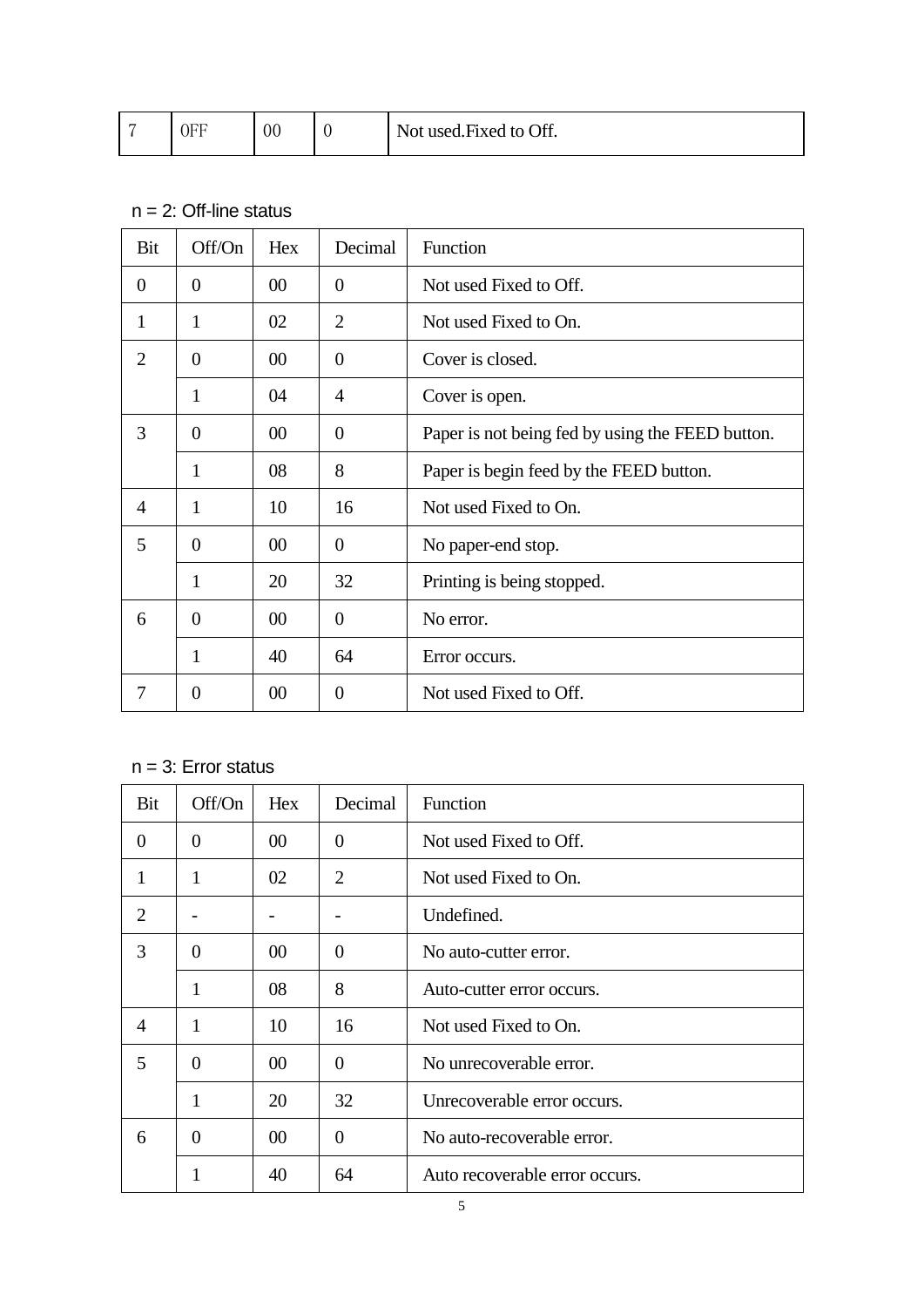|  |  |  |  | Not used Fixed to Off. |
|--|--|--|--|------------------------|
|--|--|--|--|------------------------|

| Bit            | Off/On         | Hex            | Decimal        | Function                                              |
|----------------|----------------|----------------|----------------|-------------------------------------------------------|
| $\theta$       | $\overline{0}$ | 00             | $\theta$       | Not used Fixed to Off.                                |
| 1              | 1              | 02             | $\overline{2}$ | Not used Fixed to On.                                 |
| 2,3            | $\Omega$       | 00             | $\theta$       | Paper roll near-end sensor, paper adequate.           |
|                | 1              | 0 <sup>C</sup> | 12             | Paper near-end is detected by the paper roll near-end |
|                |                |                |                | sensor.                                               |
| $\overline{4}$ |                | 10             | 16             | Not used Fixed to On.                                 |
| 5,6            | $\Omega$       | 00             | $\Omega$       | Paper roll sensor Paper present.                      |
|                |                | 60             | 96             | Paper roll end detected by paper roll sensor.         |
| 7              | 0              | 00             | $\Omega$       | Not used Fixed to Off.                                |

 $n = 4$ : Continuous paper sensor status

[Reference] **DLE ENQ, GS a, GS r**

#### DLE DC4 n m t

|                            | [Name] Generate pulse at real-time |                 |  |     |   |  |  |  |
|----------------------------|------------------------------------|-----------------|--|-----|---|--|--|--|
| [Format] ASCII DLE DC4 n m |                                    |                 |  |     | t |  |  |  |
|                            |                                    | Hex 10 14 n m t |  |     |   |  |  |  |
|                            |                                    | Decimal 16 20 n |  | m t |   |  |  |  |
|                            |                                    |                 |  |     |   |  |  |  |

 $[Range]$  n = 1, m = 0, 1, 1 ≤ t ≤ 8

[Description] Outputs the pulse specified by t to connector pin m as follows:

|  | Connector pin                    |
|--|----------------------------------|
|  | Drawer kick-out connector pin 2. |
|  | Drawer kick-out connector pin 5. |

The pulse ON time is [ $t \times 100$  ms] and the OFF time is [ $t \times 100$ ms].

[Details] • When the printer is in an error status when this command is processed,

this command is ignored.

• When the pulse is output to the connector pin specified while **ESC p** or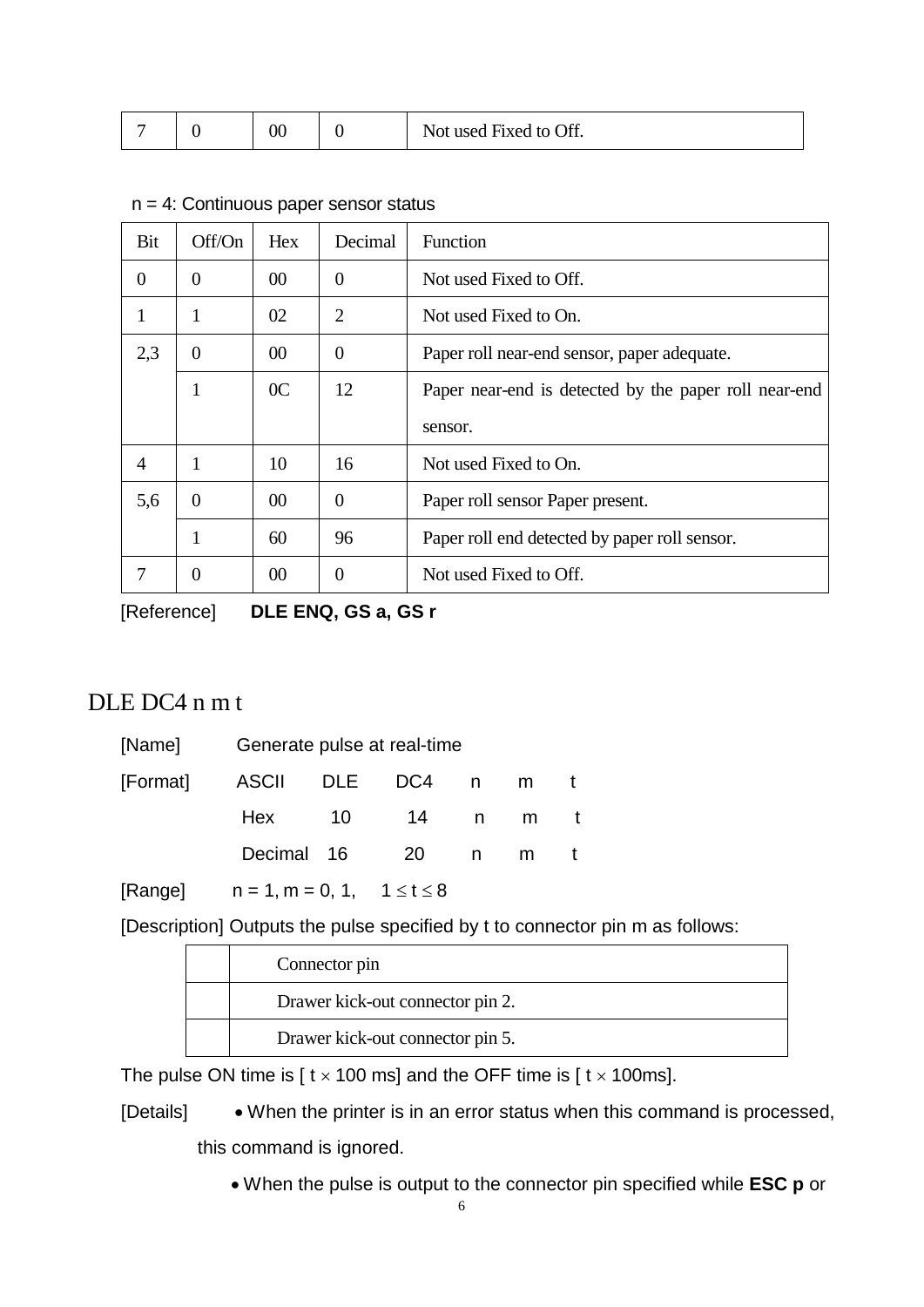**DEL DC4** is executed while this command is processed, this command is ignored.

• The printer executes this command upon receiving it.

• With a serial interface model, this command is executed even when the printer is off-line, the receive buffer is full, or there is an error status.

• With a parallel interface model, this command cannot be executed when the printer is busy. This command is executed even when the printer is off-line or there is an error status when DIP switch 2-1 is on.

• If print data includes the same character strings as this command, the printer performs the same operation specified by this command. The user must consider this.

• This command should not be used within the data sequence of another command that consists of 2 or more bytes.

• This command is effective even when the printer is disabled with **ESC =**  (Select peripheral device).

[Reference] **ESC p**

## ESC SP n

| [Name]   |              | Set right-side character spacing |           |   |  |  |  |
|----------|--------------|----------------------------------|-----------|---|--|--|--|
| [Format] | <b>ASCII</b> | <b>ESC</b>                       | <b>SP</b> | n |  |  |  |
|          | Hex          | 1B                               | 20        | n |  |  |  |
|          | Decimal      | 27                               | 32        |   |  |  |  |
|          |              |                                  |           |   |  |  |  |

 $[Range]$   $0 \le n \le 255$ 

[Description] Sets the character spacing for the right side of the character to [ n horizontal or vertical motion units].

[Details] • The right-side character spacing for double-width mode is twice the normal value. When characters are enlarged, the right-side character spacing is n times normal value.

• This command does not affect the setting of kanji characters.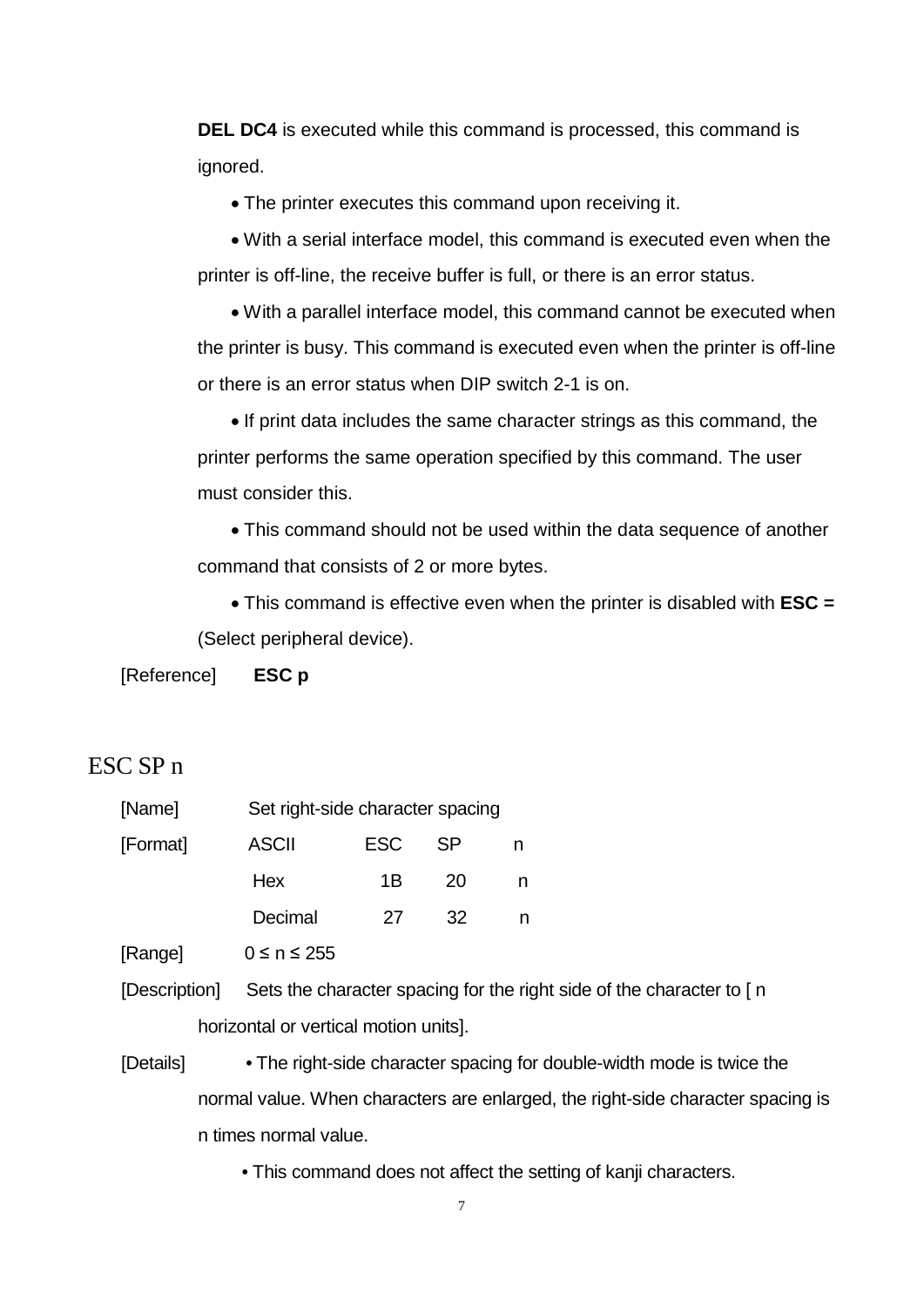• This command sets values independently in each mode (standard and page modes).

• The horizontal and vertical motion unit are specified by **GS P**. Changing the horizontal or vertical motion unit does not affect the current right-side spacing.

• The **GS P** command can change the horizontal (and vertical) motion unit. However, the value cannot be less than the minimum horizontal movement amount, and it must be in even units of the minimum horizontal movement amount.

• In standard mode, the horizontal motion unit is used.

• In page mode, the horizontal or vertical motion unit differs in page mode, depending on starting position of the printable area as follows:1 When the starting position is set to the upper left or lower right of the printable area using **ESC T**, the horizontal motion unit (x) is used.2 When the starting position is set to the upper right or lower left of the printable area using **ESC T**, the vertical motion unit ( y) is used.

• The maximum right-side spacing is 255/180 inches. Any setting exceeding the maximum is converted to the maximum automatically.

 $[Default]$   $n = 0$ 

[Reference] **GS P**

## ESC ! n

| [Name]        | Select print mode(s)             |            |    |   |  |
|---------------|----------------------------------|------------|----|---|--|
| [Format]      | <b>ASCII</b>                     | <b>ESC</b> |    | n |  |
|               | Hex                              | 1Β         | 21 | n |  |
|               | Decimal                          | 27         | 33 | n |  |
| [Range]       | 0≤n≤255                          |            |    |   |  |
| [Description] | Selects print mode(s) using n as |            |    |   |  |

|  |  |  |  |  | Bit   Off/On   Hex   Decimal   Function |
|--|--|--|--|--|-----------------------------------------|
|--|--|--|--|--|-----------------------------------------|

follows: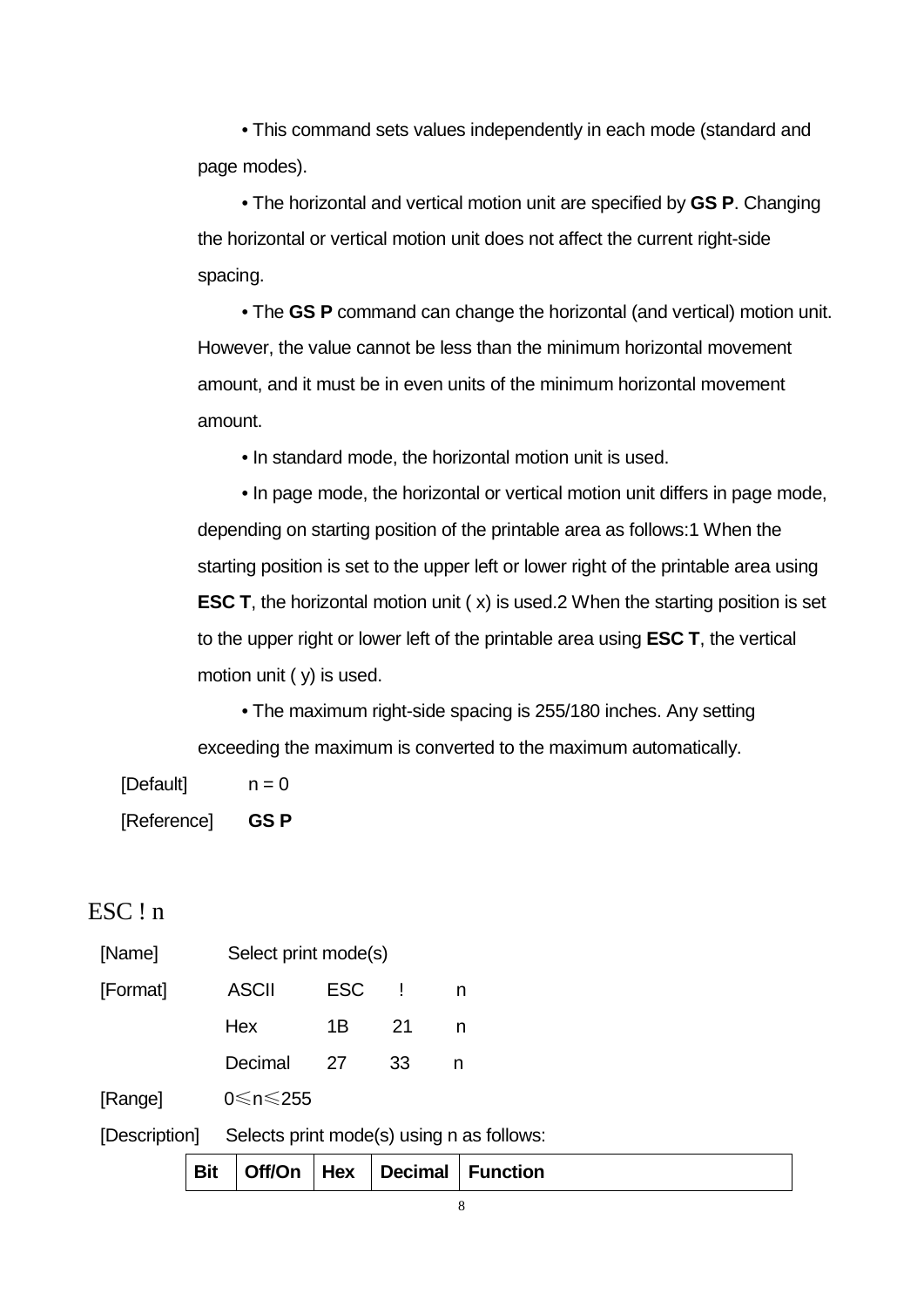| 0              | Off       | 00     | 0   | Character font A $(12\times24)$ .  |
|----------------|-----------|--------|-----|------------------------------------|
|                | <b>On</b> | 01     | 1   | Character font B $(9 \times 17)$ . |
| 1              |           |        |     | Undefined.                         |
| $\overline{2}$ |           |        |     | Undefined.                         |
| 3              | Off       | 00     | 0   | Emphasized mode not selected.      |
|                | On        | 08     | 8   | Emphasized mode selected.          |
| 4              | Off       | 00     | 0   | Double-height mode not selected.   |
|                | <b>On</b> | 10     | 16  | Double-height mode selected.       |
| 5              | Off       | $00\,$ | 0   | Double-width mode not selected.    |
|                | <b>On</b> | 20     | 32  | Double-width mode selected.        |
| 6              |           |        |     | Undefined.                         |
| 7              | Off       | 00     | 0   | Underline mode not selected.       |
|                | On        | 80     | 128 | Underline mode selected.           |

[Details] • When both double-height and double-width modes are selected,

quadruple size characters are printed.

• The printer can underline all characters, but can not underline the space set by **HT** or 90° clockwise rotated characters.

• The thickness of the underline is that selected by **ESC** , regardless of the character size.

• When some characters in a line are double or more height, all the

characters on the line are aligned at the baseline.

• **ESC E** can also turn on or off emphasized mode. However, the setting of the last received command is effective.

• **ESC —**can also turn on or off underline mode. However, the setting of the last received command is effective.

• **GS !** can also select character size. However, the setting of the last received command is effective.

• Emphasized mode is effective for alphanumeric and Kanji. All print modes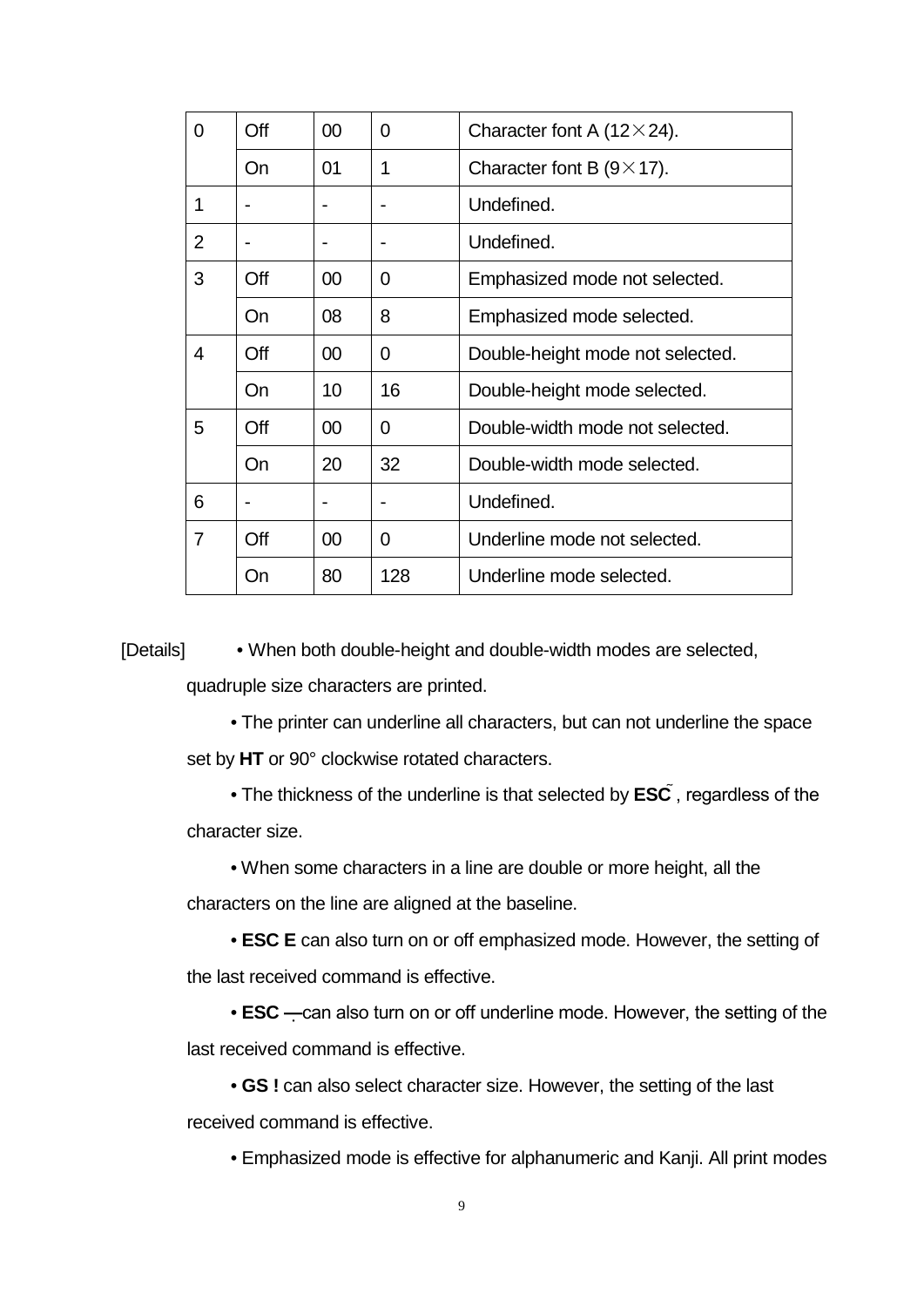except emphasized mode is effective only for alphanumeric.

 $[Default]$   $n = 0$ 

[Reference] **ESC -**, **ESC E**, **GS !**

# ESC \$ nL nH

| [Name]        | Set absolute print position                                                                |                                                                                     |    |    |                                                                           |  |  |  |  |
|---------------|--------------------------------------------------------------------------------------------|-------------------------------------------------------------------------------------|----|----|---------------------------------------------------------------------------|--|--|--|--|
| [Format]      | <b>ASCII</b>                                                                               | <b>ESC</b>                                                                          | \$ | nL | nH                                                                        |  |  |  |  |
|               | Hex                                                                                        | 1B                                                                                  | 24 | nL | nH                                                                        |  |  |  |  |
|               | Decimal                                                                                    | 27                                                                                  | 36 | nL | nH                                                                        |  |  |  |  |
| [Range]       | $0 \leq nL \leq 255$                                                                       |                                                                                     |    |    |                                                                           |  |  |  |  |
|               | $0 \leq nH \leq 255$                                                                       |                                                                                     |    |    |                                                                           |  |  |  |  |
| [Description] |                                                                                            |                                                                                     |    |    | Sets the distance from the beginning of the line to the position at which |  |  |  |  |
|               | subsequent characters are to be printed.                                                   |                                                                                     |    |    |                                                                           |  |  |  |  |
|               |                                                                                            | • The distance from the beginning of the line to the print position is $[(nL + nH)$ |    |    |                                                                           |  |  |  |  |
|               | $\times$ 256) $\times$ (vertical or horizontal motion unit)] inches.                       |                                                                                     |    |    |                                                                           |  |  |  |  |
| [Details]     | • Settings outside the specified printable area are ignored.                               |                                                                                     |    |    |                                                                           |  |  |  |  |
|               | • The horizontal and vertical motion unit are specified by GS P.                           |                                                                                     |    |    |                                                                           |  |  |  |  |
|               | • The GS P command can change the horizontal (and vertical) motion unit,                   |                                                                                     |    |    |                                                                           |  |  |  |  |
|               | However, the value cannot be less than the minimum horizontal movement amount,             |                                                                                     |    |    |                                                                           |  |  |  |  |
|               | and it must be in even units of the minimum horizontal movement amount.                    |                                                                                     |    |    |                                                                           |  |  |  |  |
|               | • In standard mode, the horizontal motion unit (x) is used.                                |                                                                                     |    |    |                                                                           |  |  |  |  |
|               | • In page mode, horizontal or vertical motion unit differs depending on the                |                                                                                     |    |    |                                                                           |  |  |  |  |
|               | starting position of the printable area as follows:1 When the starting position is set     |                                                                                     |    |    |                                                                           |  |  |  |  |
|               | to the upper left or lower right of the printable area using <b>ESC T</b> , the horizontal |                                                                                     |    |    |                                                                           |  |  |  |  |
|               | motion unit (x) is used.2 When the starting position is set to the upper right or lower    |                                                                                     |    |    |                                                                           |  |  |  |  |

left of the printable area using **ESC T**, the vertical motion unit ( y) is used.

#### [Reference] **ESC \**, **GS \$**, **GS \**, **GS P**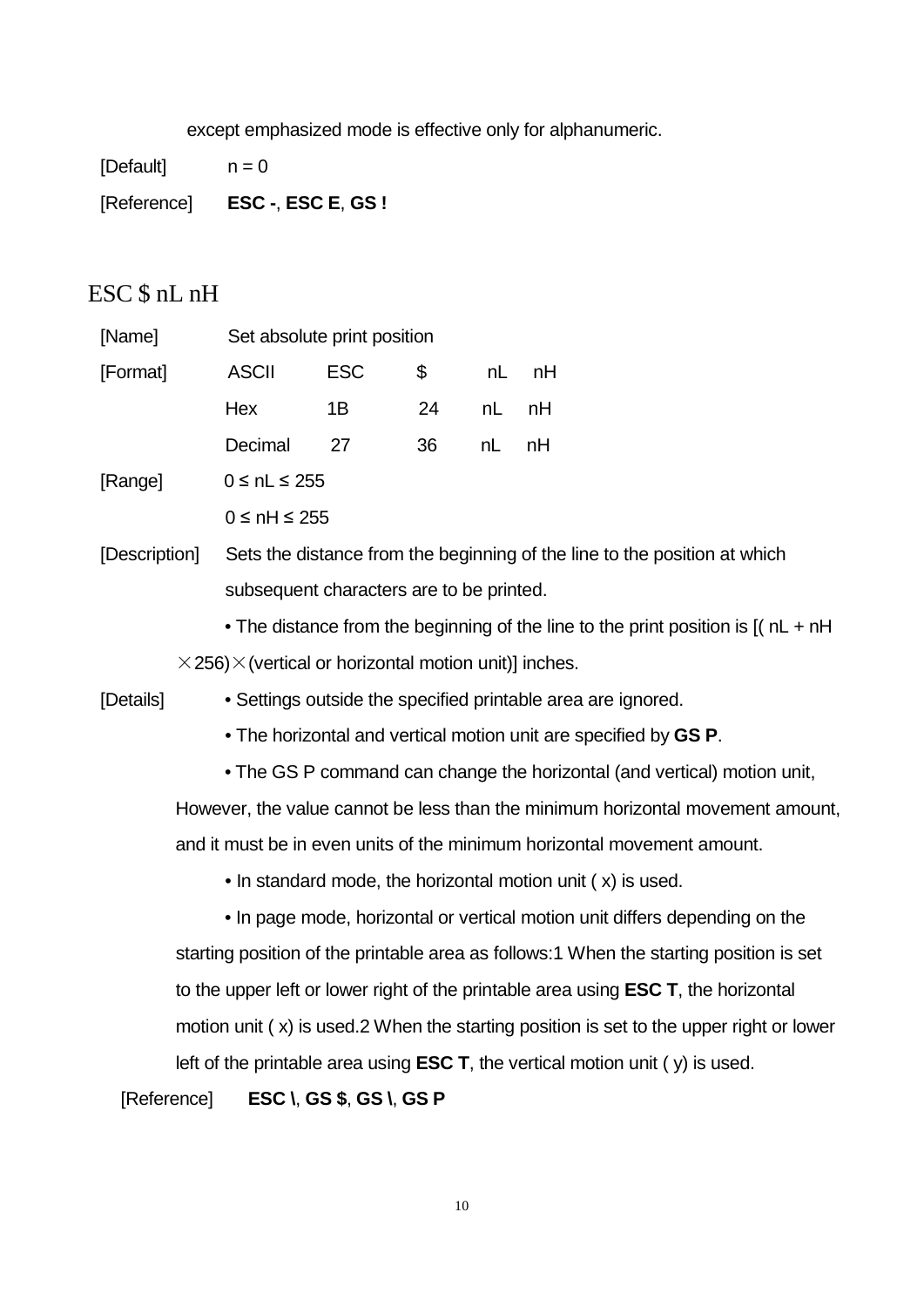# ESC % n

| [Name]                                                                | Select/cancel user-defined character set             |            |    |                                                                           |  |  |
|-----------------------------------------------------------------------|------------------------------------------------------|------------|----|---------------------------------------------------------------------------|--|--|
| [Format]                                                              | <b>ASCII</b>                                         | <b>ESC</b> | %  | n                                                                         |  |  |
|                                                                       | Hex                                                  | 1B         | 25 | n                                                                         |  |  |
|                                                                       | Decimal                                              | 27         | 37 | n                                                                         |  |  |
| [Range]                                                               | $0 \leq nL \leq 255$                                 |            |    |                                                                           |  |  |
| [Description]                                                         | Selects or cancels the user-defined character set.   |            |    |                                                                           |  |  |
| • When the LSB of n is 0, the user-defined character set is canceled. |                                                      |            |    |                                                                           |  |  |
|                                                                       |                                                      |            |    | • When the LSB of n is 1, the user-defined character set is selected.     |  |  |
| [Details]                                                             |                                                      |            |    | • When the user-defined character set is canceled, the internal character |  |  |
| set is automatically selected.                                        |                                                      |            |    |                                                                           |  |  |
|                                                                       | • n is available only for the least significant bit. |            |    |                                                                           |  |  |
| [Default]                                                             | $n = 0$                                              |            |    |                                                                           |  |  |
| [Reference]                                                           | <b>ESC &amp;, ESC ?</b>                              |            |    |                                                                           |  |  |

# ESC & y c1 c2 [x1 d1...d(y $\times$ x1)]...[xk d1...d(y $\times$ xk)]

| [Name]                                                                 | Define user-defined characters                                              |  |  |  |
|------------------------------------------------------------------------|-----------------------------------------------------------------------------|--|--|--|
| [Format]                                                               | ASCII ESC & y c1 c2 [x1 d1d(y $\times$ x1)][xk d1d(y $\times$ xk)]          |  |  |  |
|                                                                        | 1B 26 y c1 c2 [x1 d1d(y $\times$ x1)][xk d1d(y $\times$ xk)]<br>Hex         |  |  |  |
|                                                                        | Decimal 27 38 y c1 c2 [x1 d1d(y $\times$ x1)][xk d1d(y $\times$ xk)]        |  |  |  |
| [Range]                                                                | $y = 3$ $32 \le c1 \le c2 \le 126$ $0 \le x \le 12$ Font A (12 $\times$ 24) |  |  |  |
|                                                                        | $0 \le x \le 9$ Font B (9 $\times$ 17) $0 \le d1$ $d(y \times xk) \le 255$  |  |  |  |
| [Description]                                                          | Defines user-defined characters.                                            |  |  |  |
| • y specifies the number of bytes in the vertical direction.           |                                                                             |  |  |  |
| • c1 specifies the beginning character code for the definition, and c2 |                                                                             |  |  |  |
| specifies the final code.                                              |                                                                             |  |  |  |

• x specifies the number of dots in the horizontal direction.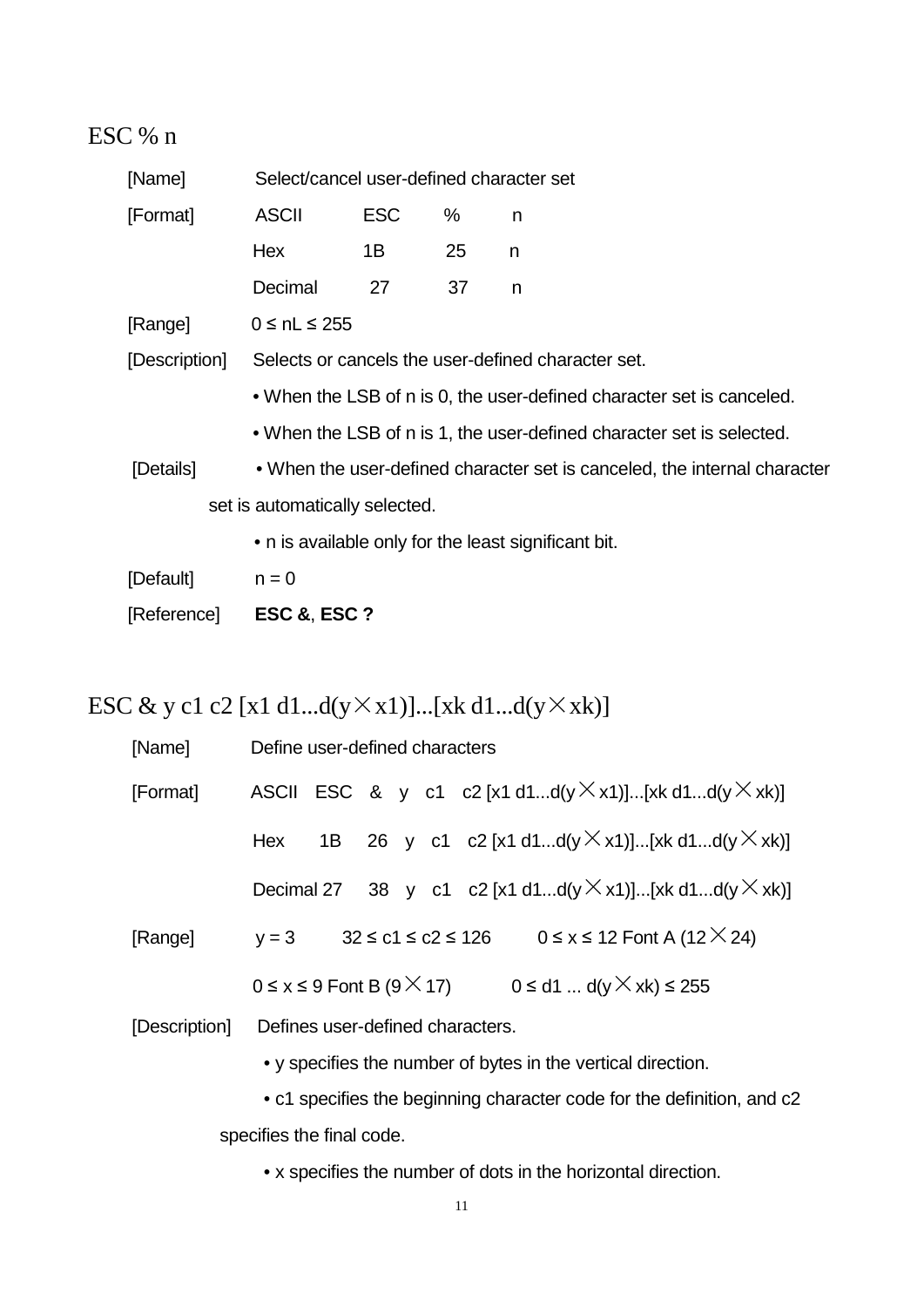[Details] • The allowable character code range is from ASCII code <20>H to <7E>H (95 characters).

> • It is possible to define multiple characters for consecutive character codes. If only one character is desired, use  $c1 = c2$ .

• d is the dot data for the characters. The dot pattern is in the horizontal direction from the left side. Any remaining dots on the right side are blank.

• The data to define a user-defined character is  $(y \times x)$  bytes.

• Set a corresponding bit to 1 to print a dot or 0 to not print a dot.

• This command can define different user-defined character patterns by

each fonts. To select a font, use **ESC !**

• A user-defined character and a downloaded bit image cannot be defined simultaneously. When this command is executed, the downloaded bit image is cleared.

• The user-defined character definition is cleared when:

- ① **ESC @** is executed.
- ② **ESC ?** is executed.
- ③ **FS q** is executed.
- ④ **GS \***is executed.
- $\Box$  The printer is reset or the power is turned off.

• When the user-defined characters are defined in font B (9  $\times$  17), only the most significant bit of the 3rd byte of data in vertical direction is effective.

[Default] The internal character set

[Reference] **ESC %**, **ESC ?**

[Example] • When font A (12 $\times$ 24) is selected.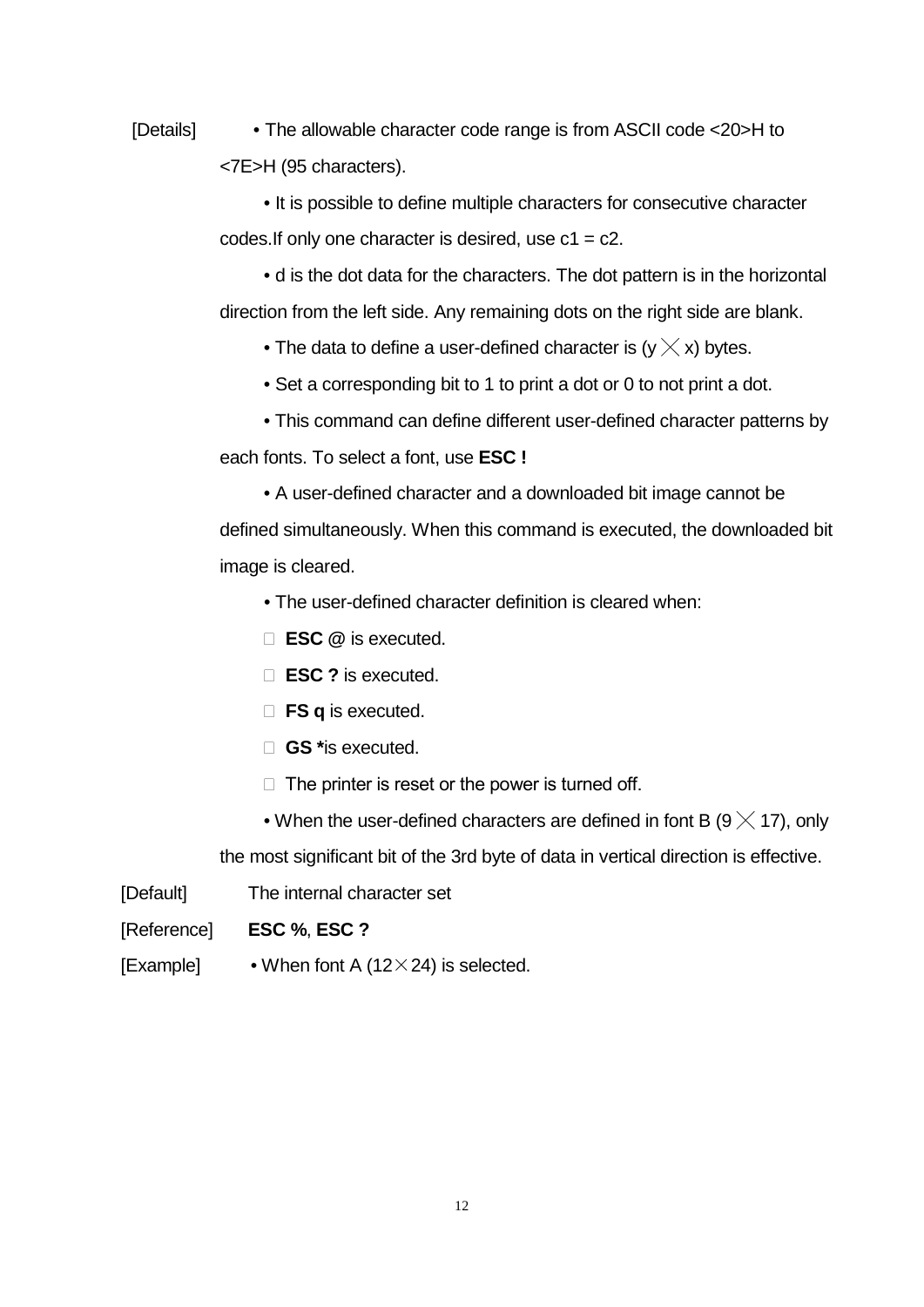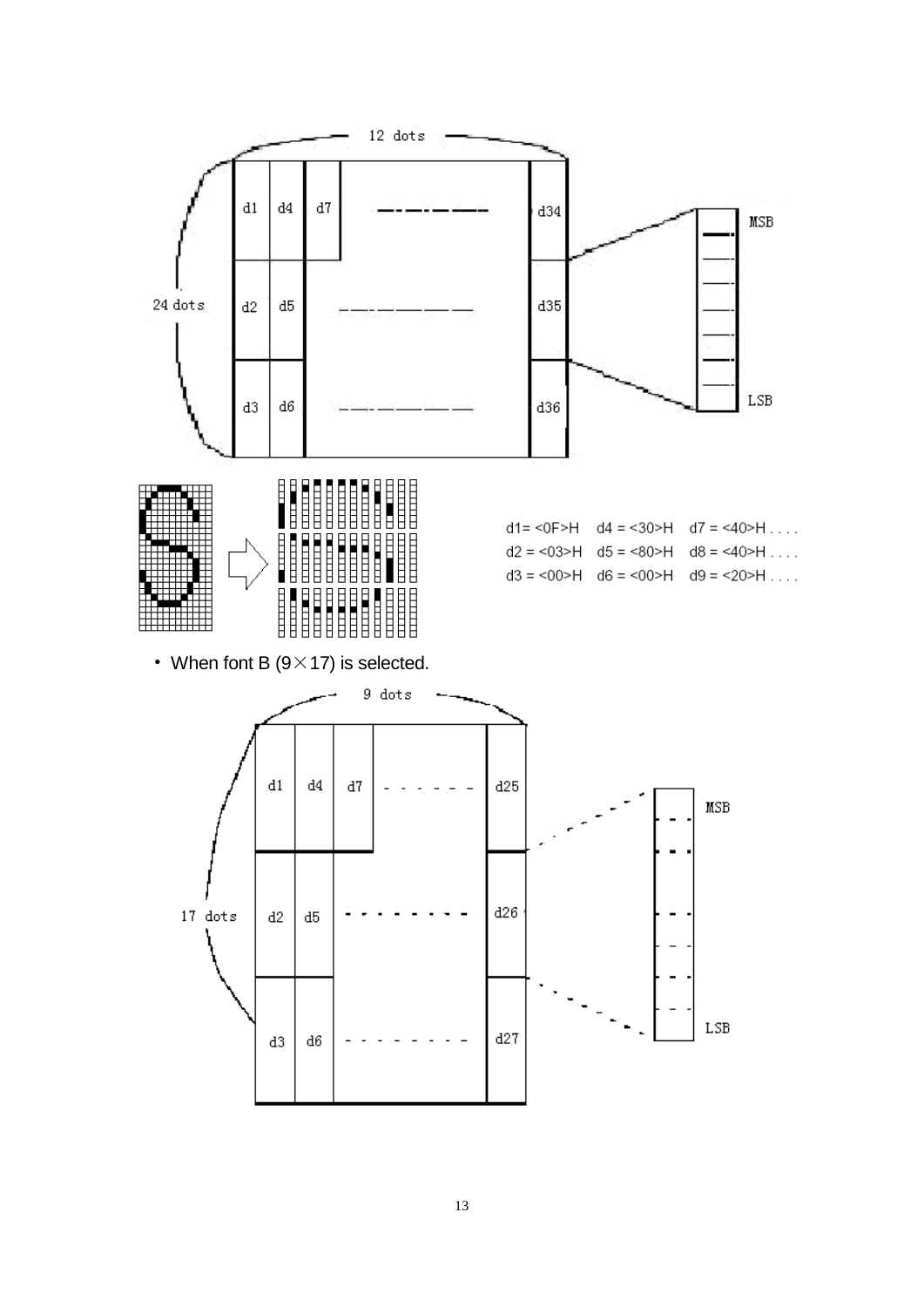

# ESC \* m nL nH d1... dk

| [Name]        |                            | Select bit-image mode |  |  |  |                    |                                                                          |  |
|---------------|----------------------------|-----------------------|--|--|--|--------------------|--------------------------------------------------------------------------|--|
| [Format]      | <b>ASCII</b>               |                       |  |  |  | ESC * m nL nH d1dk |                                                                          |  |
|               | Hex                        |                       |  |  |  | 1B 2A m nL nH d1dk |                                                                          |  |
|               | Decimal 27 42 m nL nH d1dk |                       |  |  |  |                    |                                                                          |  |
| [Range]       |                            |                       |  |  |  |                    | $m = 0, 1, 32, 33$ $0 \le nL \le 255$ $0 \le nH \le 3$ $0 \le d \le 255$ |  |
| [Description] |                            |                       |  |  |  |                    | Selects a bit-image mode using m for the number of dots specified by nL  |  |

and nH, as follows:

|    | Mode                  | <b>Vertical Direction</b> |                    | <b>Horizontal Direction</b> |                                 |  |
|----|-----------------------|---------------------------|--------------------|-----------------------------|---------------------------------|--|
| m  |                       | <b>Number of Dots</b>     | <b>Dot Density</b> | <b>Dot Density</b>          | Number of Data(K)               |  |
| 0  | 8-dot single-density  | 8                         | 67 DPI             | 100 DPI                     | $nL+nH \times 256$              |  |
|    | 8-dot double-density  | 8                         | 67 DP              | 200 DPI                     | $nL+nH \times 256$              |  |
| 32 | 24-dot single-density | 24                        | 200DPI             | 100 DPI                     | (nL+nH $\times$ 256) $\times$ 3 |  |
| 33 | 24-dot double-density | 24                        | 200 DPI            | 200DPI                      | (nL+nH $\times$ 256) $\times$ 3 |  |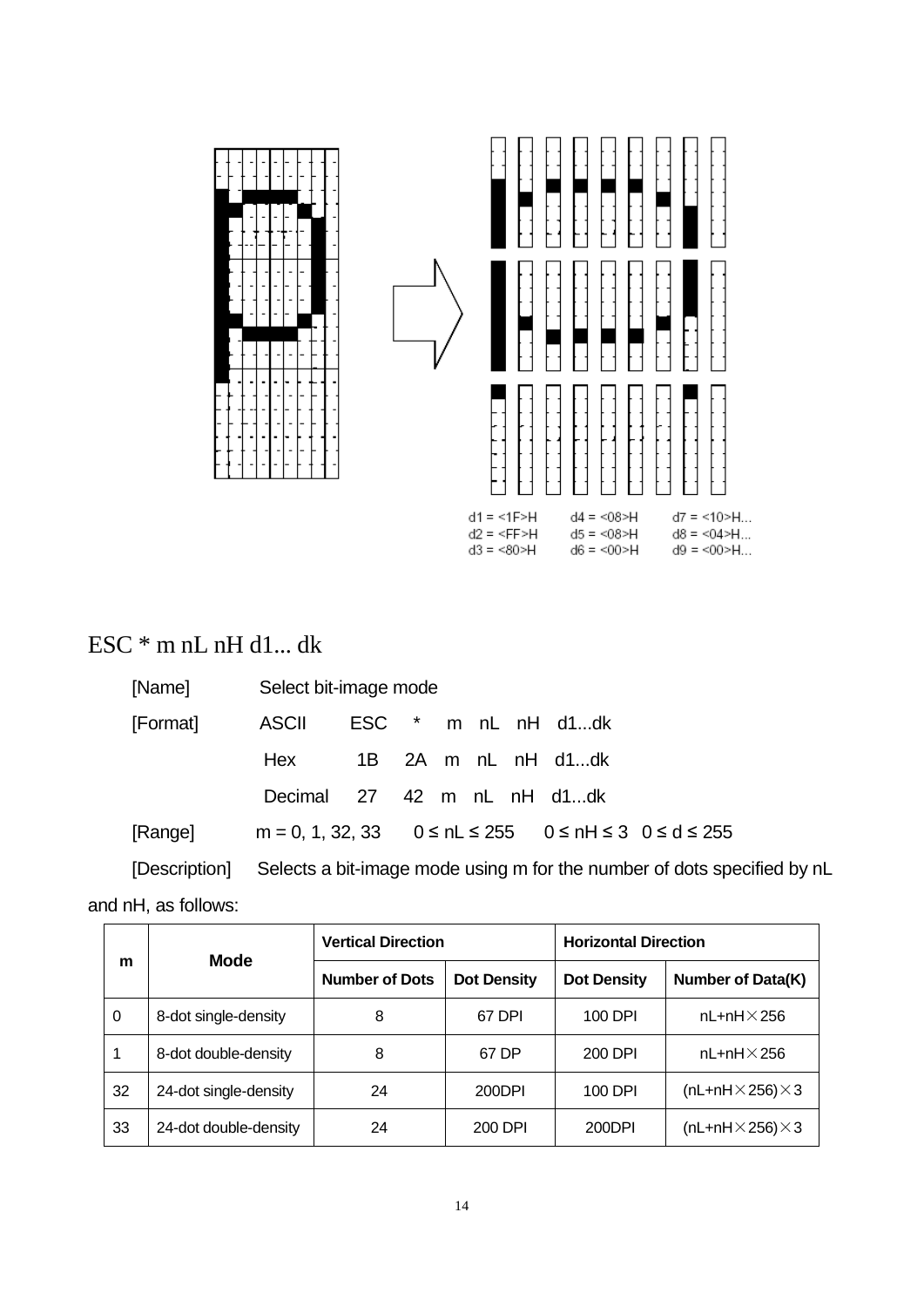[Details] • If the values of m is out of the specified range, nL and data following are processed as normal data.

> • The nL and nH indicate the number of dots of the bit image in the horizontal direction. The number of dots is calculated by  $nL+nH \times 256$ .

• If the bit-image data input exceeds the number of dots to be printed on a line, the excess data is ignored.

• d indicates the bit-image data. Set a corresponding bit to 1 to print a dot or to 0 to not print a dot.

• If the width of the printing area set by **GS L** and **GS W** less than the width required by the data sent with the **ESC \*** command, the following will be performed on the line in question (but the printing cannot exceed the maximum printable area):

 $\Box$  The width of the printing area is extended to the right to accommodate the amount of data.

 $\Box$  If step  $\Box$  does not provide sufficient width for the data, the left margin is reduced to accommodate the data.

• After printing a bit image, the printer returns to normal data processing mode.

• This command is not affected by print modes (emphasized,

double-strike, underline, character size or white/black reverse printing),

except upside-down printing mode.

• The relationship between the image data and the dots to be printed is as follows:

• When 8-dot bit image is selected: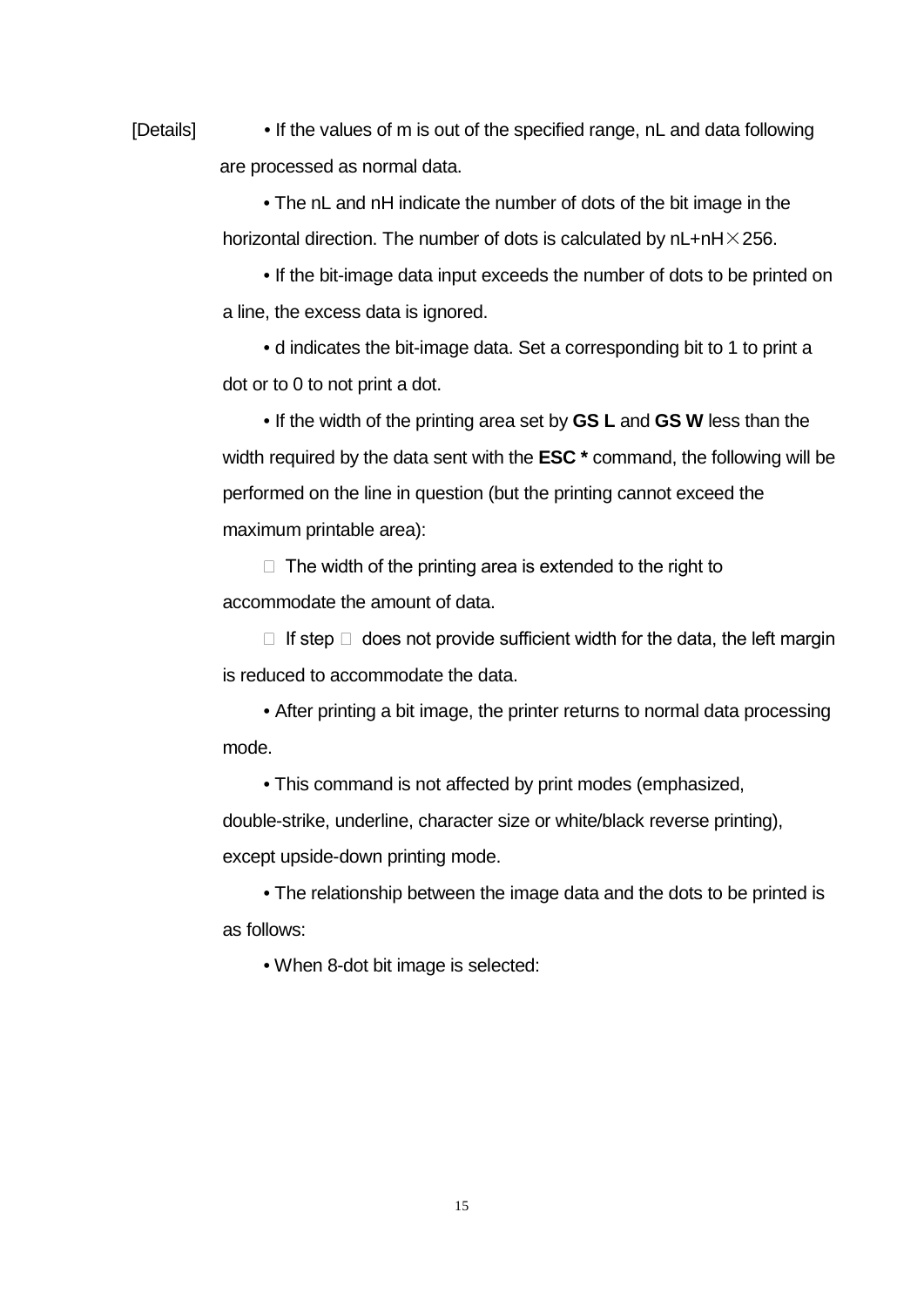

• When 24-dot bit image is selected:



## $\text{ESC} - n$

[Name] Turn underline mode on/off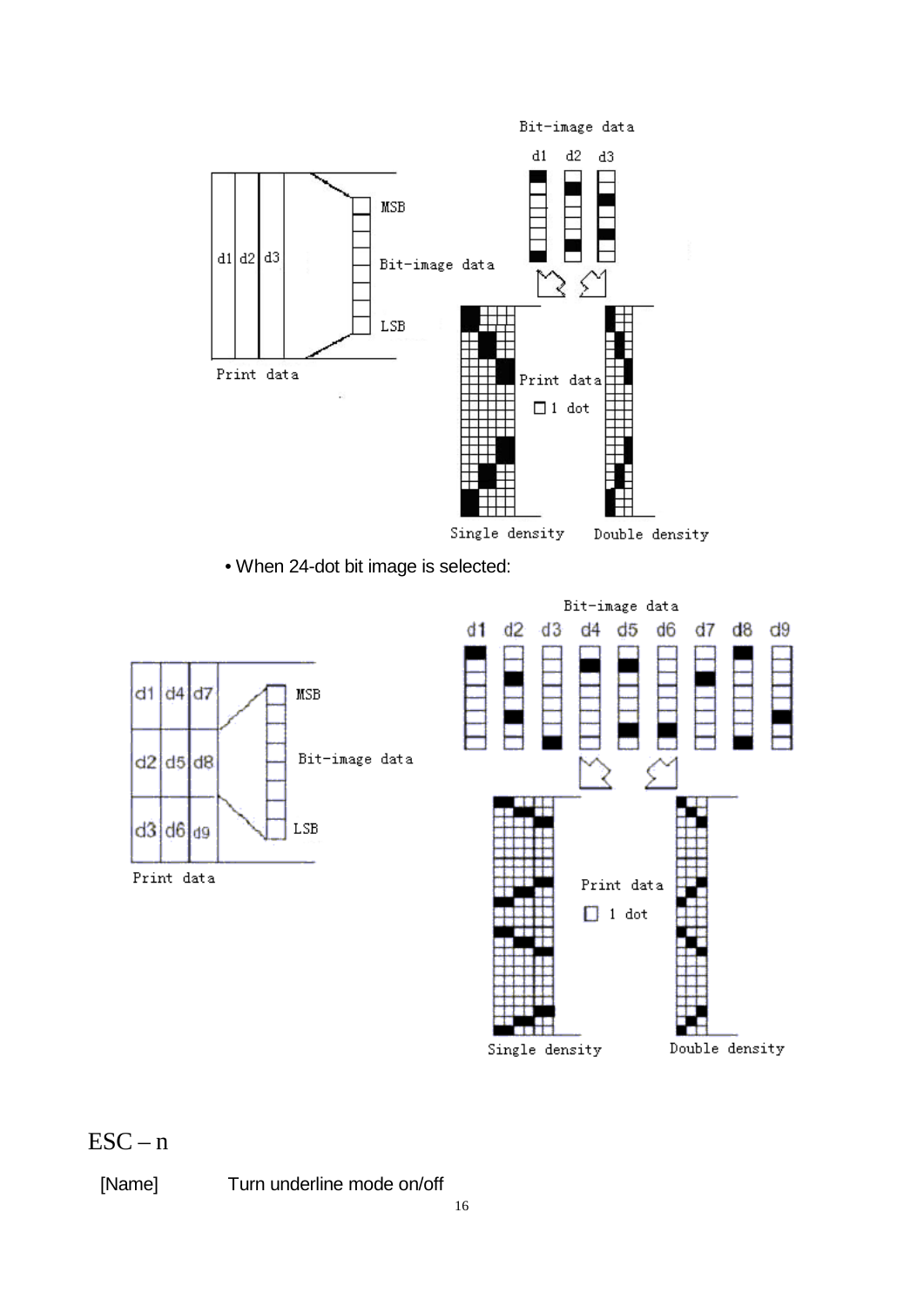| [Format] | <b>ASCII</b> | <b>ESC</b> | -  |  |
|----------|--------------|------------|----|--|
|          | <b>Hex</b>   | 1B         | 2D |  |
|          | Decimal      | - 27       | 45 |  |

 $[Range]$  0  $\leq$  n  $\leq$  2, 48  $\leq$  n  $\leq$  50

[Description] Turns underline mode on or off, based on the following values of n:

|       | <b>Function</b>                        |
|-------|----------------------------------------|
| 0,48  | Turns off underline mode               |
| 1, 49 | Turns on underline mode (1-dot thick)  |
| 2,50  | Turns on underline mode (2-dots thick) |

[Details] • The printer can underline all characters (including right-side character

spacing),but cannot underline the space set by **HT.**

• The printer cannot underline 90  $\Box$  clockwise ro

white/black inverted characters.

• When underline mode id turned off by setting the value of n to 0 or 48, the following data is not underlined, and the underline thickness set before the mode is turned off does not change. The default underline thickness is 1 dot.

• Changing the character size does not affect the current underline thickness.

• Underline mode can also be turned on or off by using **ESC !**. Note,

however, that the last received command is effective.

•This command does not affect the setting of Kanji characters.

 $[Default]$   $n = 0$ 

[Reference] **ESC !**

#### ESC 2

| [Name]   | Select default line spacing |     |    |
|----------|-----------------------------|-----|----|
| [Format] | <b>ASCII</b>                | ESC | 2  |
|          | Hex                         | 1B  | 32 |
|          | Decimal                     | 27  | 50 |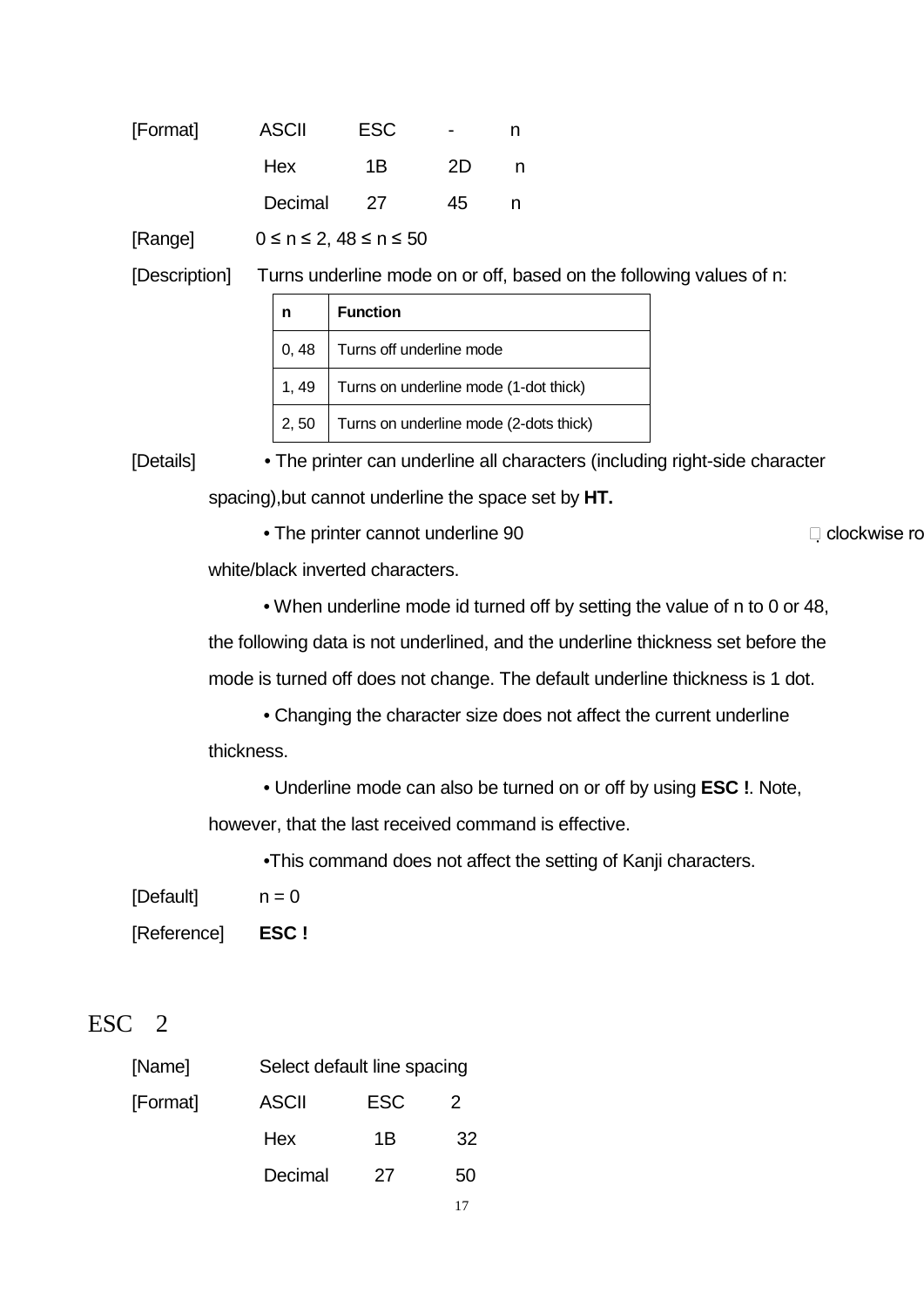[Description] Selects 1/ 6-inch line (approximately 4.23mm) spacing.

[Details] •The line spacing can be set independently in standard mode and in page mode.

[Reference] **ESC 3**

#### ESC 3 n

| [Name]   | Set line spacing |            |    |   |
|----------|------------------|------------|----|---|
| [Format] | <b>ASCII</b>     | <b>ESC</b> | 3  | n |
|          | Hex              | 1Β         | 33 | n |
|          | Decimal          | 27         | 51 |   |
|          |                  |            |    |   |

 $[Range]$   $0 \le n \le 255$ 

[Description] Sets the line spacing to  $\lceil n \times$  vertical or horizontal motion unit] inches.

[Details] • The line spacing can be set independently in standard mode and in page mode.

> • The horizontal and vertical motion unit are specified by **GS P**. Changing the horizontal or vertical motion unit does not affect the current line spacing.

> • The **GS P** command can change the horizontal (and vertical) motion unit. However, the value cannot be less than the minimum vertical movement amount, and it must be in even units of the minimum vertical movement amount.

• In standard mode, the vertical motion unit (y) is used.

• In page mode, this command functions as follows, depending on the starting position of the printable area: $\Box$  When the starting position is set to the upper left or lower right of the printable area using **ESC T**, the vertical motion unit (y) is used.  $\Box$  When the starting position is set to the upper right or lower left of the print able area using **ESC T**, the horizontal motion unit ( x) is used.

• The maximum paper feed amount is 1016 mm (40 inches). Even if a paper feed amount of more than 1016 mm (40 inches) is set, the printer feeds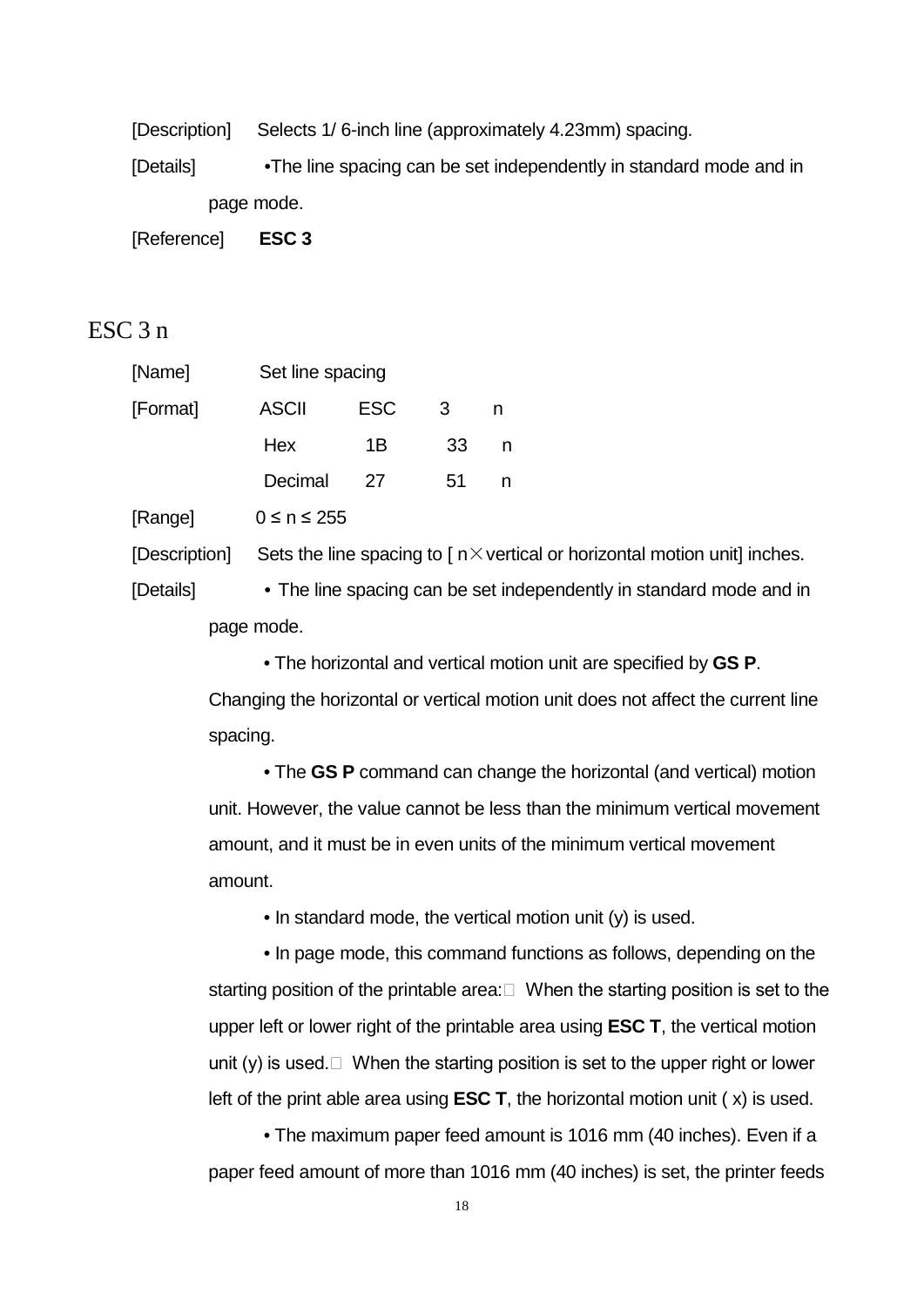the paper only 1016 mm (40 inches).

[Default] Line spacing equivalent to approximately 4.23mm (1/6 inches).

[Reference] **ESC 2**, **GS P**

#### ESC ? n

| [Name]   | Cancel user-defined characters |            |    |   |
|----------|--------------------------------|------------|----|---|
| [Format] | <b>ASCII</b>                   | <b>ESC</b> | 7  |   |
|          | <b>Hex</b>                     | 1B         | 3E | n |
|          | Decimal                        | 27         | 63 |   |

[Range] 32 ≤ n ≤ 126

[Description] Cancels user-defined characters.

[Details] • This command cancels the pattern defined for the character code specified by n. After the user-defined characters is canceled, the corresponding pattern for the internal character is printed.

> • This command deletes the pattern defined for the specified code in the font selected by **ESC !**.

• If a user-defined character has not been defined for the specified character code, the printer ignores this command.

[Reference] **ESC &**, **ESC %**

#### ESC @

| [Name]   | Initialize printer |            |               |
|----------|--------------------|------------|---------------|
| [Format] | <b>ASCII</b>       | <b>ESC</b> | $^{(\alpha)}$ |
|          | <b>Hex</b>         | 1Β         | 40            |
|          | Decimal            | -27        | 64            |

[Description] Clears the data in the print buffer and resets the printer mode to the mode that was in effect when the power was turned on.

[Details] • The DIP switch settings are not checked again.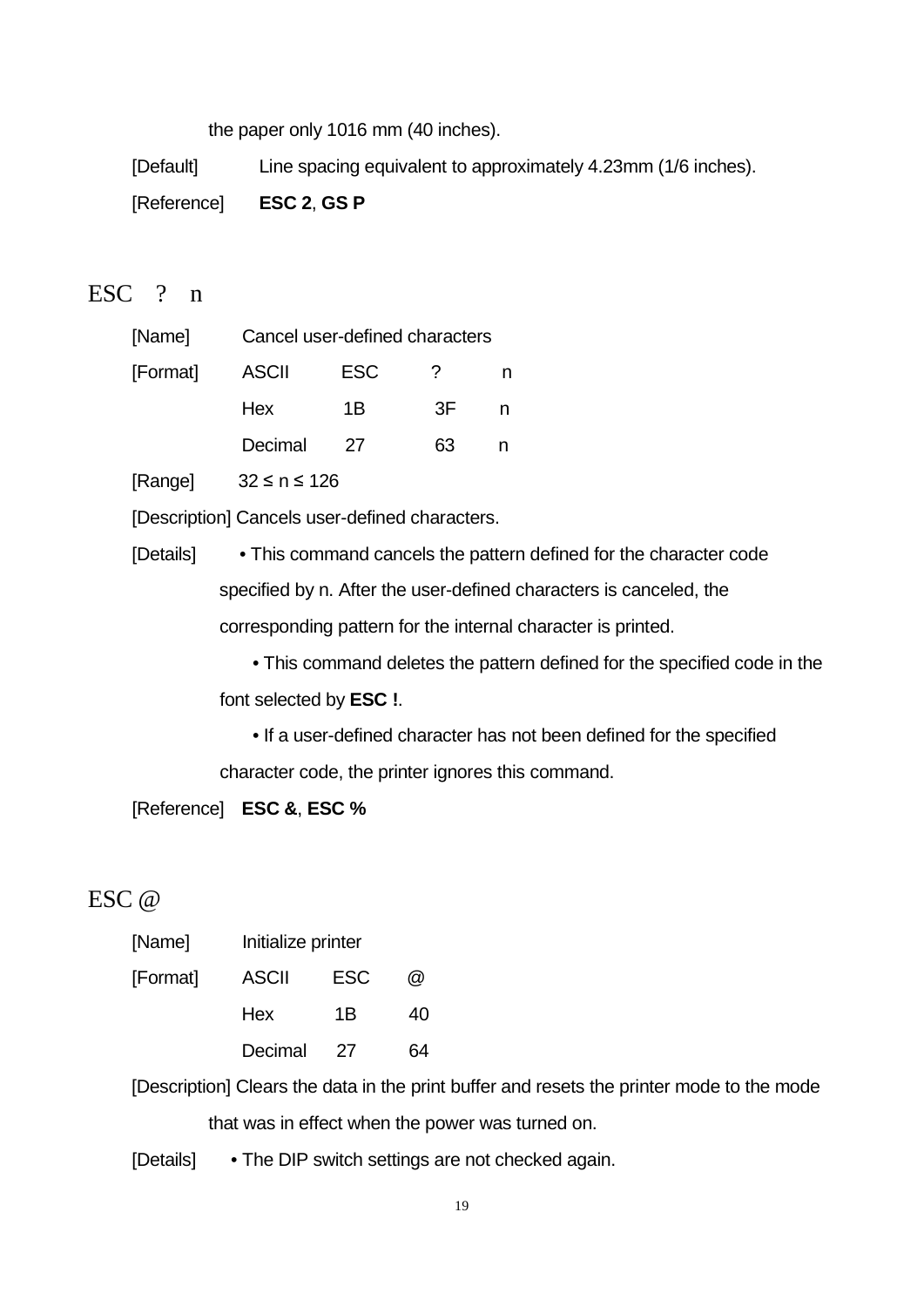- The data in the receive buffer is not cleared.
- The macro definition is not cleared.
- The NV bit image data is not cleared.
- The data of the user NV memory is not cleared.

#### ESC D n1...nk NUL

| [Name]   | Set horizontal tab positions |            |                    |       |     |
|----------|------------------------------|------------|--------------------|-------|-----|
| [Format] | ASCII                        | <b>ESC</b> | - D                | n1…nk | NUL |
|          | Hex                          | 1B         | 44                 | n1…nk | 00  |
|          | Decimal                      | - 27       | 68                 | n1nk  |     |
| [Range]  | $1 \le n \le 255$            |            | $0 \leq k \leq 32$ |       |     |

[Description] Sets horizontal tab positions.

• n specifies the column number for setting a horizontal tab position from the beginning of the line.

• k indicates the total number of horizontal tab positions to be set.

- [Details] The horizontal tab position is stored as a value of [character width $\times$ n] measured from the beginning of the line. The character width includes the right-side character spacing, and double-width characters are set with twice the width of normal characters.
	- This command cancels the previous horizontal tab settings.
	- When setting n = 8, the print position is moved to column 9 by sending **HT**.
	- Up to 32 tab positions ( $k = 32$ ) can be set. Data exceeding 32 tab positions is processed as normal data.
		- Transmit [ n] k in ascending order and place a NUL code 0 at the end.
		- When [n] k is less than or equal to the preceding value [n] k-1, tab setting

is finished and the following data is processed as normal data.

• **ESC D NUL** cancels all horizontal tab positions.

• The previously specified horizontal tab positions do not change, even if the character width changes.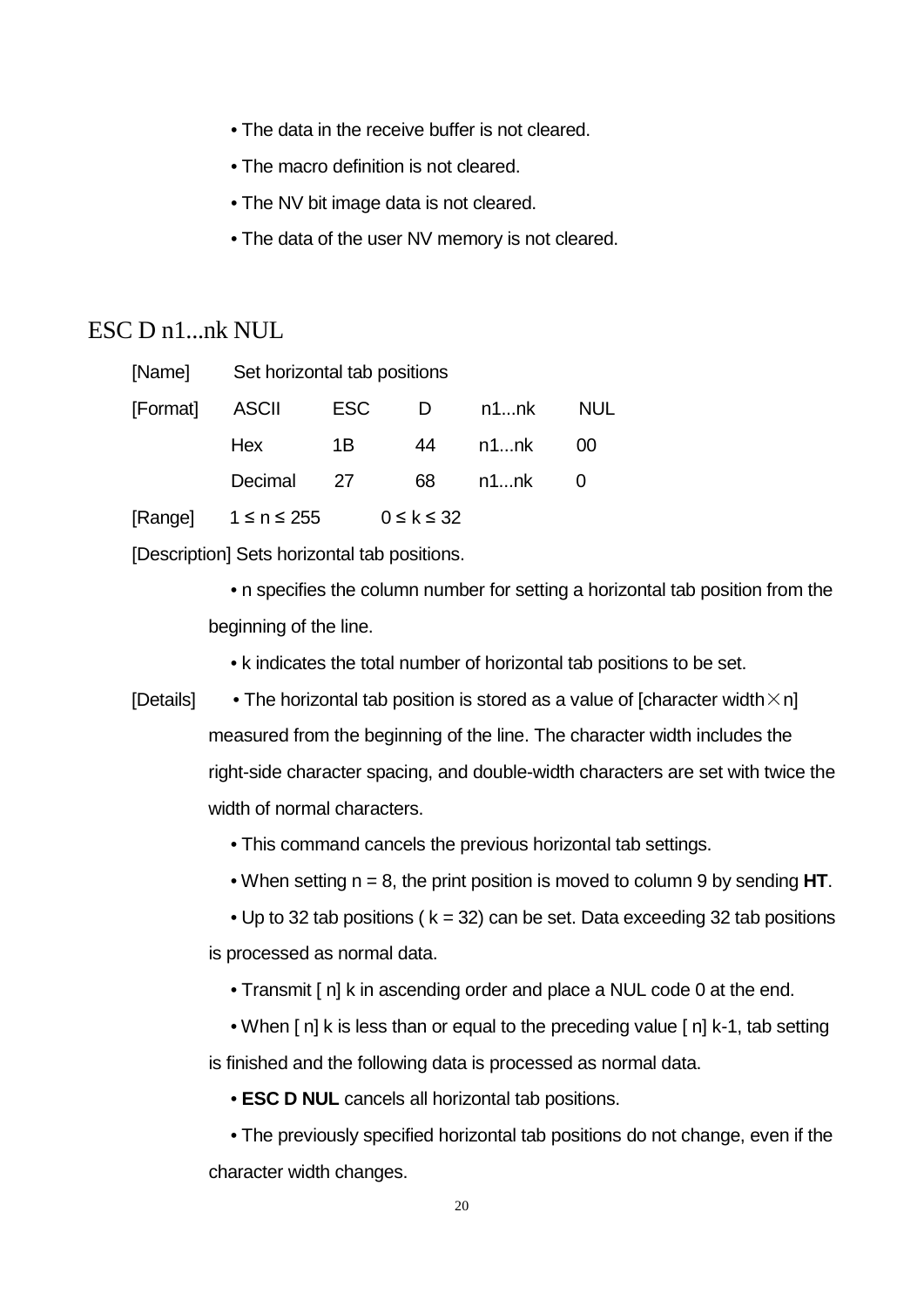• The character width is memorized for each standard and page mode.

[Default] The default tab positions are at intervals of 8 characters (columns 9, 17, 25,...) for font A  $(12\times24)$ .

[Reference] **HT**

## ESC E n

| [Name]           | Turn emphasized mode on/off                       |            |    |                                                                        |
|------------------|---------------------------------------------------|------------|----|------------------------------------------------------------------------|
| [Format]         | ASCII                                             | <b>ESC</b> | E  | n                                                                      |
|                  | Hex                                               | 1B         | 45 | n                                                                      |
|                  | Decimal                                           | 27         | 69 | n                                                                      |
| [Range]          | 0≤n≤255                                           |            |    |                                                                        |
|                  | [Description] Turns emphasized mode on or off     |            |    |                                                                        |
|                  |                                                   |            |    | • When the LSB of n is 0, emphasized mode is turned off.               |
|                  |                                                   |            |    | • When the LSB of n is 1, emphasized mode is turned on.                |
| [Details]        | • Only the least significant bit of n is enabled. |            |    |                                                                        |
|                  |                                                   |            |    | • This command and <b>ESC</b> ! turn on and off emphasized mode in the |
|                  |                                                   |            |    | same way. Be careful when this command is used with <b>ESC</b> !.      |
| [Default]        | $n = 0$                                           |            |    |                                                                        |
| [Reference] ESC! |                                                   |            |    |                                                                        |

## ESC G n

| <b>ASCII</b>      | <b>ESC</b> | G  | n                                                                     |
|-------------------|------------|----|-----------------------------------------------------------------------|
| Hex               | 1B         | 47 | n                                                                     |
| Decimal           | 27         | 71 | n                                                                     |
| $0 \le n \le 255$ |            |    |                                                                       |
|                   |            |    |                                                                       |
|                   |            |    | Turn on/off double-strike mode<br>Turns double-strike mode on or off. |

• When the LSB of n is 0, double-strike mode is turned off.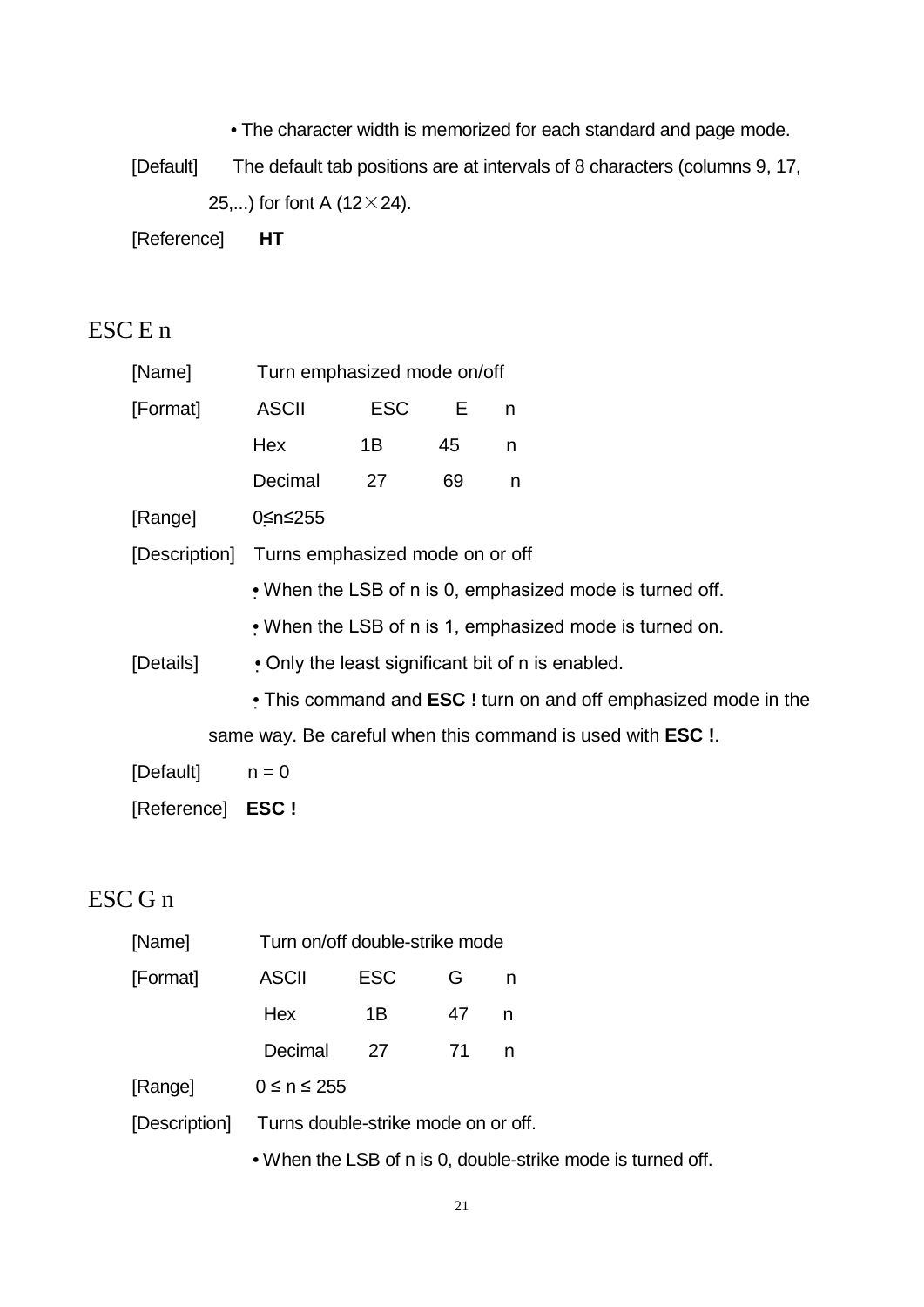• When the LSB of n is 1, double-strike mode is turned on.

[Details] • Only the lowest bit of n is enabled.

• Printer output is the same in double-strike mode and in emphasized

mode.

| [Default]   | $n = 0$     |
|-------------|-------------|
| [Reference] | <b>ESCE</b> |

#### ESC J n

| [Name]   | Print and feed paper |            |    |   |
|----------|----------------------|------------|----|---|
| [Format] | <b>ASCII</b>         | <b>ESC</b> | J  |   |
|          | Hex                  | 1Β         | 4А | n |
|          | Decimal              | 27         | 74 |   |
|          |                      |            |    |   |

 $[Ranqel \t 0 \le n \le 255]$ 

[Description] Prints the data in the print buffer and feeds the paper  $\lceil n \times$  vertical or horizontal motion unit] inches.

[Details] • After printing is completed, this command sets the print starting position to the beginning of the line.

> • The paper feed amount set by this command does not affect the values set by **ESC 2** or **ESC 3**.

• The horizontal and vertical motion unit are specified by **GS P**.

• The **GS P** command can change the vertical (and horizontal) motion unit.However, the value cannot be less than the minimum vertical movement amount, and it must be in even units of the minimum vertical movement amount.

• In standard mode, the printer uses the vertical motion unit ( y).

• In page mode, this command functions as follows, depending on the starting position of the printable area:① When the starting position is set to the upper left or lower right of the printable area using **ESC T**, the vertical motion unit (y) is used.② When the starting position is set to the upper right or lower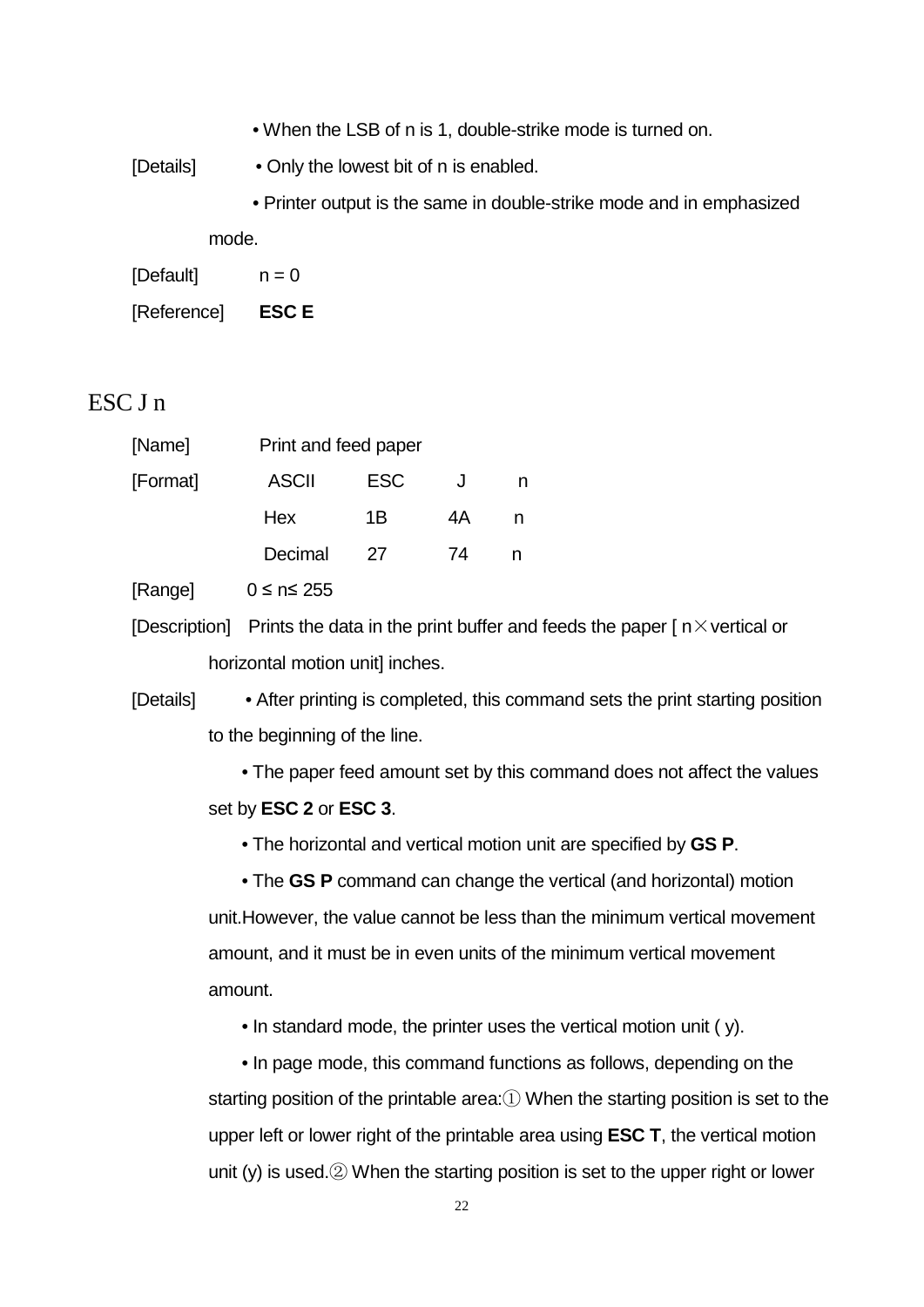left of the print able area using **ESC T**, the horizontal motion unit ( x) is used.

• The maximum line spacing is 1016mm (40 inches). When the setting

value exceeds the maximum, it is converted to the maximum automatically.

[Reference] **GS P**

## ESC M n

| [Name]   | Select character font |            |    |  |
|----------|-----------------------|------------|----|--|
| [Format] | <b>ASCII</b>          | <b>ESC</b> | м  |  |
|          | Hex                   | 1Β         | 4D |  |
|          | Decimal               | 27         | 77 |  |
|          |                       |            |    |  |

 $[Range]$   $n = 0, 1, 48, 49$ 

[Description] Selects character fonts.

| n    | Function                                    |
|------|---------------------------------------------|
| 0,48 | Character font A (12 $\times$ 24) selected. |
| 1,49 | Character font B $(9 \times 17)$ selected.  |

#### ESC V n

| [Name] | Turn 90□ clockwise rotation mode on/off |
|--------|-----------------------------------------|
|--------|-----------------------------------------|

| [Format] | ASCII      | <b>ESC</b> |     |   |
|----------|------------|------------|-----|---|
|          | Hex        | 1B         | 56. | n |
|          | Decimal 27 |            | 86  | n |

[Range] 0 ≤n≤1, 48≤n≤49

[Description] Turns 90 clockwise rotation mode on/off n is used as follows:

|      | Function                             |
|------|--------------------------------------|
| 0,48 | Turns off 90 clockwise rotation mode |
| - 49 | Turns on 90 clockwise rotation mode  |

[Details] This command affects printing in standard mode. However, the setting is always effective.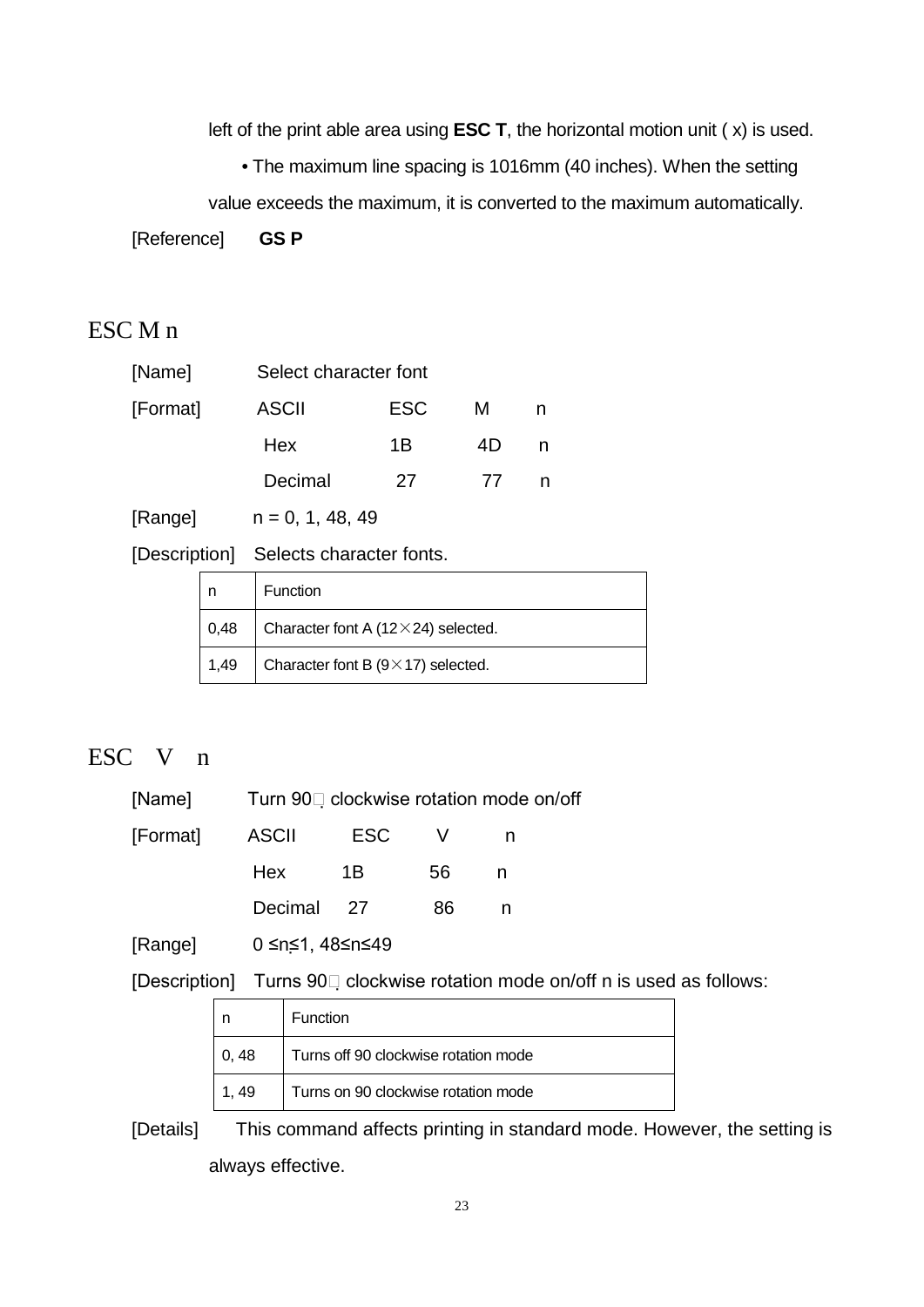When underline mode is turned on, the printer does not underline 90 clockwise-rotated.

Double-width and double-height commands in 90 rotation mode enlarge characters in the opposite directions from double-height and doublewidth commands in normal mode.

 $[Default]$   $n = 0$ [Reference] **ESC !, ESC** 

ESC Z m n k dL dH d1…dn

| [Name]        | print gr.code |                    |    |                                                              |  |
|---------------|---------------|--------------------|----|--------------------------------------------------------------|--|
| [Format]      | <b>ASCII</b>  | ESC Z              |    | m n k dL dH d1,,dn                                           |  |
|               | Hex           | 1B                 | 5A | m n k dL dH d1,,dn                                           |  |
|               | Decimal       | 27<br>90           |    | m n k dL dH d1,,dn                                           |  |
| [Description] | m:            |                    |    | persist byte n: EC Level (L:7%, M:15%, Q:25%, H:30%)         |  |
|               | k:            |                    |    | Enlarge multiple dL dH: the data length and include 2 bytes. |  |
|               |               | $n = dL + dH^*256$ |    | d1 ······ dn : the qr.code data.                             |  |

《QR-CODE Model (Version)》

| Version        |  |        |     | The data length |        |  |        |
|----------------|--|--------|-----|-----------------|--------|--|--------|
| L(7%)          |  | M(15%) |     |                 | Q(25%) |  | H(30%) |
| 1              |  | 19     |     | 16              | 13     |  | 9      |
| $\overline{2}$ |  | 34     |     | 28              | 22     |  | 16     |
| 3              |  | 55     | 44  |                 | 34     |  | 26     |
| $\overline{4}$ |  | 80     | 64  |                 | 48     |  | 36     |
| 5              |  | 108    | 86  |                 | 62     |  | 46     |
| 6              |  | 136    | 108 |                 | 76     |  | 60     |
| 7              |  | 156    | 124 |                 | 88     |  | 66     |
| 8              |  | 194    | 154 |                 | 110    |  | 86     |
| 9              |  | 232    | 182 |                 | 132    |  | 100    |
| 10             |  | 274    |     | 216             | 154    |  | 122    |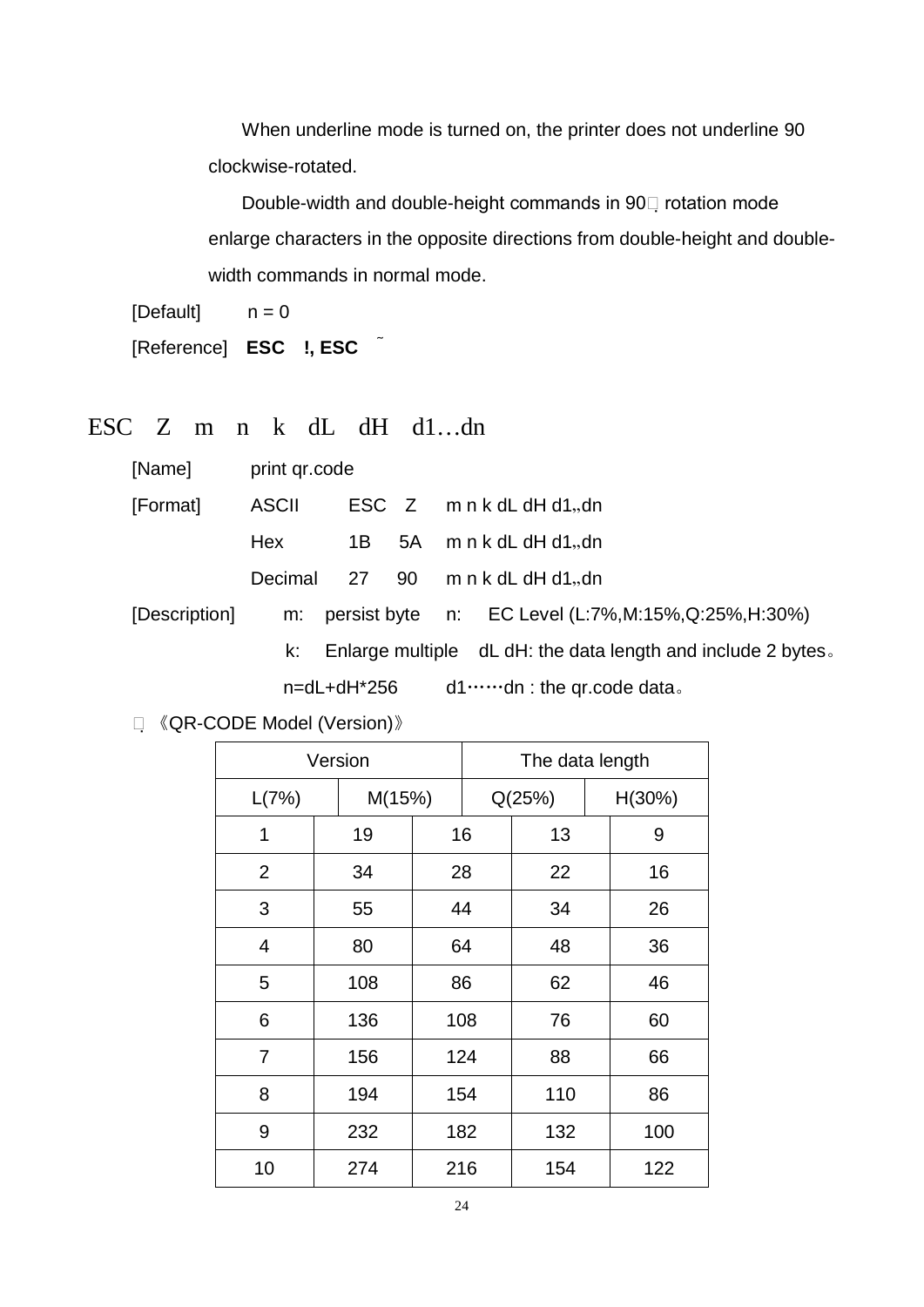| 11 | 324 | 254 | 180 | 140 |
|----|-----|-----|-----|-----|
| 12 | 370 | 290 | 206 | 158 |
| 13 | 428 | 334 | 244 | 180 |
| 14 | 461 | 365 | 261 | 197 |
| 15 | 523 | 415 | 195 | 223 |
| 16 | 589 | 453 | 325 | 253 |
| 17 | 647 | 507 | 367 | 283 |
| 18 | 721 | 563 | 397 | 313 |
| 19 | 795 | 627 | 445 | 341 |

## $ESC \setminus nL nH$

| [Name]   |                                           | Set relative print position |    |    |    |  |
|----------|-------------------------------------------|-----------------------------|----|----|----|--|
| [Format] | <b>ASCII</b>                              | ESC                         |    | nL | nH |  |
|          | Hex                                       | 1B                          | 5C | nL | nH |  |
|          | Decimal                                   | <b>27</b>                   | 92 | nL | nH |  |
| [Range]  | $0 \leq nL \leq 255$ $0 \leq nH \leq 255$ |                             |    |    |    |  |

[Description] Sets the print starting position based on the current position by using the horizontal or vertical motion unit.

> • This command sets the distance from the current position to [( nL + nH  $\times$  256) $\times$ 0.125mm] horizontal or vertical motion unit]

[Details] • Any setting that exceeds the printable area is ignored.

• When pitch N is specified to the right:  $nL + nH \times 256 = N$  When pitch N is specified to the left (the negative direction), use the complement of 65536. When pitch N is specified to the left:  $nL+nH \times 256 = 65536 - N$ 

• The print starting position moves from the current position to [ $N \times$ horizontal or vertical motion unit]

• The horizontal and vertical motion unit are specified by **GS P**.

• The **GS P** command can change the horizontal (and vertical) motion unit.However, the value cannot be less than the minimum horizontal movement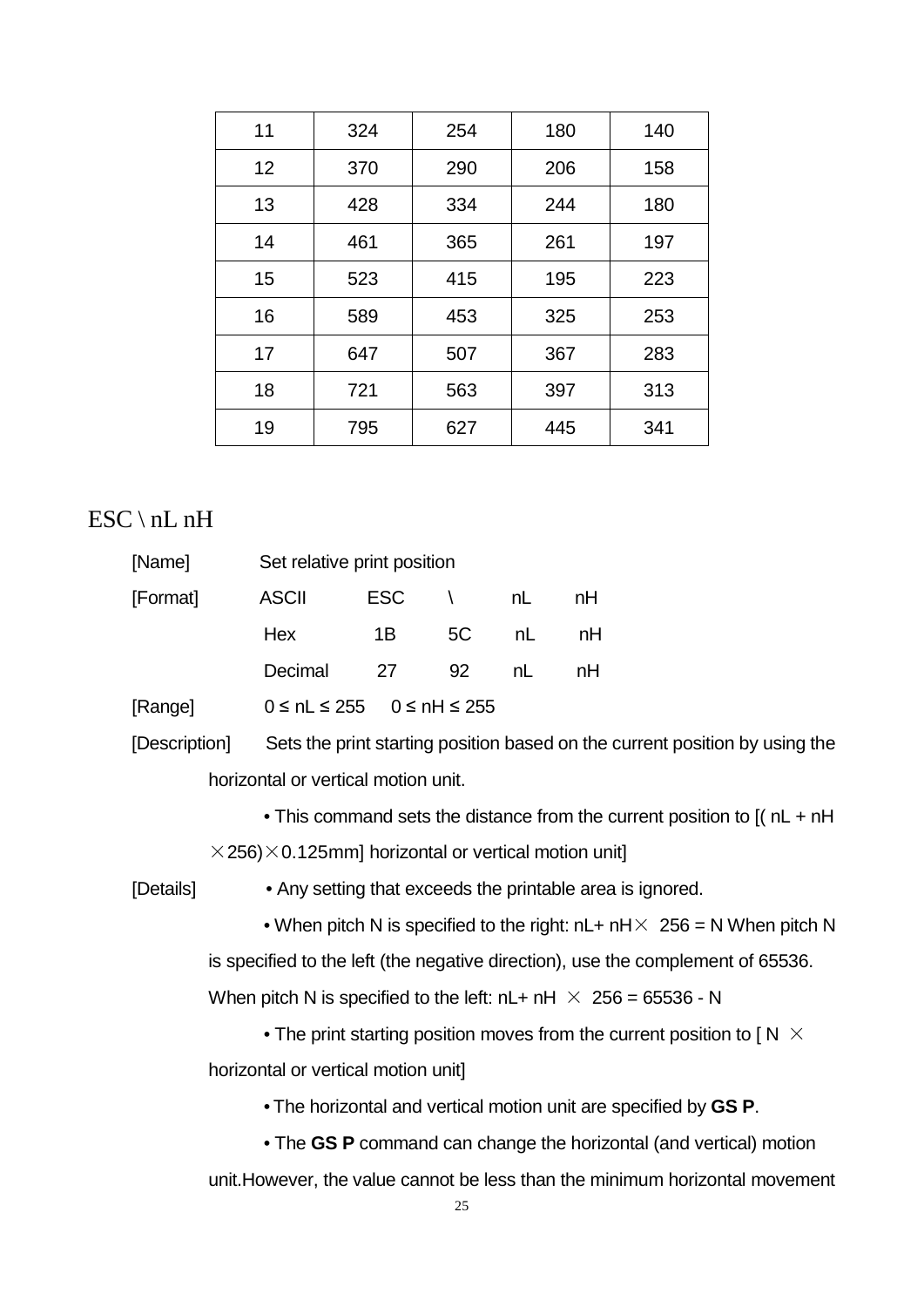amount, and it must be in even units of the minimum horizontal movement amount.

• In standard mode, the horizontal motion unit is used.

• In page mode, the horizontal or vertical motion unit differs as follows,depending on the starting point of the printing area:①When the starting position is set to the upper left or lower right of the printable area using **ESC T**, the horizontal motion unit ( $x$ ) is used.  $\oslash$  When the starting position is set to the upper right or lower left of the printable area using **ESC T**, the vertical motion unit ( y) is used.

[Reference] **ESC \$**, **GS P**

#### ESC a n

| [Name]   | Select justification |     |    |   |
|----------|----------------------|-----|----|---|
| [Format] | <b>ASCII</b>         | ESC | a  | n |
|          | Hex                  | 1В  | 61 | n |
|          | Decimal              | 27  | 97 | n |
| [Range]  | 0≤n≤2, 48≤n≤50       |     |    |   |

[Description] Aligns all the data in one line to the specified position n selects the justification as follows:

| n     | <b>Justification</b>       |
|-------|----------------------------|
| 0,48  | Left justification         |
| 1, 49 | Centering                  |
| 2, 50 | <b>Right justification</b> |

[Details] The command is enabled only when processed at the beginning of the line in standard mode.

> If this command is input in page mode, the printer performs only internal flag operations.

 $\Box$  This command has no effect in page mode.

 $\Box$  This command executes justification in the printing area.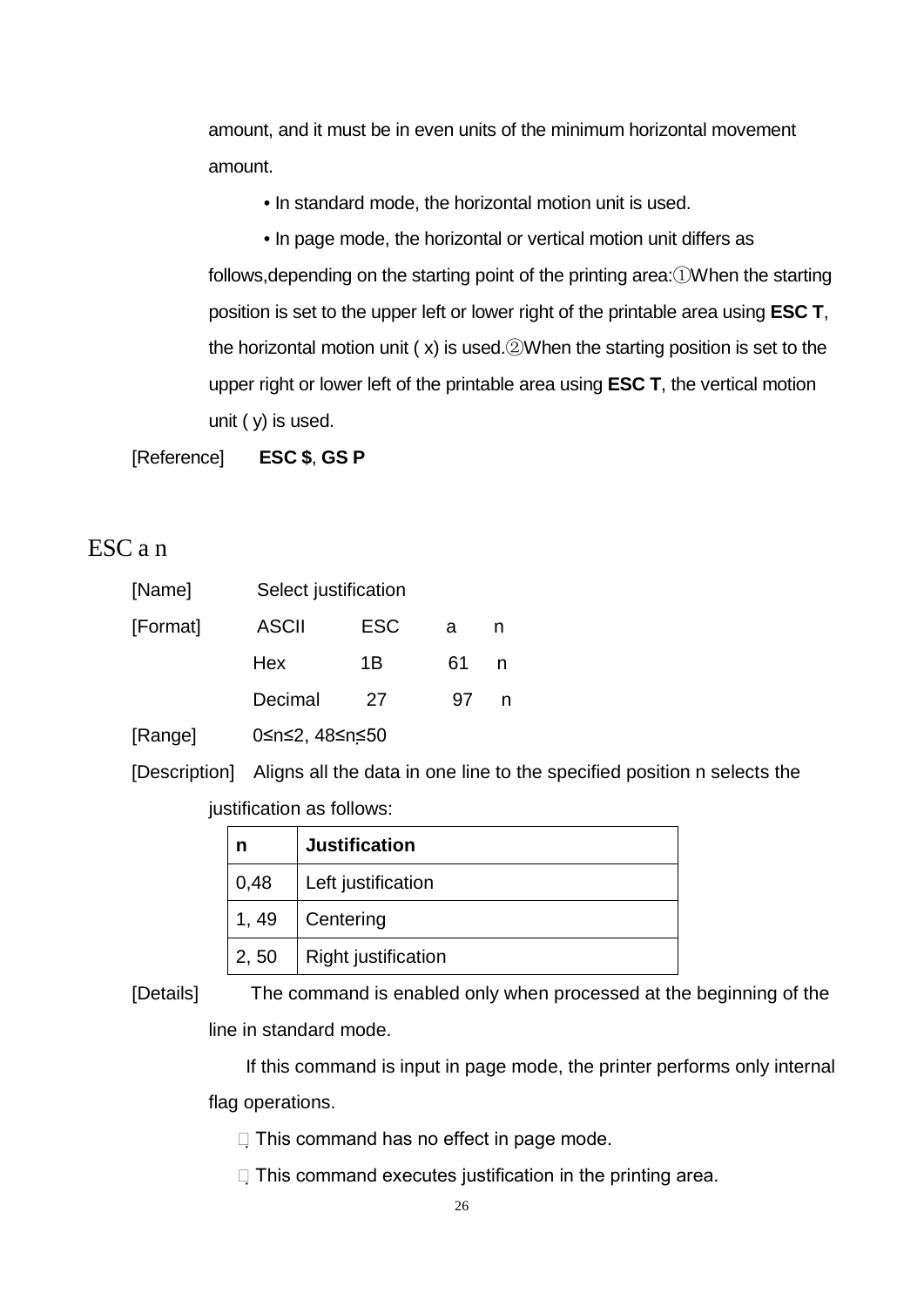## This command justifies the space area according to **HT, ESC \$** or **ESC \**.

 $[Default]$   $n = 0$ 

# [Example]

| Left justification       | Centering            | Right justification     |
|--------------------------|----------------------|-------------------------|
| ABC<br>  ABCD<br>  ABCDE | ABC<br>ABCD<br>ABCDE | ABC I<br>ABCD<br>ABCDEI |

# ESC C 5 n

| [Name]        |                                                          | Enable/disable panel buttons                              |                                      |             |    |                                                           |                                                                               |
|---------------|----------------------------------------------------------|-----------------------------------------------------------|--------------------------------------|-------------|----|-----------------------------------------------------------|-------------------------------------------------------------------------------|
| [Format]      |                                                          | <b>ASCII</b>                                              | <b>ESC</b>                           | $\mathbf C$ | 5  | n                                                         |                                                                               |
|               |                                                          | Hex                                                       | 1B                                   | 63          | 35 | n                                                         |                                                                               |
|               |                                                          | Decimal                                                   | 27                                   | 99          | 53 | n                                                         |                                                                               |
| [Range]       |                                                          | $0 \le n \le 255$                                         |                                      |             |    |                                                           |                                                                               |
| [Description] |                                                          | Enables or disables the panel buttons.                    |                                      |             |    |                                                           |                                                                               |
|               | • When the LSB of n is 0, the panel buttons are enabled. |                                                           |                                      |             |    |                                                           |                                                                               |
|               |                                                          | • When the LSB of n is 1, the panel buttons are disabled. |                                      |             |    |                                                           |                                                                               |
| [Details]     |                                                          |                                                           | • Only the lowest bit of n is valid. |             |    |                                                           |                                                                               |
|               |                                                          |                                                           |                                      |             |    |                                                           | • When the panel buttons are disabled, none of them are usable when the       |
|               |                                                          | printer cover is closed.                                  |                                      |             |    |                                                           |                                                                               |
|               |                                                          |                                                           |                                      |             |    | • In this printer, the panel buttons are the FEED button. |                                                                               |
|               |                                                          |                                                           |                                      |             |    |                                                           | • In the macro ready mode, the FEED button are enabled regardless of          |
|               |                                                          |                                                           |                                      |             |    |                                                           | the settings of this command; however, the paper cannot be fed by using these |
|               | buttons.                                                 |                                                           |                                      |             |    |                                                           |                                                                               |
| [Default]     |                                                          | $n = 0$                                                   |                                      |             |    |                                                           |                                                                               |

# ESC d n

| [Name]   | Print and feed n lines |      |    |   |
|----------|------------------------|------|----|---|
| [Format] | <b>ASCII</b>           | ESC. | d  | n |
|          | Hex                    | 1B   | 64 | n |
|          |                        |      | 27 |   |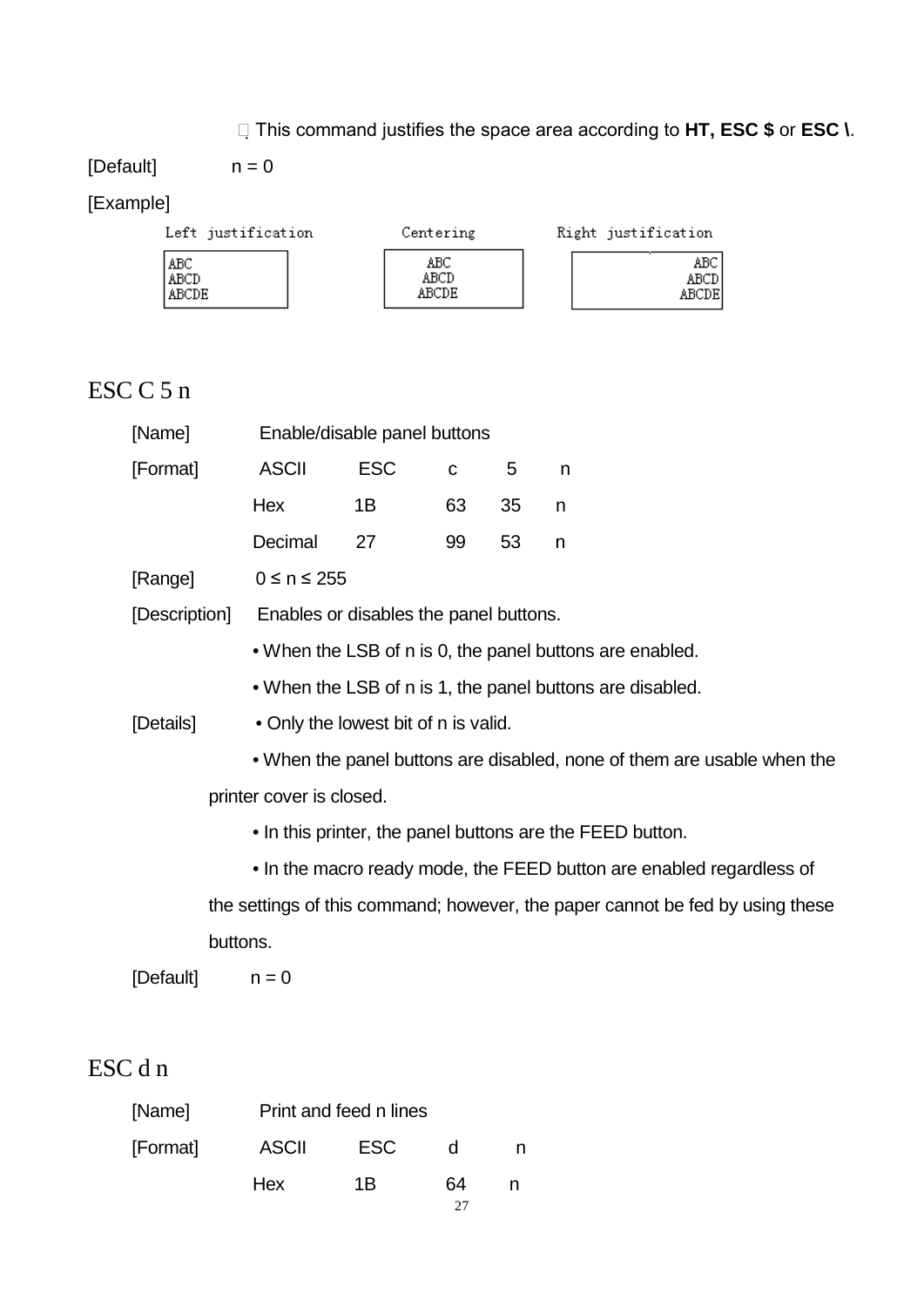|               | Decimal     | 27 | 100 |                                                                         |
|---------------|-------------|----|-----|-------------------------------------------------------------------------|
| [Range]       | 0 < n < 255 |    |     |                                                                         |
| [Description] |             |    |     | Prints the data in the print buffer and feeds n lines.                  |
| [Details]     |             |    |     | • This command sets the print starting position to the beginning of the |
| line.         |             |    |     |                                                                         |
|               |             |    |     | • This command does not affect the line spacing set by ESC 2 or ESC 3.  |
|               |             |    |     |                                                                         |

• The maximum paper feed amount is 1016 mm (40 inches). If the paper feed amount ( n line spacing) of more than 1016 mm (40 inches) is specified, the printer feeds the paper only 1016 mm (40 inches).

[Reference] **ESC 2**, **ESC 3**

# ESC p m t1 t2

| [Name]   | Generate pulse     |            |                                          |         |         |  |
|----------|--------------------|------------|------------------------------------------|---------|---------|--|
| [Format] | <b>ASCII</b>       | <b>ESC</b> | D                                        |         | m t1 t2 |  |
|          | Hex                | 1B         | 70.                                      | m t1 t2 |         |  |
|          | Decimal            | 27         | 112                                      | m t1 t2 |         |  |
| [Range]  | $m = 0, 1, 48, 49$ |            | $0 \leq t1 \leq 255, 0 \leq t2 \leq 255$ |         |         |  |

[Description] Outputs the pulse specified by t1 and t2 to connector pin m as follows:

|           | m     | <b>Connector pin</b>                                                                |
|-----------|-------|-------------------------------------------------------------------------------------|
|           | 0,48  | Drawer kick-out connector pin 2.                                                    |
|           | 1, 49 | Drawer kick-out connector pin 5.                                                    |
| [Details] |       | • The pulse ON time is [ t1 $\times$ 2 ms] and the OFF time is [ t2 $\times$ 2 ms]. |
|           |       | • If t2 < t1, the OFF time is [t1 $\times$ 2 ms]                                    |

[Reference] **DLE DC4**

## ESC t n

| [Name]   | Select character code table |      |  |
|----------|-----------------------------|------|--|
| [Format] | <b>ASCII</b>                | ESC. |  |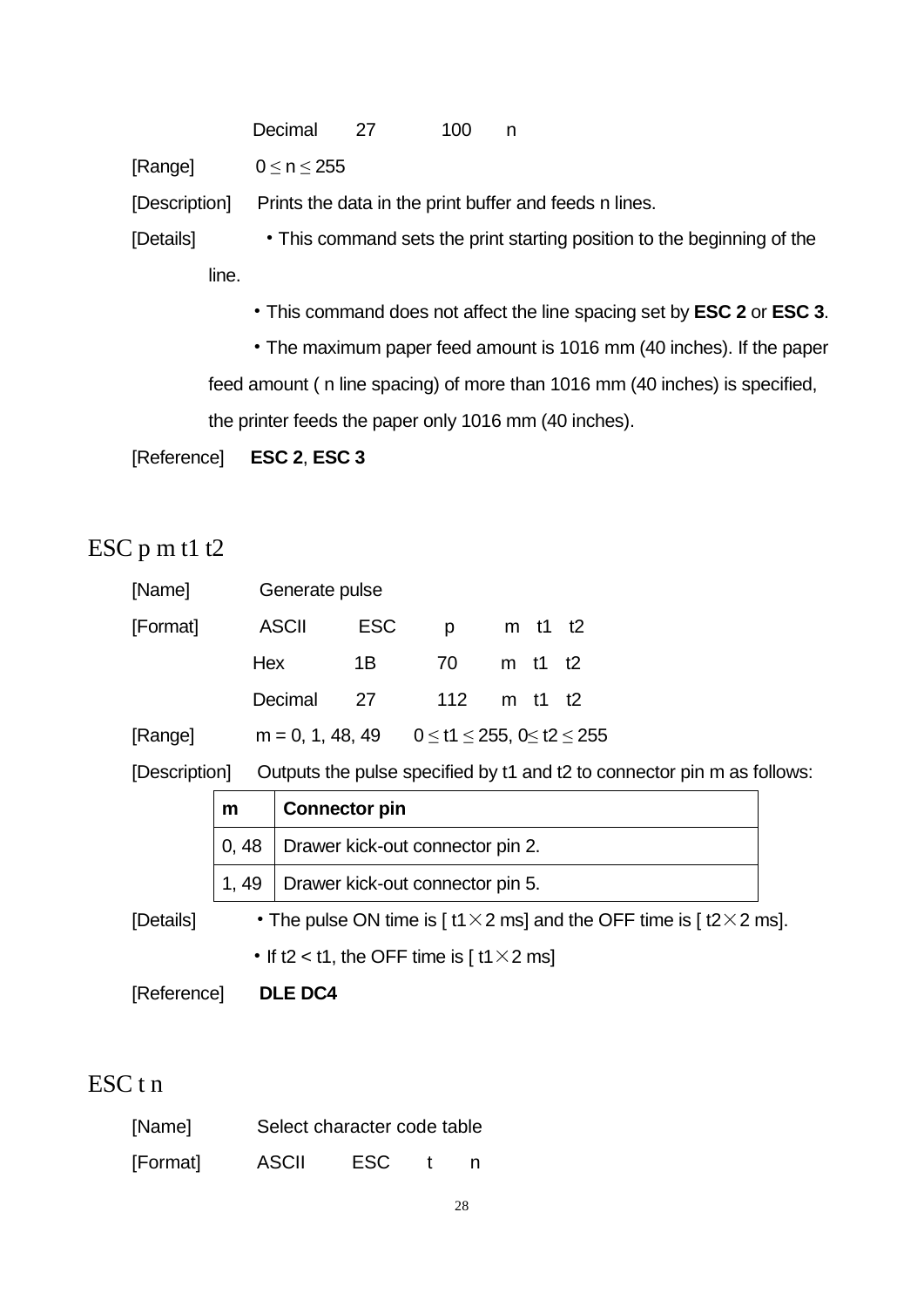Decimal 27 116 n

[Range] 0≤n ≤10, 16≤n ≤21

[Description] Selects a page n from the character code table.

| n                       | Page                          |
|-------------------------|-------------------------------|
| 0                       | PC437 [U.S.A.Standard Europe] |
| 1                       | Katakana                      |
| $\overline{2}$          | PC850:Multilingual            |
| 3                       | PC860:Portuguese              |
| $\overline{\mathbf{A}}$ | PC863 [Canadian French]       |
| 5                       | PC865:Nodic                   |
| 6                       | West Europe                   |
| 7                       | Greek                         |
| 8                       | <b>Hebrew</b>                 |
| 9                       | PC755: East Europe            |
| 10                      | Iran                          |
| 16                      | <b>WPC1252</b>                |
| 17                      | PC866:Cyrillic#2              |
| 18                      | PC852:Latin2                  |
| 19                      | <b>PC858</b>                  |
| 20                      | Iranll                        |
| 21                      | Latvian                       |

 $[Default]$   $n = 0$ 

# ESC { n

| [Name]   |               |  | Turns on/off upside-down printing mode |
|----------|---------------|--|----------------------------------------|
| [Format] | ASCII ESC { n |  |                                        |
|          | Hex 1B 7B n   |  |                                        |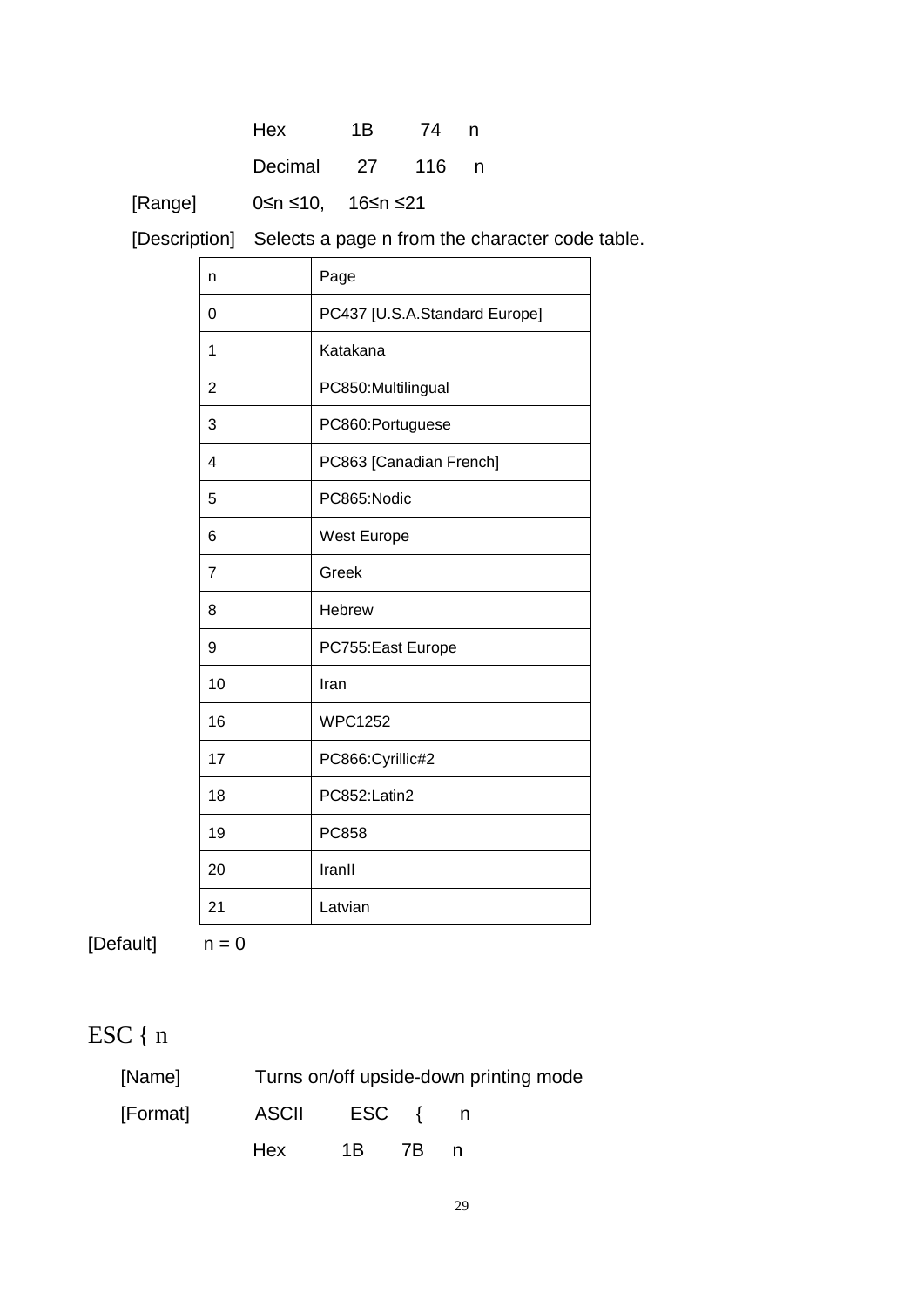| Decimal<br>27<br>123 |  |
|----------------------|--|
|----------------------|--|

[Range] 0≤n≤255

[Description] Turns upside-down printing mode on or off.

When the LSB of n is 0, upside-down printing mode is turned off.

When the LSB of n is 1, upside-down printing mode is turned on.

[Details] Only the lowest bit of n is valid.

• This command is enabled only when processed at the beginning of a line in standard mode.

• When this command is input in page mode, the printer performs only internal flag operations.

• This command does not affect printing in page mode.

• In upside-down printing mode, the printer rotates the line to be printed by 180 and then prints it.

 $[Default]$   $n = 0$ 

[Example]





FS p n m

| [Name]   | Print NV bit image |          |                 |          |         |
|----------|--------------------|----------|-----------------|----------|---------|
| [Format] | <b>ASCII</b>       | FS       | $p \rightarrow$ | n        | m       |
|          | Hex                | 1C -     | - 70 n          |          | m       |
|          | Decimal            | 28 112 n |                 |          | m       |
| [Range]  | 0≤n≤255 0≤m≤3      |          |                 | $\Omega$ | 48≤m≤51 |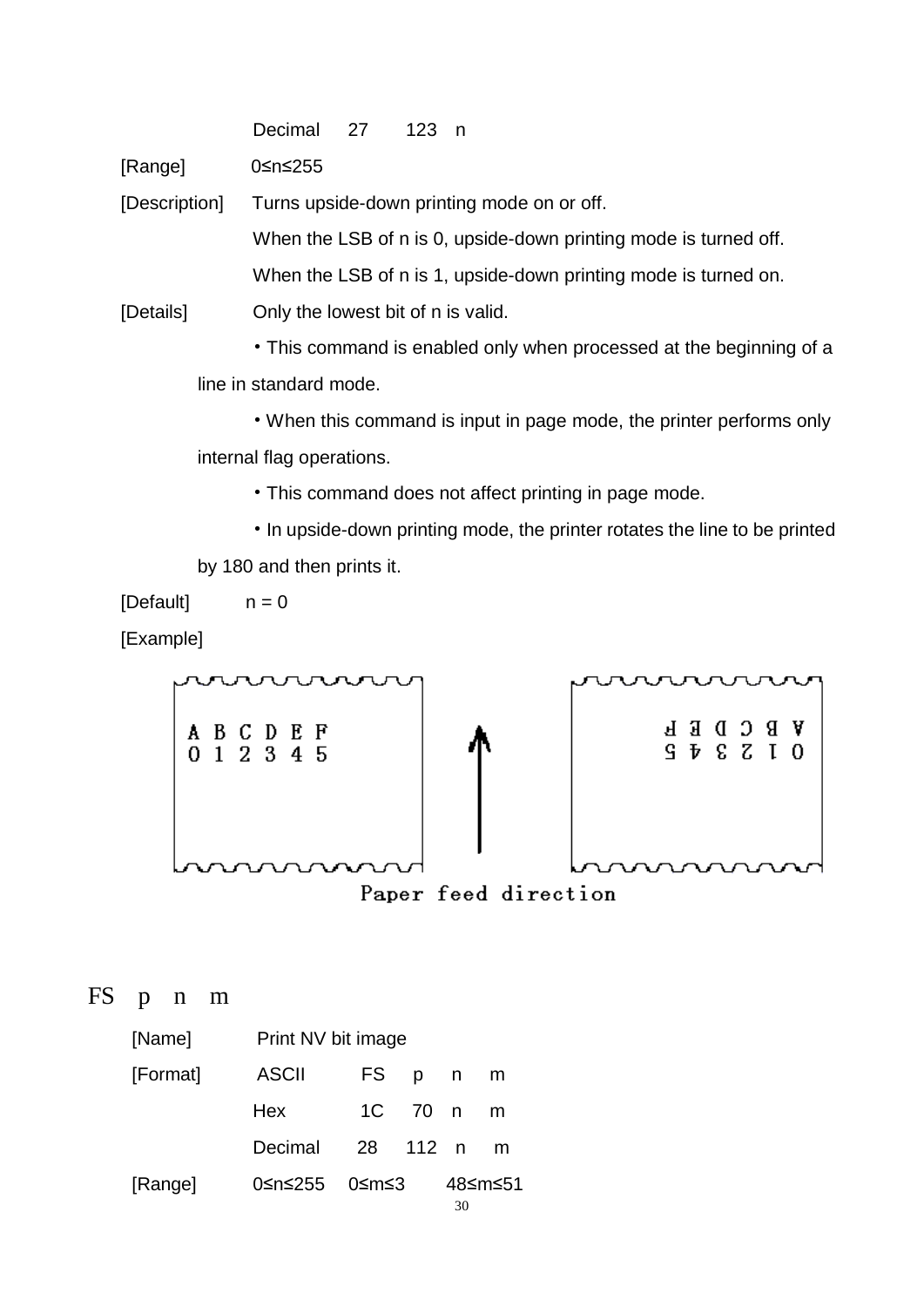| m     | <b>Mode</b>   | <b>Vertical Dot Density</b> | <b>Horizontal Dot Density</b> |
|-------|---------------|-----------------------------|-------------------------------|
| 0, 48 | Normal        | $200$ dpi                   | $200$ dpi                     |
| 1, 49 | Double-width  | $200$ dpi                   | $100$ dpi                     |
| 2,50  | Double-height | $100$ dpi                   | $200$ dpi                     |
| 3, 51 | Quadruple     | $100$ dpi                   | $100$ dpi                     |

[Description] Prints a NV bit image n using the mode specified by m.

[dpi: dots per 25.4 mm {1"}]

n is the number of the NV bit image (defined using the **FS q** command). m specifies the bit image mode.

[Details] NV bit image means a bit image which is defined in a non-volatile

memory by **FS q** and printed by **FS p**.

This command is not effective when the specified NV bit image has not been defined.

In standard mode, this command is effective only when there is no data in the print buffer. In page mode, this command is not effective.

This command is not affected by print modes (emphasized, double-strike, underline,character size, white/black reverse printing, or 90 rotated characters, etc.), except upside-down printing mode.

If the printing area width set by **GS L** and **GS W** for the NV bit image is less than one vertical line, the following processing is performed only on the line in question. However, in NV bit image mode, one vertical line means 1 dot in normal mode (m=0, 48) and in double-height mode (m=2, 50), and it means 2 dots in double-width mode (m=1, 49) and in quadruple mode(m=3, 51).①The printing area width is extended to the right in NV bit image mode up to one line vertically. In this case, printing does not exceed the printable area.②If the printing area width cannot be extended by one line vertically, the left margin is reduced to accommodate one line vertically.

If the downloaded bit-image to be printed exceeds one line, the excess data is not printed.

31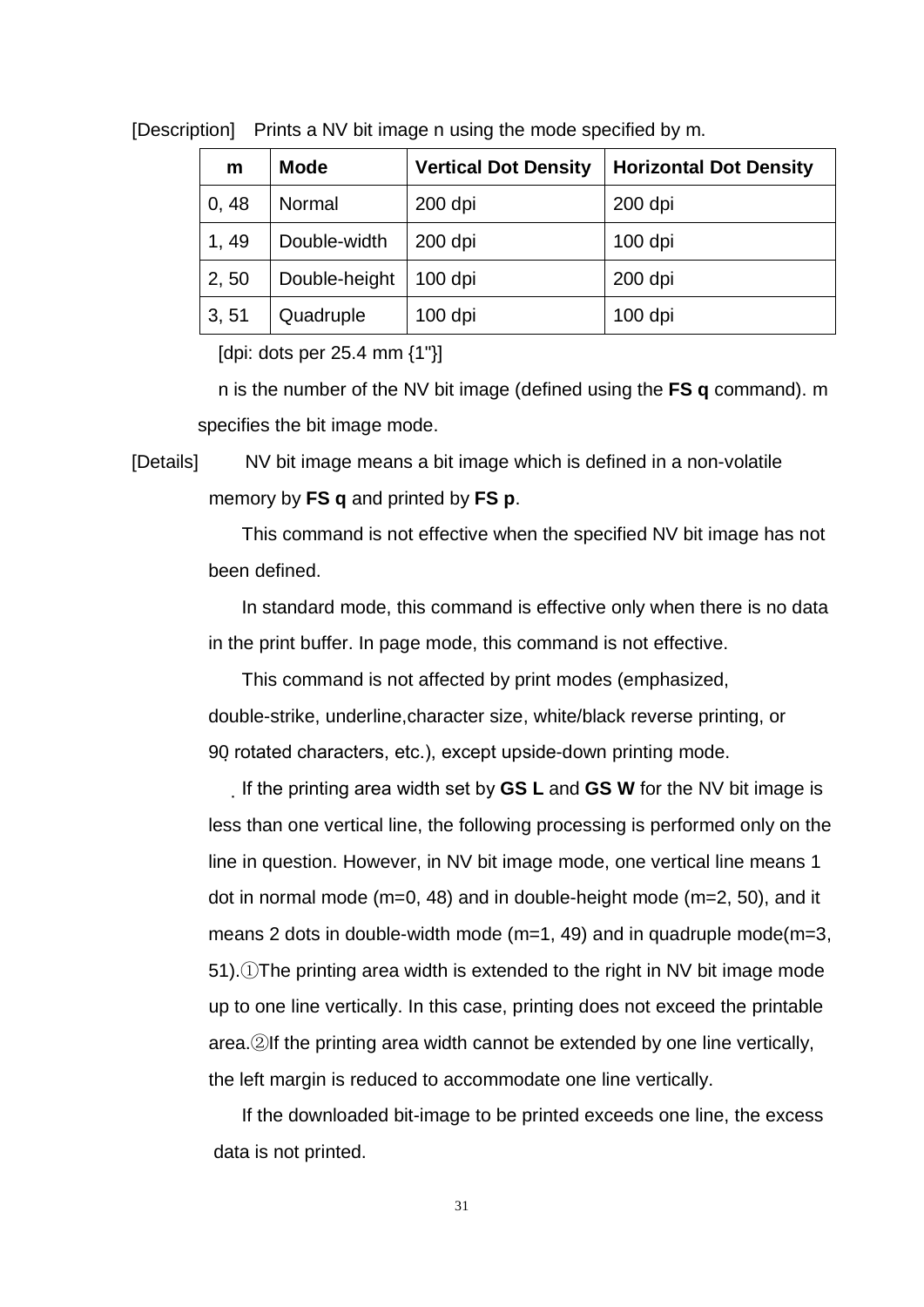This command feeds dots (for the height n of the NV bit-image) in normal and double-width modes, and (for the height  $n \square 2$  of the NV bit-image) in double-height and quadruple modes,regardless of the line spacing specified by **ESC 2** or **ESC 3**.

After printing the bit image, this command sets the print position to the beginning of the lineand processes the data that follows as normal data.

[References] **ESC , FS q, GS /, GS v 0**

FS q n [xL xH yL yH d1...dk]<sub>1</sub>...[xL xH yL yH d1...dk]<sub>n</sub>

[Name] Define NV bit image

[Format] ASCII FS q n [xL xH yL yH d1...dk] $_{1}$ ...[ xL xH yL yH d1...dk] $_{n}$ Hex  $1C$  71 n [xL xH yL yH d1...dk]<sub>1</sub>...[ xL xH yL yH d1...dk]<sub>n</sub> Decimal 28 113 n  $[xL xH yL yH d1...dk]$ <sub>1</sub>...[ xL xH yL yH d1...dk]<sub>n</sub>

[Range] 0≤n≤255 0≤xL≤255 0≤xH≤3 (when 1≤(xL+xH×256) ≤1023) 0≤yL≤255 0≤y≤1 (when 1≤ (yL+yH×256) ≤288) 0≤d≤255  $k = (xL+xH \times 256) \times (yL+yH \times 256) \times 8$ 

Total defined data area  $= 0.5M$  bits (64K bytes)

[Description] Define the NV bit image specified by n .n specifies the number of the defined NV bit image.

> xL, xH specifies  $(xL+xH \times 256) \times 8$  dots in the horizontal direction for the NV bit image you are defining.

> yL, yH specifies (yL yH $\times$ 256) $\times$ 8 dots in the vertical direction for the NV bit image you are defining.

[Details] This command cancels all NV bit images that have already been defined by this command.The printer can not redefine only one of several data definitions previously defined. In this case, all data needs to be sent again.

> From the beginning of the processing of this command till the finish of hardware reset,mechanical operations (including initializing the position of the printer head when the cover is open, paper feeding by using the FEED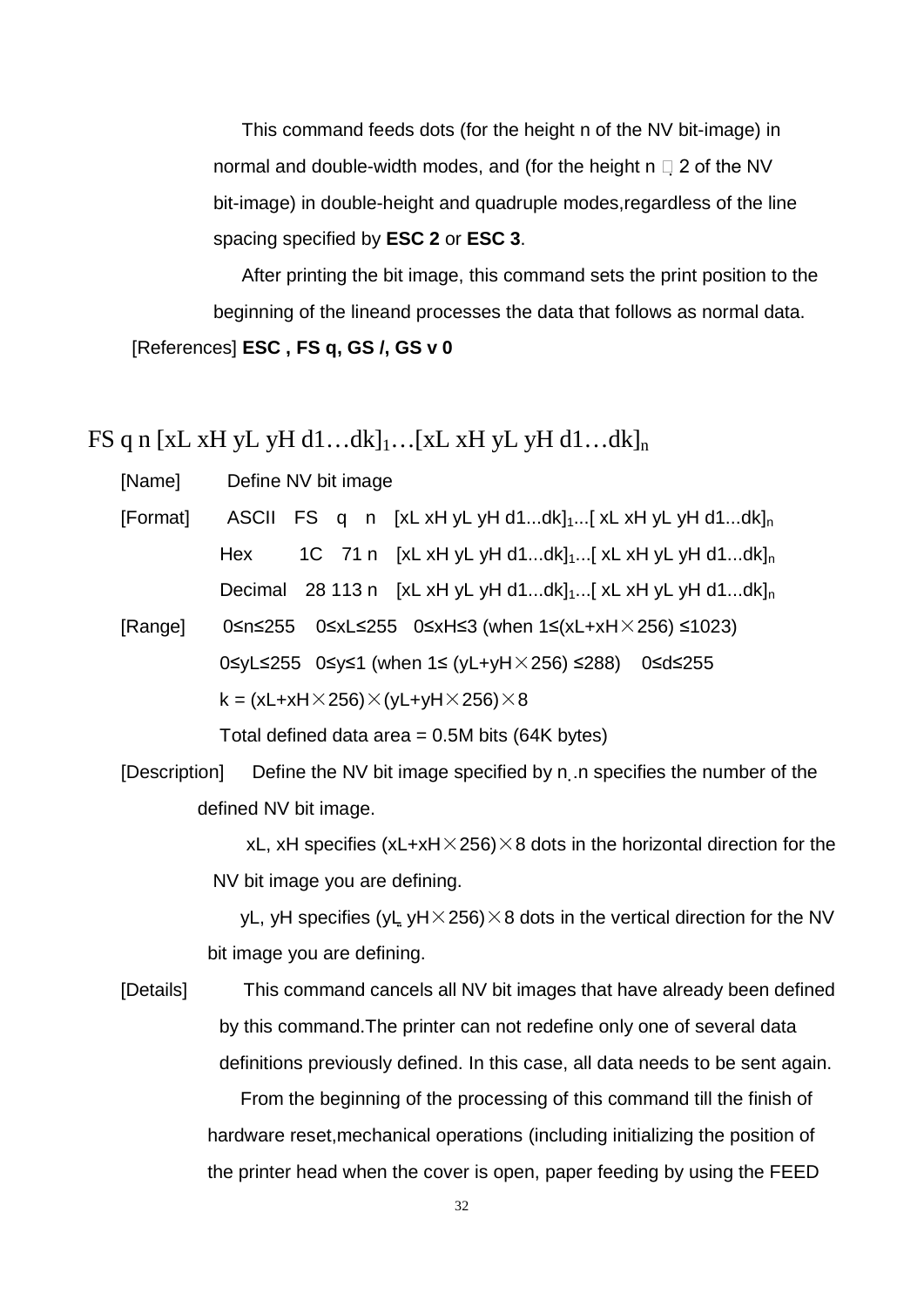button, etc.) cannot be performed.

During processing this command, the printer is in BUSY when writing the data to the NV user memory and stops receiving data. Therefore it is prohibitted to transmit the data including the real-time commands during the execution of this command.

NV bit image means a bit image which is defined in a non-volatile memory by **FS q** and printed by **FS p**.

In standard mode, this command is effective only when processed at the beginning of the line.

In page mode, this command is not effective.

When the amount of data exceeds the capacity left in the range defined by xL, xH, yL, yH, the printer processes xL, xH, yL, yH out of the defined range.

In the first group of NV bit images, when any of the parameters xL, xH, yL, yH is out of the definition range, this command is disabled.

 $\Box$  In groups of NV bit images other than the first one, when the printer processes xL, xH, yL, yH out of the defined range, it stops processing this command and starts writing into the NV images. At this time, NV bit images that haven¡¯t been defined are disabled (undefined), but any NV bit images before that are enabled.

The d indicates the definition data. In data (d) a 1 bit specifies a dot to be printed and a 0 bit specifies a dot not to be printed.

This command defines n as the number of a NV bit image. Numbers rise in order from NV bit image 01H. Therefore, the first data group [xL xH yL yH d1...dk] is NV bit image 01H, and the last data group [xL xH yL yH d1...dk] is NV bit image n. The total agrees with the number of NV bit images specified by command **FS p**.

A definition data of a NV bit image consists of [xL xH yL yH d1...dk]. Therefore, when only one NV bit image is defined n=1, the printer processes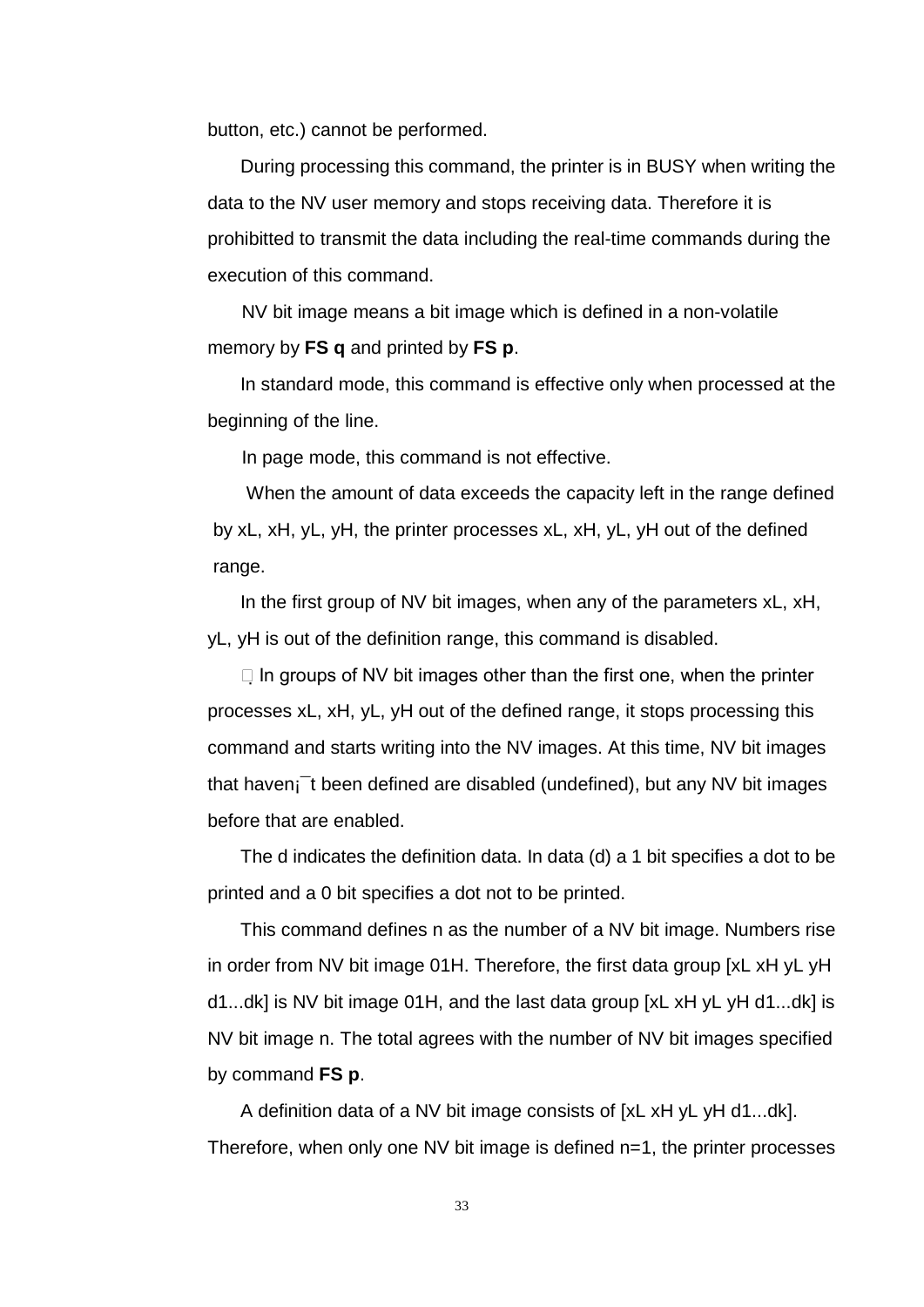a data group [xL xH yL yH d1...dk] once. The printer uses ([data: (xL+xH $\times$  $256$ ) $\times$ (yL+yH $\times$ 256) $\times$ 8] [header :4])bytes of NV memory.

The definition area in this printer is a maximum of 0.5M bits (64K bytes). This command can define several NV bit images, but cannot define a bit image data whose total capacity [bit image data header] exceeds 0.5M bits (64K bytes).

The printer is busy immediately before writing into NV memory.

The printer does not transmit ASB status and perform status detection during processing of this command even when ASB is specified.

When this command is received during macro definition, the printer ends macro definition,and begins performing this command.

Once a NV bit image is defined, it is not erased by performing **ESC @**, reset, and power off.

This command performs only definition of a NV bit image and does not perform printing.Printing of the NV bit image is performed by the **FS p**  command.

[Details] Frequent write command execution may cause damage the NV memory.Therefore, it is recommended to write the NV memory 10 times or less a day.

> The printer performs a hardware reset after the procedure to place the image into the NV memory. Therefore, user-defined characters, downloaded bit images, and macros should be defined only after completing this command. The printer clears the receive and print buffers and resets the mode to the mode that was in effect at power on. At this time, DIP switch settings are checked again.

[Reference] **FS p**

34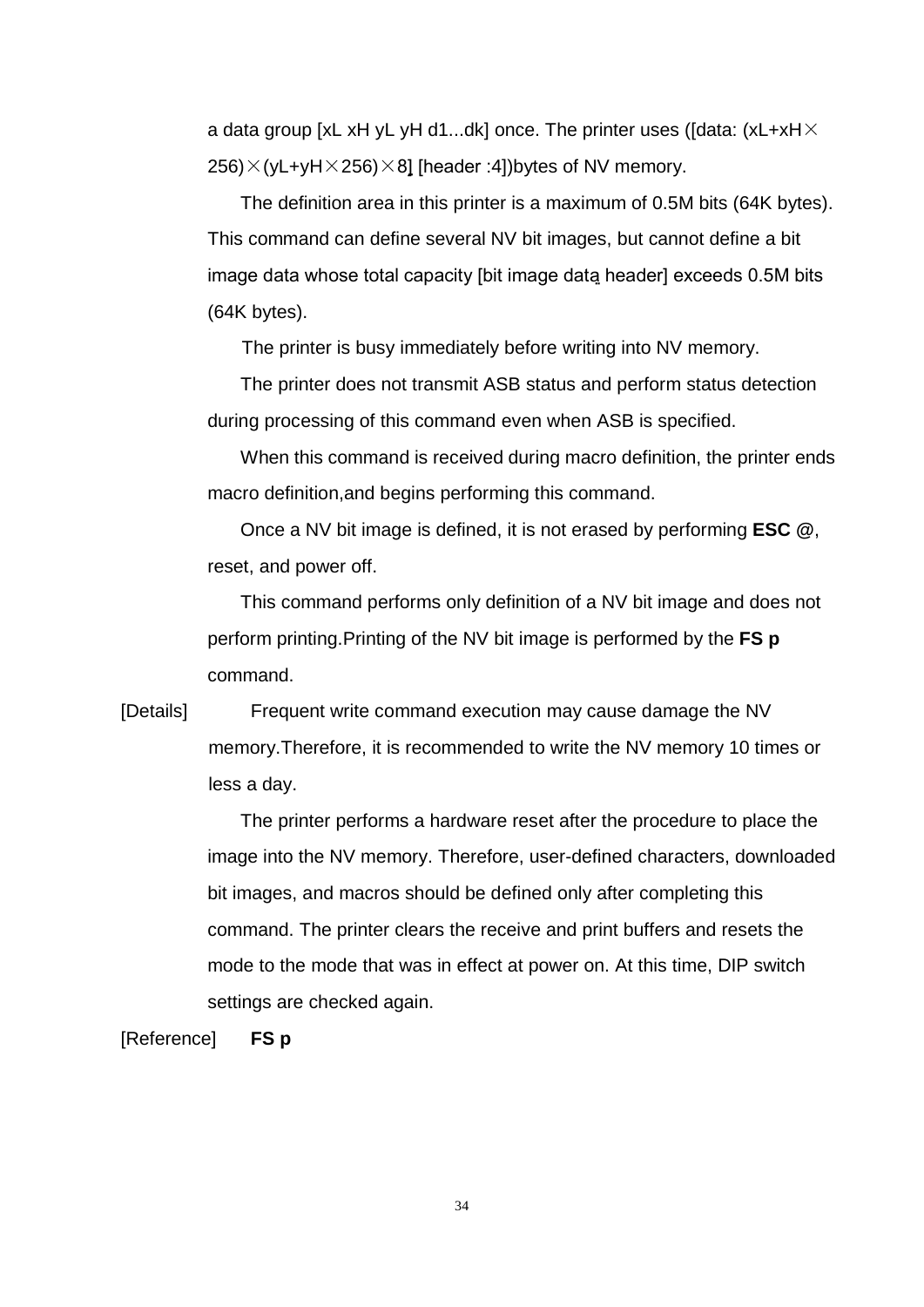[Example] When  $xL = 64$ ,  $xH = 0$ ,  $yL = 96$ ,  $yH = 0$ 



## GS ! n

| [Name]   | Select character size |      |      |   |
|----------|-----------------------|------|------|---|
| [Format] | <b>ASCII</b>          | GS . |      | n |
|          | <b>Hex</b>            | 1D.  | - 21 |   |
|          | Decimal               | 29   | 33   | n |

[Range] 0≤n≤255(1≤vertical number of times≤8, 1≤horizontal number of times≤8) [Description] Selects the character height using bits 0 to 2 and selects the character

width using bits 4 to 7, as follows:

| D:<br>$_{\rm{DL}}$ | $\bigcap_{i} f(f)$<br>)n<br>◡ | нех | $\overline{\phantom{a}}$<br>Decimal | unction<br>_ |
|--------------------|-------------------------------|-----|-------------------------------------|--------------|
|--------------------|-------------------------------|-----|-------------------------------------|--------------|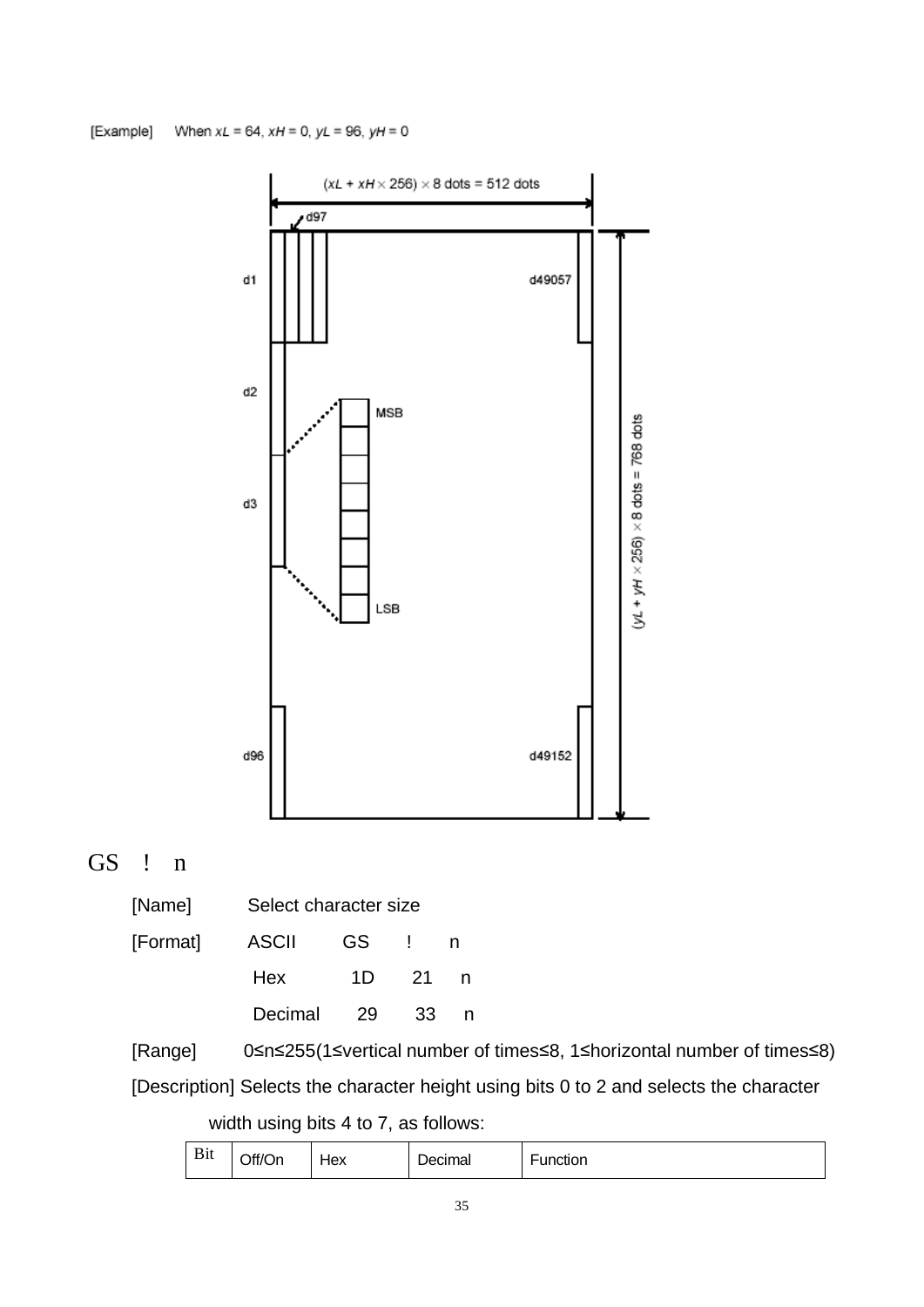| 0                       | Character height selection. See Table 2. |
|-------------------------|------------------------------------------|
| 1                       |                                          |
| $\overline{2}$          |                                          |
| $\mathbf{3}$            |                                          |
| $\overline{\mathbf{4}}$ | Character width selection. See Table 1.  |
| 5                       |                                          |
| $\,6$                   |                                          |
| 7                       |                                          |

Table 1 Table 2 Table 1 Table 2

| <b>Character Width Selection</b> |  |  |  |
|----------------------------------|--|--|--|
|----------------------------------|--|--|--|

| Hex | <b>Decimal</b> | <b>Width</b>    | <b>Hex</b> | <b>Decimal</b> | <b>Width</b> |
|-----|----------------|-----------------|------------|----------------|--------------|
| 00  | 0              | 1(normal)       | 00         | 0              | 1(normal)    |
| 10  | 16             | 2(double-width) | 10         | 16             | 2(double-    |
| 20  | 32             | 3               | 20         | 32             | 3            |
| 30  | 48             | 4               | 30         | 48             | 4            |
| 40  | 64             | 5               | 40         | 64             | 5            |
| 50  | 80             | 6               | 50         | 80             | 6            |
| 60  | 96             | $\overline{7}$  | 60         | 96             | 7            |
| 70  | 112            | 8               | 70         | 112            | 8            |

| Hex | <b>Decimal</b> | Width           | Hex | <b>Decimal</b> | Width            |
|-----|----------------|-----------------|-----|----------------|------------------|
| 00  | $\mathbf 0$    | 1(normal)       | 00  | 0              | 1(normal)        |
| 10  | 16             | 2(double-width) | 10  | 16             | 2(double-height) |
| 20  | 32             | 3               | 20  | 32             | 3                |
| 30  | 48             | $\overline{4}$  | 30  | 48             | 4                |
| 40  | 64             | 5               | 40  | 64             | 5                |
| 50  | 80             | 6               | 50  | 80             | 6                |
| 60  | 96             | $\overline{7}$  | 60  | 96             | $\overline{7}$   |
| 70  | 112            | 8               | 70  | 112            | 8                |

[Details] This command is all characters (alphanumeric and Kanji) effective except

for HRI characters.

If n is outside of the defined range, this command is ignored.

In standard mode, the vertical direction is the paper feed direction, and the horizontal direction is perpendicular to the paper feed direction. However, when character orientation changes in 90 clockwise-rotation mode, the relationship between vertical and horizontal directions is reversed.

In page mode, vertical and horizontal directions are based on the character orientation.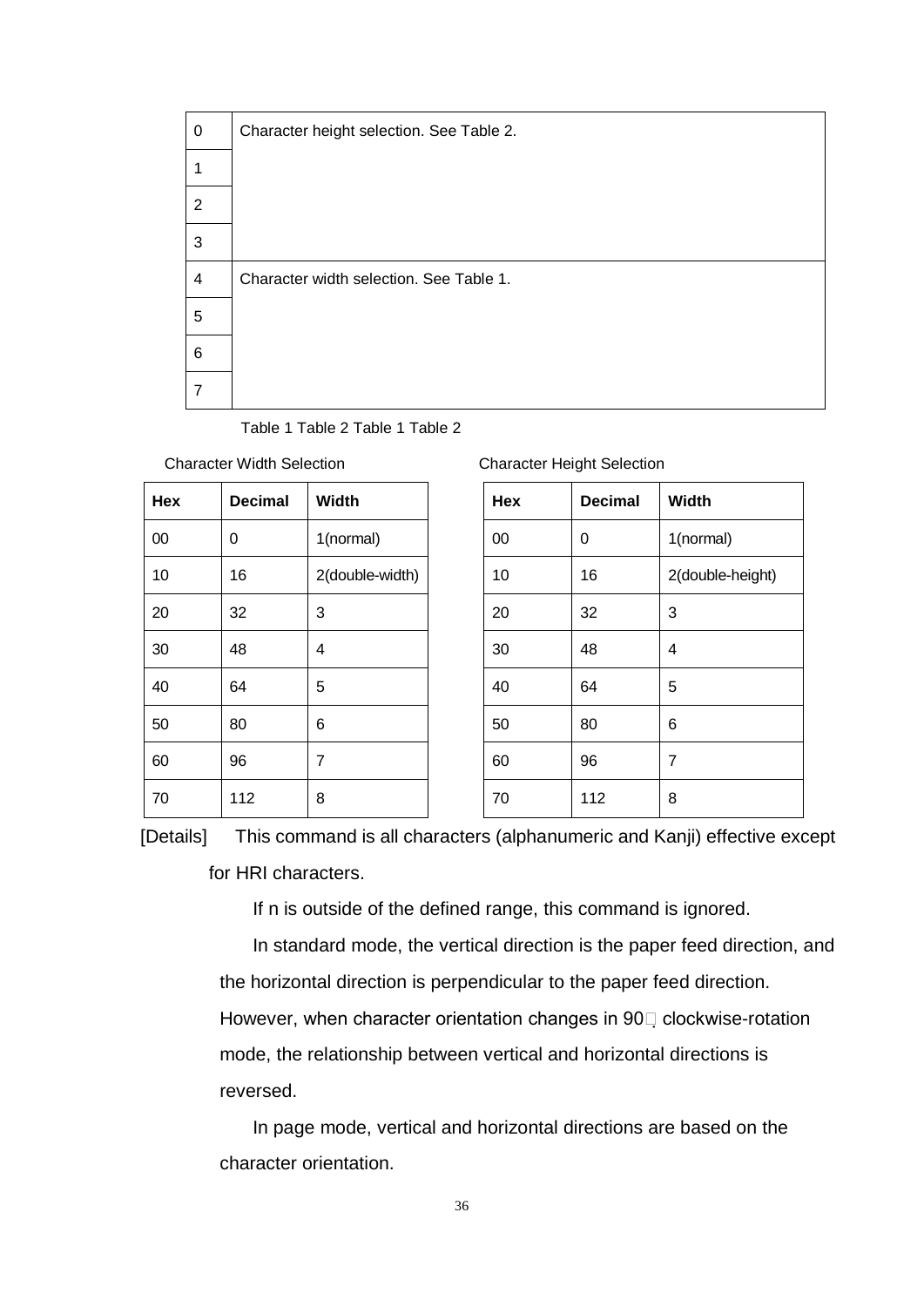When characters are enlarged with different sizes on one line, all the characters on the line are aligned at the baseline.

The **ESC !** command can also turn double-width and double-height modes on or off. However, the setting of the last received command is effective.

 $[Default]$   $n = 0$ [Reference] **ESC !**

GS  $$nL nH$  (\*)

| [Name]                                                      |  | Set absolute vertical print position in page mode |           |    |       |                                                                                         |  |
|-------------------------------------------------------------|--|---------------------------------------------------|-----------|----|-------|-----------------------------------------------------------------------------------------|--|
| [Format]                                                    |  | <b>ASCII</b>                                      | <b>GS</b> | \$ | nL    | nH                                                                                      |  |
|                                                             |  | Hex                                               | 1D        | 24 | nL nH |                                                                                         |  |
|                                                             |  | Decimal 29                                        |           | 36 | nL nH |                                                                                         |  |
| [Range]                                                     |  | $0 \leq nL \leq 255$ , $0 \leq nH \leq 255$       |           |    |       |                                                                                         |  |
|                                                             |  |                                                   |           |    |       | [Description] • Sets the absolute vertical print starting position for buffer character |  |
|                                                             |  | data in page mode.                                |           |    |       |                                                                                         |  |
|                                                             |  |                                                   |           |    |       | • This command sets the absolute print position to $[(nL + nH \times 256)]$             |  |
|                                                             |  |                                                   |           |    |       | $\times$ (vertical or horizontal motion unit)] inches.                                  |  |
| [Details]<br>• This command is effective only in page mode. |  |                                                   |           |    |       |                                                                                         |  |
|                                                             |  |                                                   |           |    |       | • If the $[(nL + nH \times 256) \times (vertical or horizontal motion unit)] exceeds$   |  |
|                                                             |  |                                                   |           |    |       | the specified printing area, this command is ignored.                                   |  |
|                                                             |  |                                                   |           |    |       | • The horizontal starting buffer position does not move.                                |  |
|                                                             |  |                                                   |           |    |       | • The reference starting position is that specified by ESC T.                           |  |
|                                                             |  |                                                   |           |    |       | • This command operates as follows, depending on the starting                           |  |
|                                                             |  |                                                   |           |    |       | position of theprinting area specified by <b>ESC T</b> : $(1)$ When the starting        |  |
|                                                             |  |                                                   |           |    |       | position is set to the upper left or lower right, this command sets the                 |  |
|                                                             |  |                                                   |           |    |       | absolute position in the vertical direction. @When the starting position is set         |  |
|                                                             |  |                                                   |           |    |       | to the upper right or lower left, this command sets the absolute position in            |  |
|                                                             |  | the horizontal direction.                         |           |    |       |                                                                                         |  |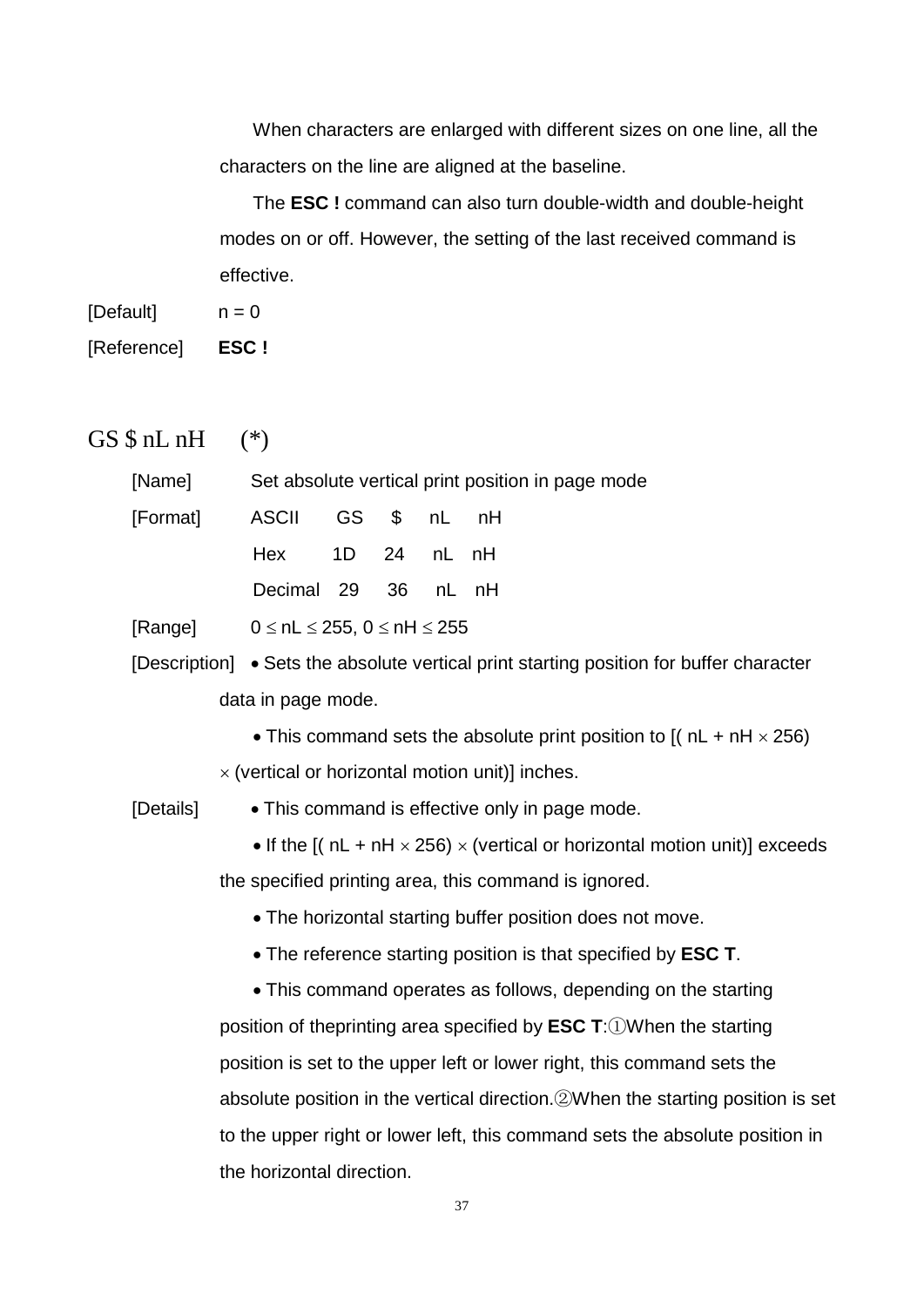• The horizontal and vertical motion unit are specified by **GS P**.

• The **GS P** command can change the horizontal and vertical motion unit.However, the value cannot be less than the minimum horizontal movement amount, and it must be in even units of the minimum horizontal movement amount.

[Reference] **ESC \$, ESC T, ESC W, ESC \, GS P, GS \**

GS  $*$  x y d1...d(x×y×8)

| [Name]   | Define downloaded bit image |    |  |                                                                         |
|----------|-----------------------------|----|--|-------------------------------------------------------------------------|
| [Format] | <b>ASCII</b>                |    |  | GS $\star$ x y d1d(x $\times$ y $\times$ 8)                             |
|          | Hex                         | 1D |  | 2A x y d1 $d(x \times y \times 8)$                                      |
|          | Decimal                     | 29 |  | 42 x y d1 $d(x \times y \times 8)$                                      |
| [Range]  |                             |    |  | $1 \le x \le 255$ $1 \le y \le 48$ $x \le y \le 1536$ $0 \le d \le 255$ |

[Description] Defines a downloaded bit image using the number of dots specified by x and y

• x specifies the number of dots in the horizontal direction.

• y specifies the number of dots in the vertical direction.

[Details] • The number of dots in the horizontal direction is  $x \times 8$ , in the vertical direction it is  $y \times 8$ .

 $\bullet$  If  $x \times y$  is out of the specified range, this command is disabled.

• The d indicates bit-image data. Data ( d) specifies a bit printed to 1 and not printed to 0.

• The downloaded bit image definition is cleared when:

- ① **ESC @** is executed.
- ② **ESC &** is executed.
- ③ **FS q** is executed.
- □ Printer is reset or the power is turned off.

• The following figure shows the relationship between the downloaded bit image and the printed data.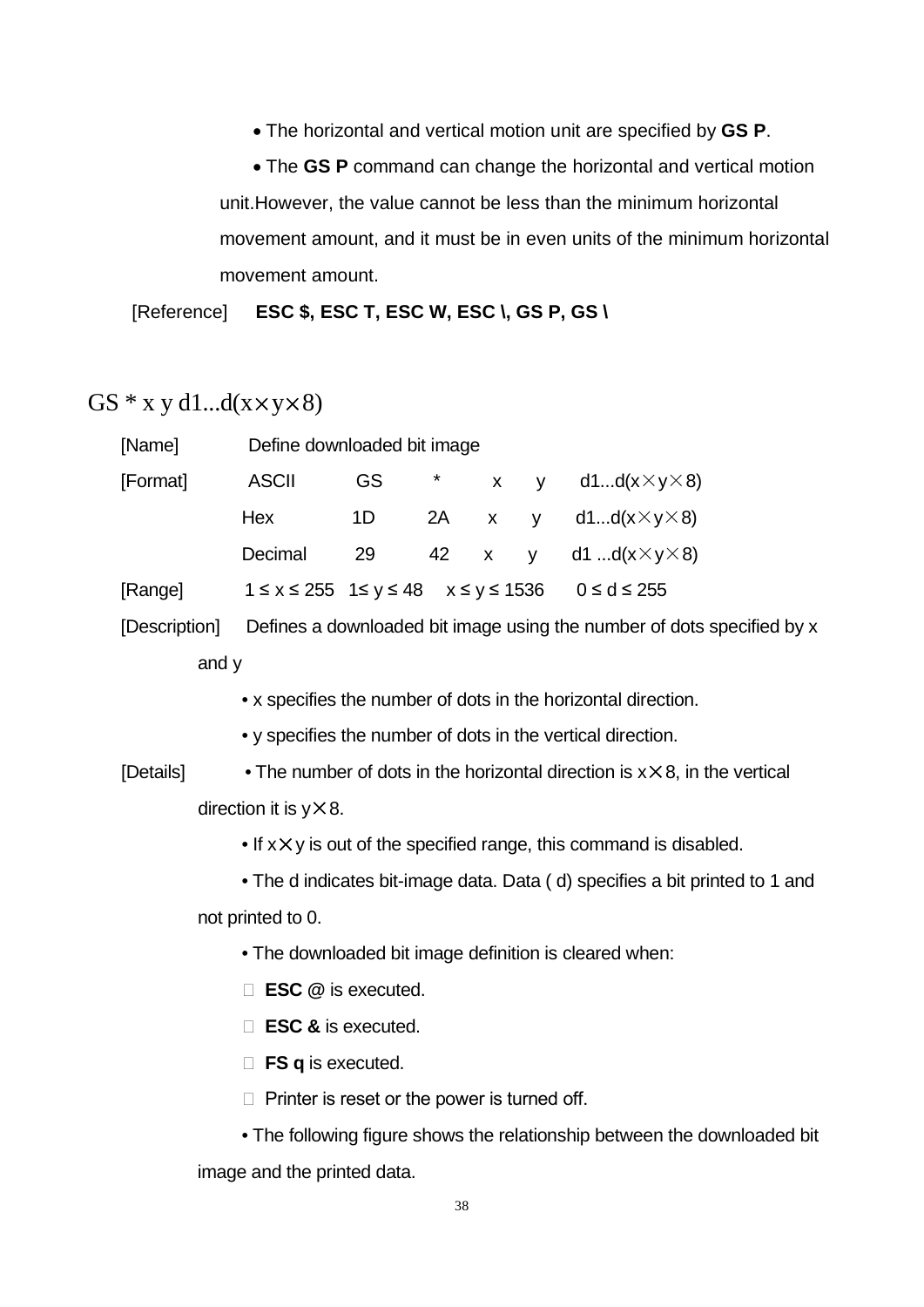



## $GS/m$

| [Name]   |                                     | Print downloaded bit image |    |   |  |  |  |
|----------|-------------------------------------|----------------------------|----|---|--|--|--|
| [Format] | <b>ASCII</b>                        | GS.                        |    | m |  |  |  |
|          | Hex                                 | 1D                         | 2F | m |  |  |  |
|          | Decimal                             | 29                         | 47 | m |  |  |  |
| [Range]  | $0 \le m \le 3$ , $48 \le m \le 51$ |                            |    |   |  |  |  |

[Description] Prints a downloaded bit image using the mode specified by m.

m selects a mode from the table below:

| m     | <b>Mode</b>   | <b>Vertical Dot Density (DPI)</b> | <b>Horizontal Dot Density (DPI)</b> |
|-------|---------------|-----------------------------------|-------------------------------------|
| 0,48  | Normal        | 200                               | 200                                 |
| 1,49  | Double-width  | 200                               | 100                                 |
| 2, 50 | Double-height | 100                               | 200                                 |
| 3, 51 | Quadruple     | 100                               | 100                                 |

[Details] • This command is ignored if a downloaded bit image has not been defined.

> • In standard mode, this command is effective only when there is no data in the print buffer.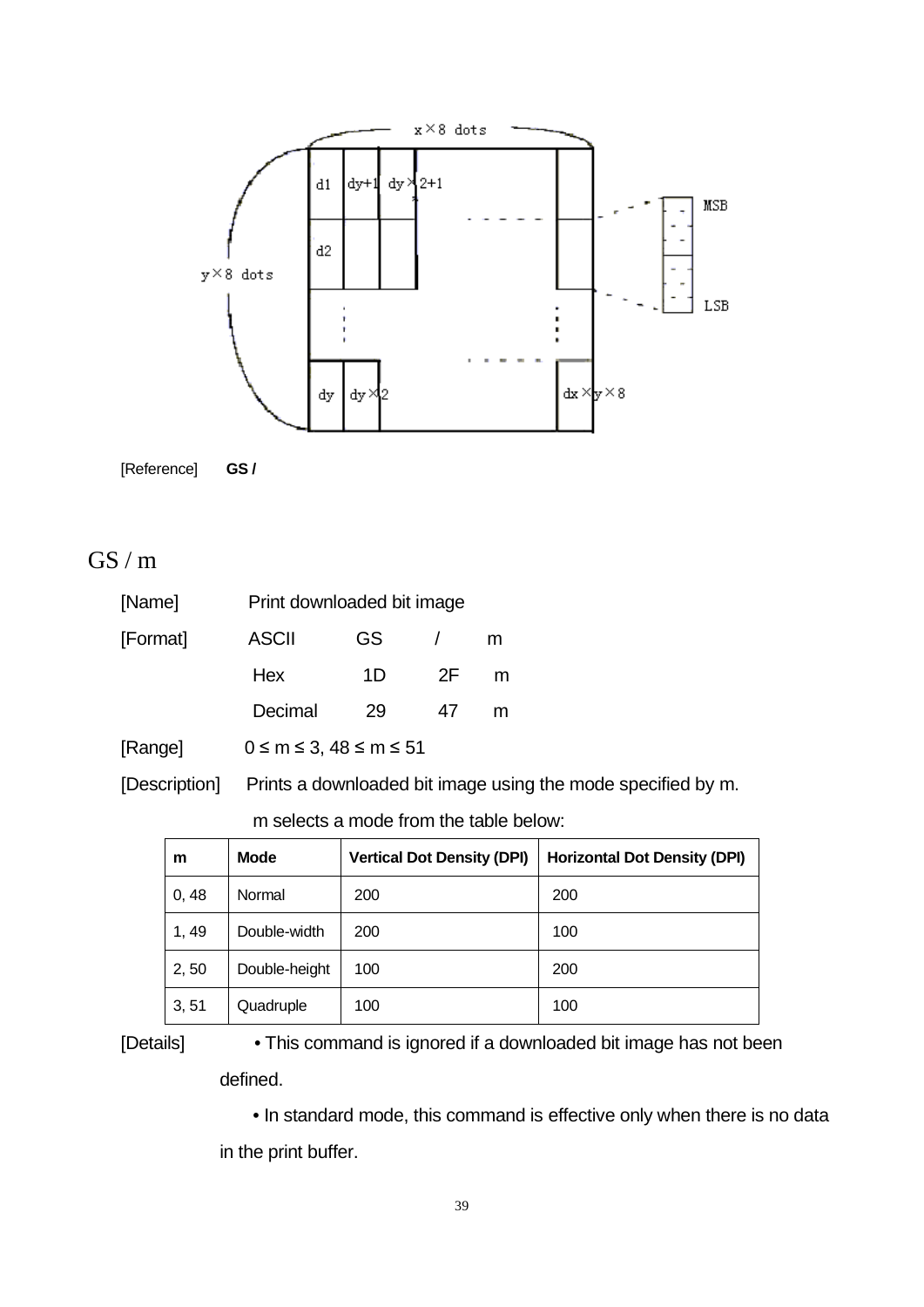• This command has no effect in the print modes (emphasized, double-strike,underline, character size, or white/black reverse printing), except for upside down printing mode.

• If the downloaded bit-image to be printed exceeds the printable area, the excess data is not printed.

• Refer to Figure 3.12.3 for the downloaded bit image development position in page mode.

• If the printing area width set by **GS L** and **GS W** is less than one line in vertical, the following processing is performed only on the line in question: The printing area width is extended to the right up to one line in vertical. In this case, printing does not exceed the printable area. $\Box$  If the printing area width cannot be extended by one line in vertical, the left margin is reduced to accommodate one line in vertical.

[Reference] **GS \***

#### GS B n

| [Name]                                                                    |                                                                 | Turn white/black reverse printing mode |    |                                                                         |  |  |  |
|---------------------------------------------------------------------------|-----------------------------------------------------------------|----------------------------------------|----|-------------------------------------------------------------------------|--|--|--|
| [Format]                                                                  | <b>ASCII</b>                                                    | GS.                                    | B  | n                                                                       |  |  |  |
|                                                                           | Hex                                                             | 1D                                     | 42 | n                                                                       |  |  |  |
|                                                                           | Decimal                                                         | 29                                     | 66 | n                                                                       |  |  |  |
| [Range]                                                                   | $0 \le n \le 255$                                               |                                        |    |                                                                         |  |  |  |
| [Description]                                                             | Turns on or off white/black reverse printing mode.              |                                        |    |                                                                         |  |  |  |
|                                                                           | When the LSB of n is 0, white/black reverse mode is turned off. |                                        |    |                                                                         |  |  |  |
|                                                                           |                                                                 |                                        |    | When the LSB of n is 1, white/black reverse mode is turned on.          |  |  |  |
| [Details]                                                                 | Only the lowest bit of n is valid.                              |                                        |    |                                                                         |  |  |  |
| $\Box$ This command is available for built-in characters and user-defined |                                                                 |                                        |    |                                                                         |  |  |  |
|                                                                           | characters.                                                     |                                        |    |                                                                         |  |  |  |
|                                                                           |                                                                 |                                        |    | $\Box$ When white/black reverse printing mode is on, it also applied to |  |  |  |
|                                                                           | character spacing set by <b>ESC SP</b> .                        |                                        |    |                                                                         |  |  |  |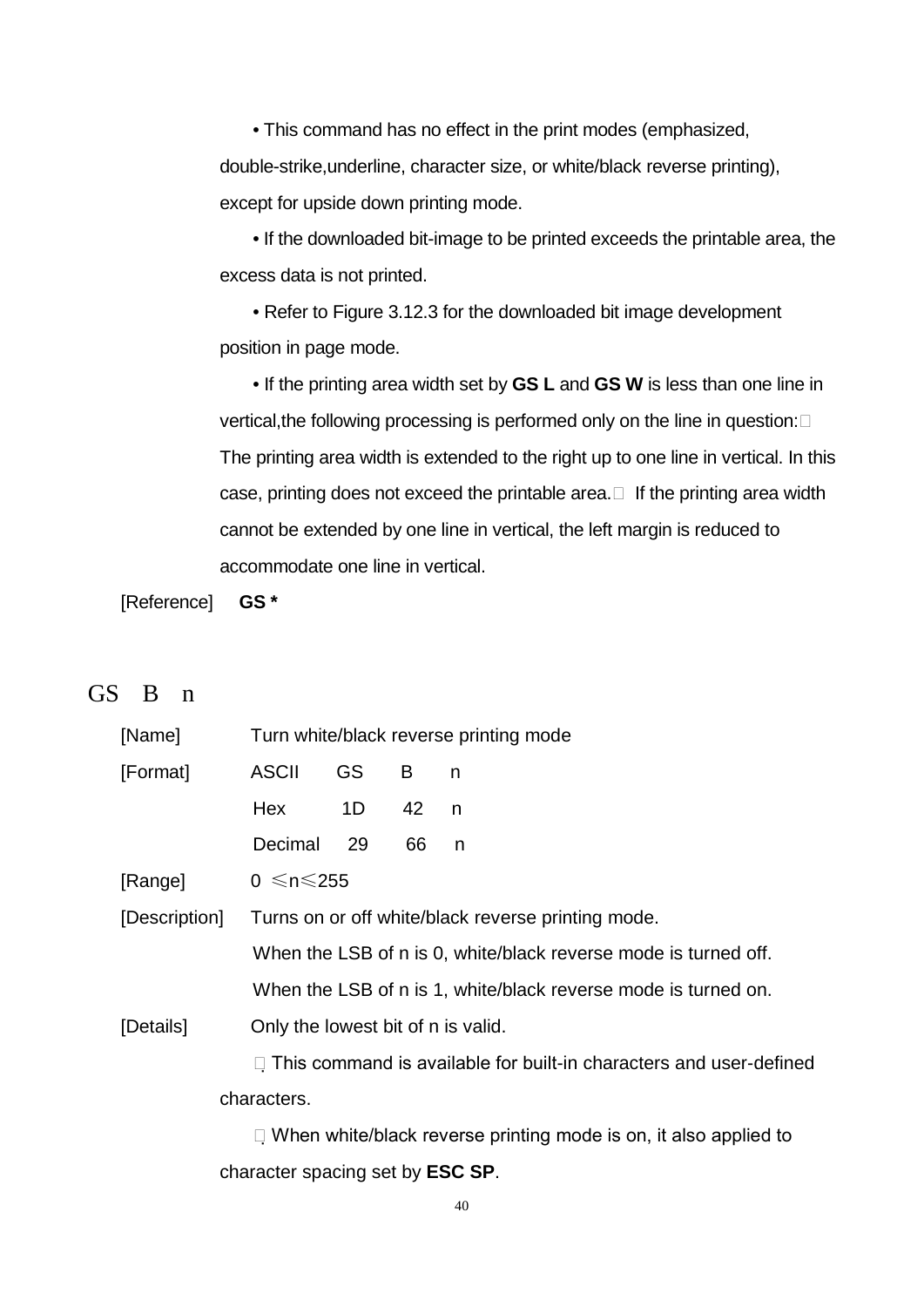$\Box$  This command does not affect bit image, user-defined bit image, bar code, HRI characters, and spacing skipped by **HT**, **ESC \$**, and **ESC \**.

 $\Box$  This command does not affect the space between lines.

 $\Box$  White/black reverse mode has a higher priority than underline mode. Even if underline mode is on, it is disabled (but not canceled) when white/black reverse mode is selected.

 $[Default]$   $n = 0$ 

#### GS H n

| [Name]              |                 |  | Select printing position for HRI characters |
|---------------------|-----------------|--|---------------------------------------------|
| [Format] ASCII GS H |                 |  |                                             |
|                     | Hex 1D 48       |  |                                             |
|                     | Decimal 29 72 n |  |                                             |
|                     |                 |  |                                             |

[Range] 0≤n≤, 48≤n≤51

[Description] Selects the printing position of HRI characters when printing a bar

| code.n selects the printing position as follows: |  |
|--------------------------------------------------|--|
|--------------------------------------------------|--|

| n     | <b>Printing position</b>          |
|-------|-----------------------------------|
| 0,48  | Not printed                       |
| 1, 49 | Above the bar code                |
| 2, 50 | Below the bar code                |
| 3, 51 | Both above and below the bar code |

HRI indicates Human Readable Interpretation.

[Details] HRI characters are printed using the font specified by **GS f**.

 $[Default]$   $n = 0$ 

[Reference] **GS f**, **GS k**

## GS L nL nH

[Name] Set left margin

41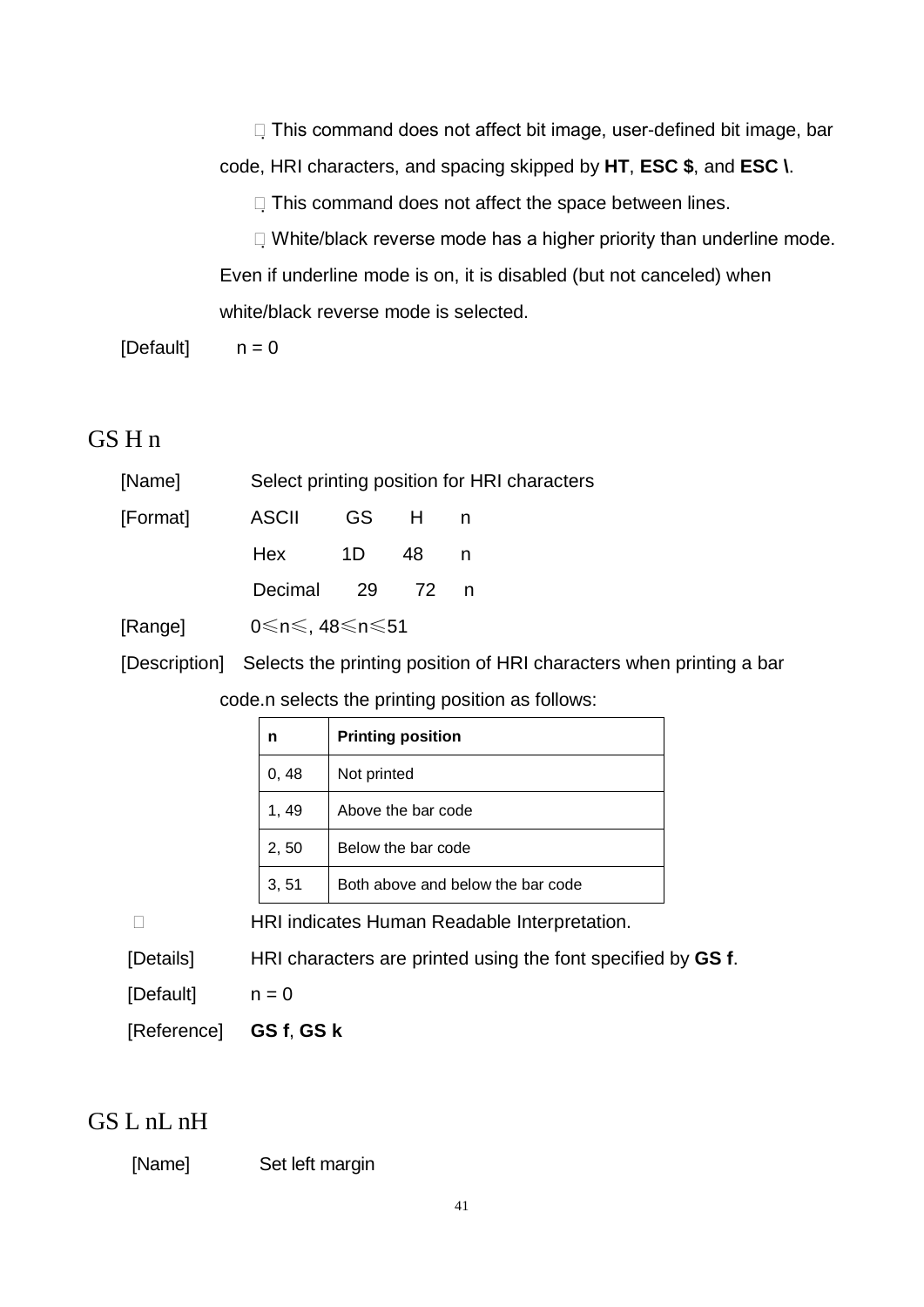| [Format] | <b>ASCII</b>         | GS . | $\mathsf{L}$ |              | nL nH |
|----------|----------------------|------|--------------|--------------|-------|
|          | Hex                  | 1D - |              | 4C nL nH     |       |
|          | Decimal 29 76 nL nH  |      |              |              |       |
| [Range]  | $0 \leq nL \leq 255$ |      |              | 0 < nH < 255 |       |

[Description] Sets the left margin using nL and nH.

• The left margin is set to  $[(nL+nH \times 256) \times$  horizontal motion unit] inches.Printable areaLeft margin Printing area width

[Details] This command is effective only processed at the beginning of the line in standard mode.

> • If this command is input in page mode, the printer performs only internal flag operations.

• This command does not affect printing in page mode.

• If the setting exceeds the printable area, the maximum value of the printable area is used.

• The horizontal and vertical motion units are specified by **GS P**.

Changing the horizontal and vertical motion unit does not affect the current left margin.

• The horizontal motion unit (x) is used for calculating the left margin. The calculated result is truncated to the minimum value of the mechanical pitch.



 $[Default]$   $nL = 0$ ,  $nH = 0$ 

[Reference] **GS P**, **GS W**

 $\Omega$  GS V m  $\Omega$  GS V m n

| [Name]   | Select cut mode and cut paper |    |    |   |
|----------|-------------------------------|----|----|---|
| [Format] | $\Box$ ASCII                  | GS |    | m |
|          | Hex                           | 1D | 56 | m |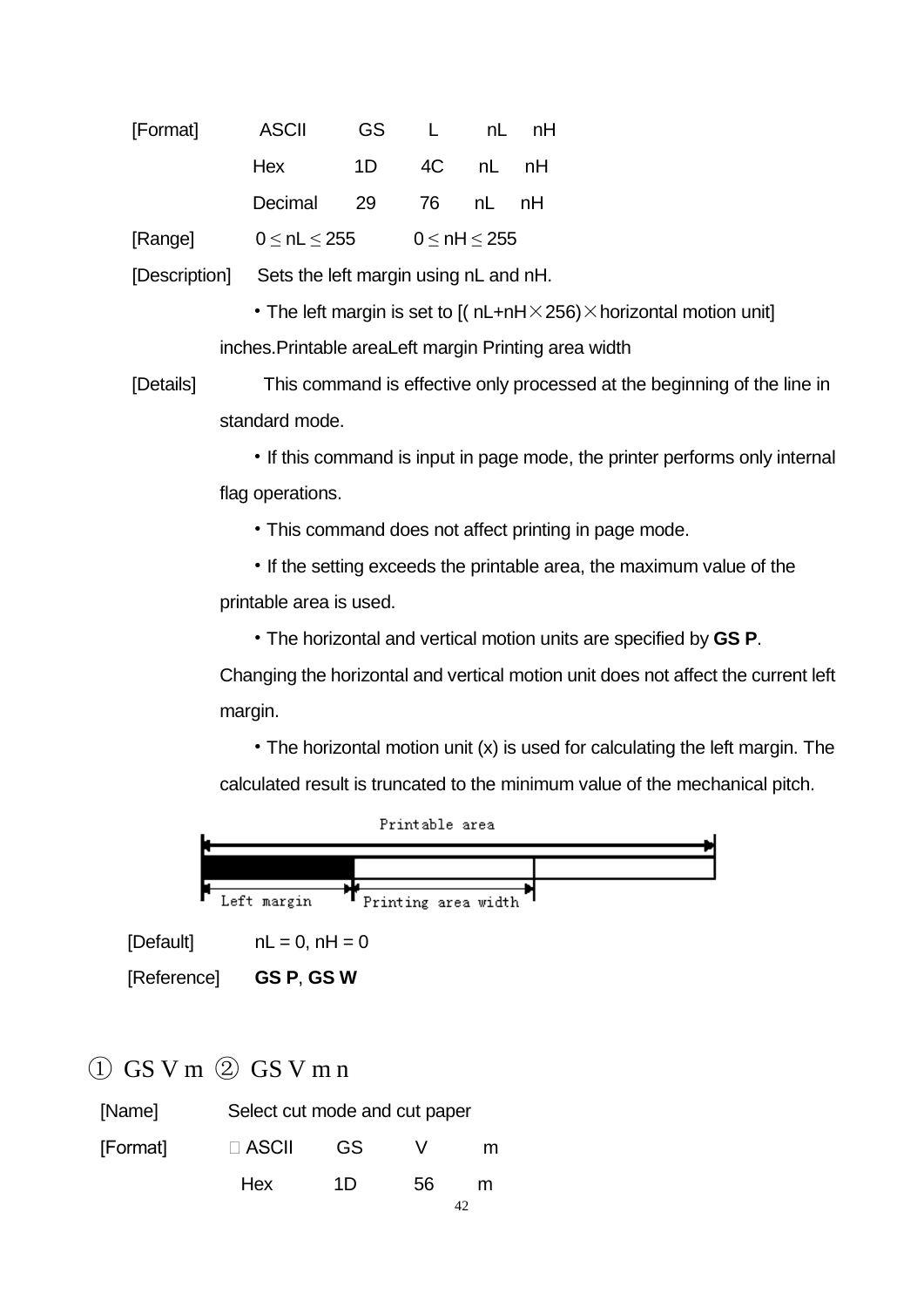|         | Decimal 29   |           | 86  | m |                           |
|---------|--------------|-----------|-----|---|---------------------------|
|         | $\Box$ ASCII | <b>GS</b> | - V | m | n                         |
|         | Hex          | 1D.       | 56  | m | n                         |
|         | Decimal 29   |           | 86  | m | n                         |
| [Range] | □ m = 1,49   |           | П   |   | $m = 66, 0 \le n \le 255$ |

[Description] Selects a mode for cutting paper and executes paper cutting. The value of m selects the mode as follows:

| m  | <b>Print mode</b>                                                                       |
|----|-----------------------------------------------------------------------------------------|
|    | $\vert$ 0, 1, 49   Partial cut (one point left uncut)                                   |
| 66 | Feeds paper (cutting position + $\lceil n \times$ vertical motion unit)]), and cuts the |
|    | paper partially (one point left uncut).                                                 |

[Details for  $\Box$  and  $\Box$ ] • This command is effective only processed at the beginning of a line.

[Details for  $\square$ ] • Only the partial cut is available; there is no full cut.

[Details for  $\square$ ] • When  $n = 0$ , the printer feeds the paper to the cutting position and cuts it.

• When  $n = 0$ , the printer feeds the paper to (cutting position +  $\lceil n \times \rceil$ 

vertical motion unit]) and cuts it.

- The horizontal and vertical motion unit are specified by **GS P**.
- The paper feed amount is calculated using the vertical motion unit

(y).However, the value cannot be less than the minimum horizontal movement amount, and it must be in even units of the minimum horizontal movement amount.

## GS W nL nH

| [Name]   | Set printing area width       |           |    |    |    |  |
|----------|-------------------------------|-----------|----|----|----|--|
| [Format] | <b>ASCII</b>                  | <b>GS</b> | W  | nL | nH |  |
|          | Hex                           | 1D        | 57 | nL | nH |  |
|          | Decimal                       | 29        | 87 | nL | nH |  |
| [Range]  | $0 < nL < 255$ $0 < nH < 255$ |           |    |    |    |  |
|          |                               |           |    |    |    |  |

[Description] Sets the printing area width to the area specified by nL and nH.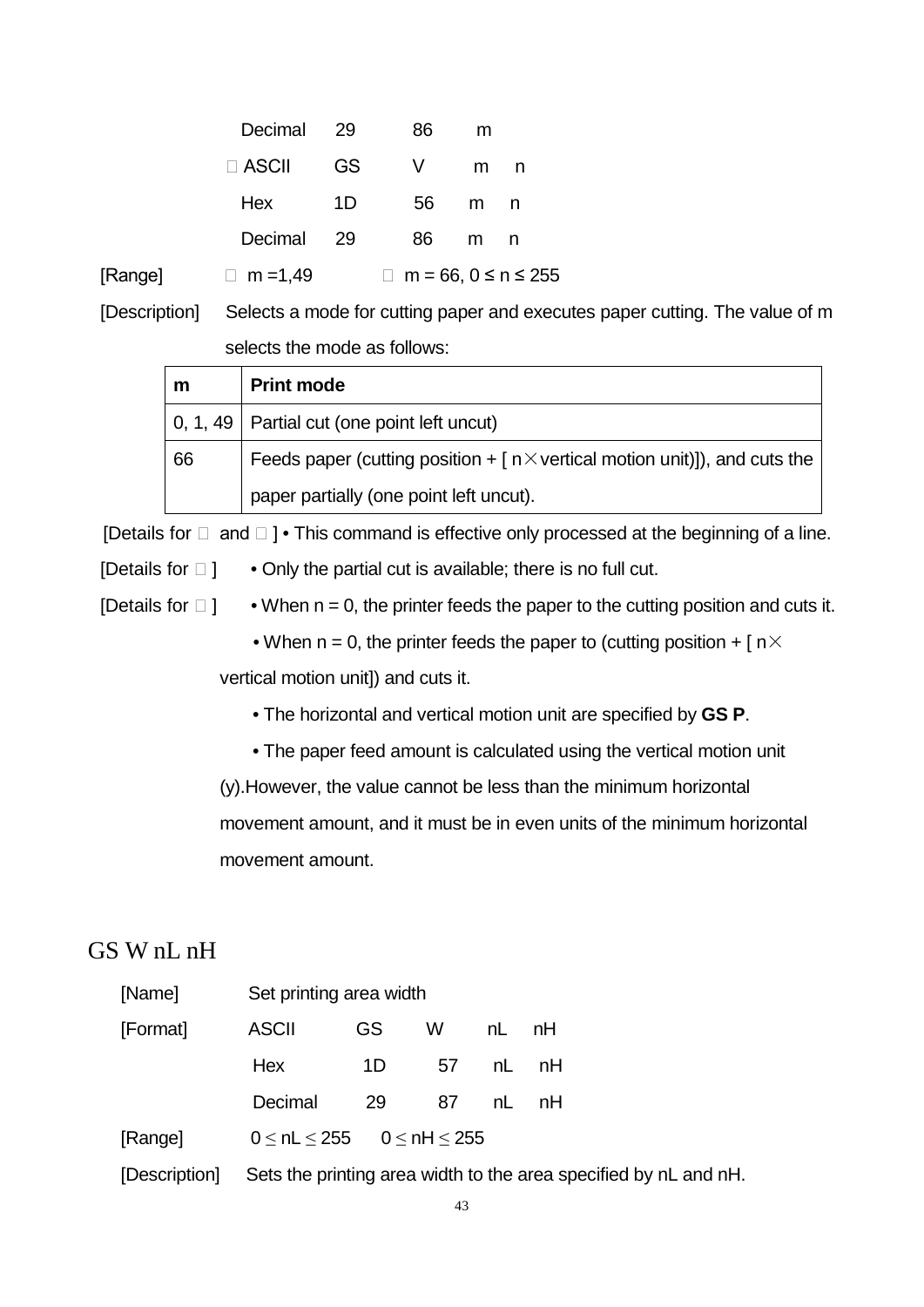• The printing area width is set to  $I($  nL + nH $\times$ 256) $\times$  horizontal motion unit] inches.



- [Details] This command is effective only processed at the beginning of the line.
	- In page mode, the printer performs only internal flag operations.
	- This command does not affect printing in page mode.
	- If the [left margin + printing area width] exceeds the printable area,

[printable area width - left margin) is used.

• The horizontal and vertical motion units are specified by **GS P**. Changing the horizontal and vertical motion units does not affect the current left margin.

• The horizontal motion unit ( x) is used for calculating the printing area width.

The calculated result is truncated to the minimum value of the mechanical pitch.

• If the width set for the printing area is less than the width of one character, when the character data is developed, the following processing is performed:

 $\Box$  The printing area width is extended to the right to accommodate one character.

 $\Box$  If the printing area width cannot be extended sufficiently, the left margin is reduced to accommodate one character.

③ If the printing area width cannot be extended sufficiently, the right space is reduced.

• If the width set for the printing area is less than one line in vertical, the following processing is performed only on the line in question when data other than character data (e.g., bit image, user-defined bit image) is developed: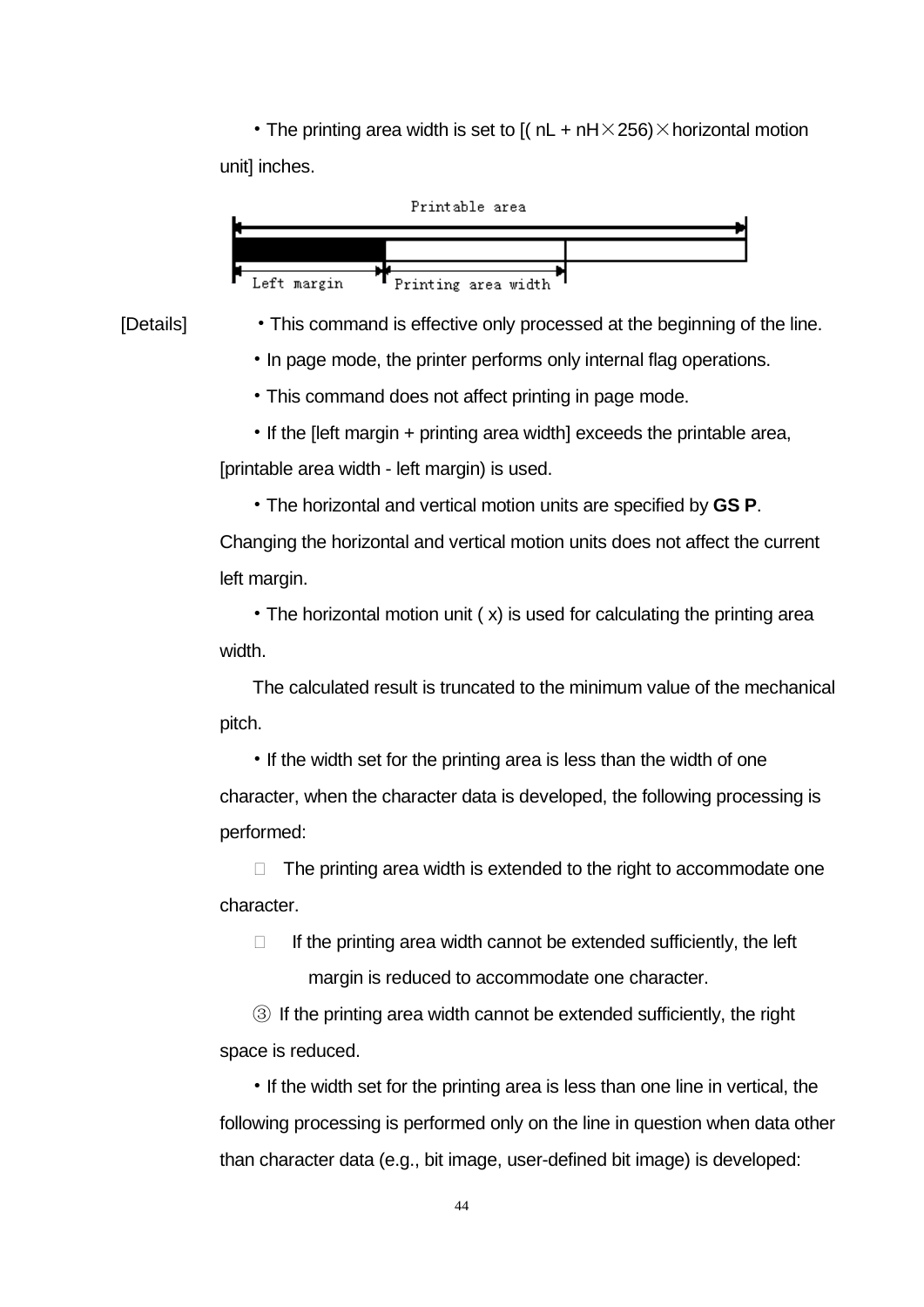① The printing area width is extended to the right to accommodate one line in vertical for the bit image within the printable area.

 $\Box$  If the printing area width cannot be extended sufficiently, the left margin is reduced to accommodate one line in vertical.

• The commands which set the printing area width for bit image printing and its minimum widths are as follows:

• Bit image (**ESC \***): Single density mode = 2 dots Double density mode = 1 dot

• Downloaded bit image (**GS /**): Double width mode or Quadruple mode = 2 dots Normal mode or Double-height mode = 1 dot

• NV bit image (**FS p**): Double width mode or Quadruple mode = 2 dots Normal mode or Double-height mode = 1 dot

• Raster bit image (**GS r 0**): Double width mode or Quadruple mode = 2 dots Normal mode or Double-height mode = 1 dot

[Default]  $nL = 0$ ,  $nH = 2$  For 58mm paper width model;  $nL = 104$ ,  $nH = 1$ 

[Reference] **GS L**, **GS P**

GS f n

[Name] Select font for Human Readable Interpretation (HRI) characters

| [Format] | ASCII GS f         |  | n n |
|----------|--------------------|--|-----|
|          | Hex 1D 66 n        |  |     |
|          | Decimal 29 102 n   |  |     |
| [Range]  | $n = 0, 1, 48, 49$ |  |     |

[Description] Selects a font for the HRI characters used when printing a bar code n selects a font from the following table:

| n     | <b>Font</b>    |
|-------|----------------|
| 0, 48 | Font A (12-24) |
| 1, 49 | Font B (9.17)  |

[Details] HRI indicates Human Readable Interpretation.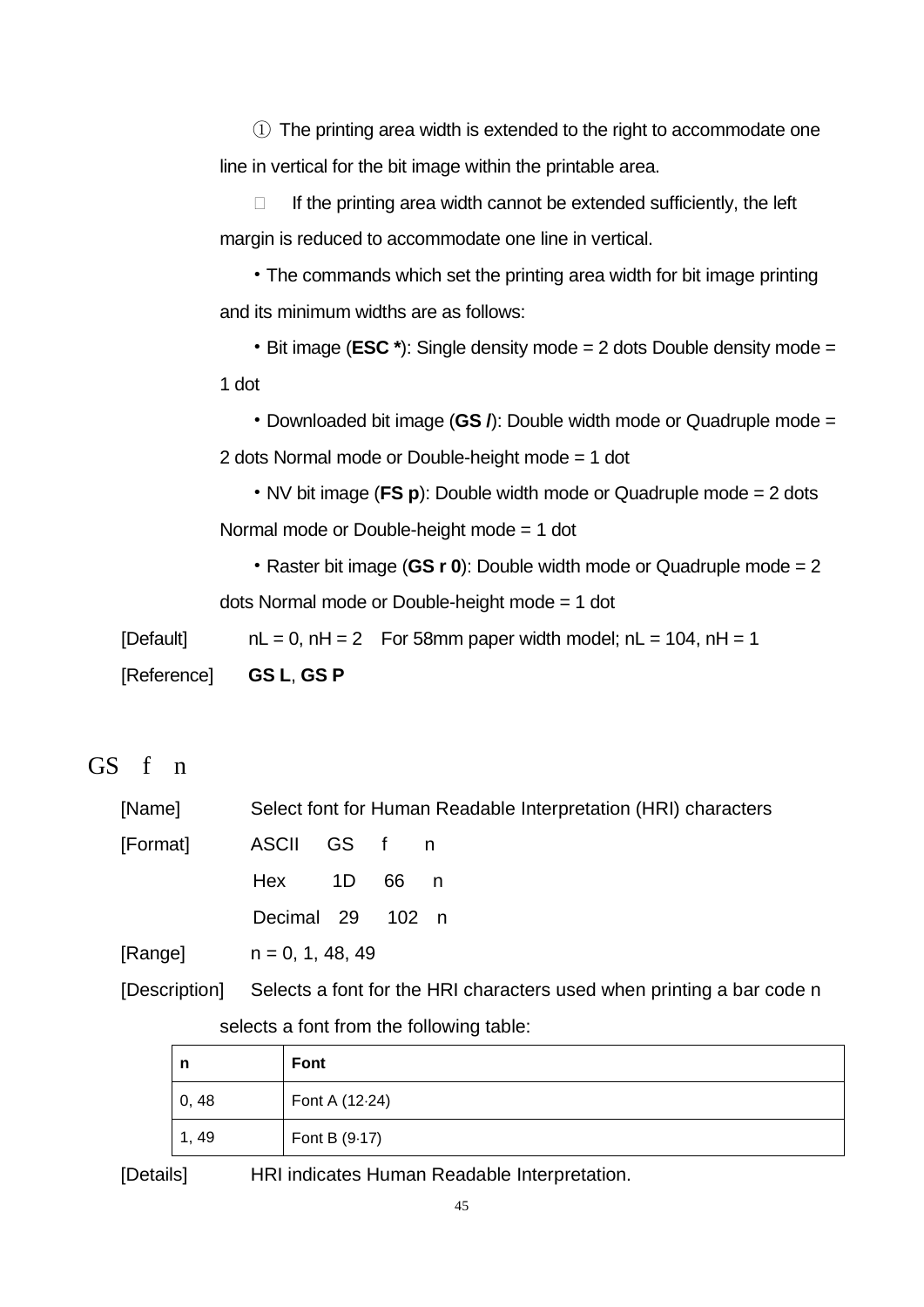HRI characters are printed at the position specified by **GS H**.

| [Default]   | $n = 0$    |
|-------------|------------|
| [Reference] | GS H, GS k |

## GS h n

| [Name]   | Select bar code height |      |          |   |
|----------|------------------------|------|----------|---|
| [Format] | <b>ASCII</b>           | GS.  | <b>h</b> | n |
|          | Hex                    | - 1D | 68       |   |
|          | Decimal 29 104         |      |          | n |
|          |                        |      |          |   |

[Range] 1≤n≤255

[Description] Selects the height of the bar code n specifies the number of dots in the vertical direction.

 $[Default]$   $n = 162$ 

[Reference] **GS k**

# ①GS k m d1…dk NUL ②GS k m n d1..dn

| [Name]                                     | Print bar code                                                                                                                                                                                                                                                                                                                                                                                                                                      |           |     |   |   |        |     |
|--------------------------------------------|-----------------------------------------------------------------------------------------------------------------------------------------------------------------------------------------------------------------------------------------------------------------------------------------------------------------------------------------------------------------------------------------------------------------------------------------------------|-----------|-----|---|---|--------|-----|
| [Format]                                   | ① ASCII                                                                                                                                                                                                                                                                                                                                                                                                                                             | <b>GS</b> | k   | m |   | d1…dk  | NUL |
|                                            | Hex                                                                                                                                                                                                                                                                                                                                                                                                                                                 | 1D        | 6B  | m |   | d1…dk  | 00  |
|                                            | Decimal                                                                                                                                                                                                                                                                                                                                                                                                                                             | 29        | 107 | m |   | d1…dk  | - 0 |
|                                            |                                                                                                                                                                                                                                                                                                                                                                                                                                                     | ASCII GS  | k   | m |   | n d1dn |     |
|                                            | Hex                                                                                                                                                                                                                                                                                                                                                                                                                                                 | 1D        | 6B  | m |   | n d1dn |     |
|                                            | Decimal                                                                                                                                                                                                                                                                                                                                                                                                                                             | 29        | 107 | m | n | d1dn   |     |
| $\mathbf{r}$ , $\mathbf{r}$ , $\mathbf{r}$ | $\big(\cdot\big)$ $\big(\bullet\big)$ $\big(\cdot\big)$ $\big(\bullet\big)$ $\big(\bullet\big)$ $\big(\bullet\big)$ $\big(\bullet\big)$ $\big(\bullet\big)$ $\big(\bullet\big)$ $\big(\bullet\big)$ $\big(\bullet\big)$ $\big(\bullet\big)$ $\big(\bullet\big)$ $\big(\bullet\big)$ $\big(\bullet\big)$ $\big(\bullet\big)$ $\big(\bullet\big)$ $\big(\bullet\big)$ $\big(\bullet\big)$ $\big(\bullet\big)$ $\big(\bullet\big)$ $\big(\bullet\big)$ |           |     |   |   |        |     |

[Range]  $\qquad \qquad \textcircled{10}\leq m\leq 6$  (k and d depends on the bar code system used)

□ 65m ≤73 (n and d depends on the bar code system used)

[Description] Selects a bar code system and prints the bar code. m selects a bar code system as follows:

| m<br>Number of Characters   Remarks<br><b>Bar Code System</b> |
|---------------------------------------------------------------|
|---------------------------------------------------------------|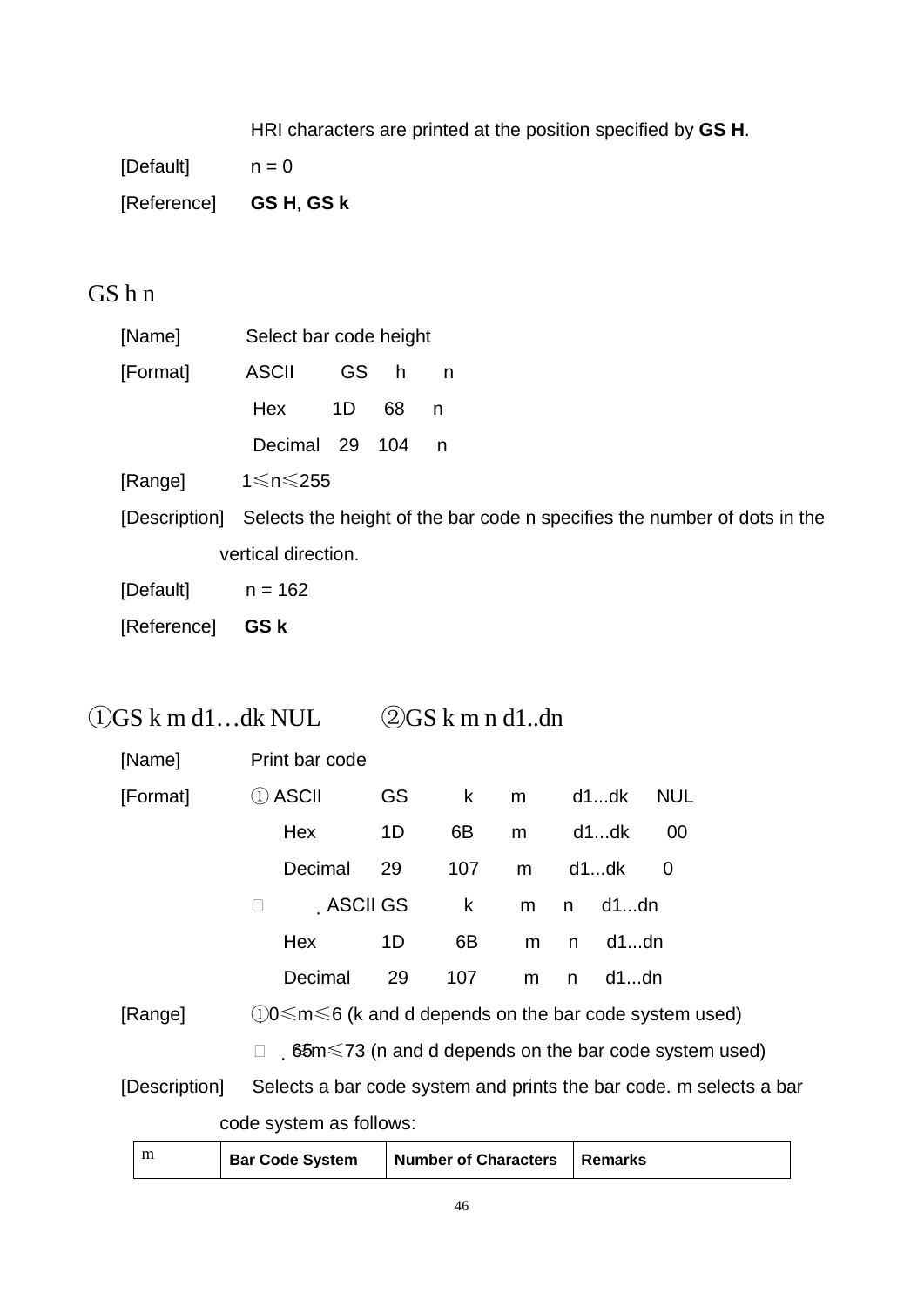|               | 0              | UPC-A                | $11 \leq k \leq 12$     | $48 \le d \le 57$                |
|---------------|----------------|----------------------|-------------------------|----------------------------------|
|               | 1              | UPC-E                | $11 \leq k \leq 12$     | $48 \le d \le 57$                |
|               | $\overline{2}$ | JAN13 (EAN13)        | $12 \leq k \leq 13$     | $48 \le d \le 57$                |
|               | 3              | JAN8 (EAN8)          | $7 \leq k \leq 8$       | $48 \le d \le 57$                |
|               |                |                      |                         | $45 \le d \le 57$ ,              |
|               |                |                      |                         | $65 \le d \le 90$ ,              |
|               | 4              | CODE39               | $1 \leq k \leq 255$     | $d = 32, 36, 37, 43,$            |
| $\odot$       |                |                      |                         | 45, 46, 47                       |
|               |                |                      |                         | $d = 42$                         |
|               | 5              | <b>ITF</b>           | 1 ≤ k ≤255 (even        | $48 \le d \le 57$                |
|               |                |                      | number)                 |                                  |
|               |                |                      |                         | $48 \le d \le 57$ ,              |
|               | 6              | <b>CODABAR</b>       | $1 \leq k \leq 255$     | $65 \le d \le 68$ ,              |
|               |                |                      |                         | $d = 36, 43, 45, 46,$            |
|               |                |                      |                         | 47, 58                           |
|               | 65             | UPC-A                | $11 \le n \le 12$       | $48 \le d \le 57$                |
|               | 66             | UPC-E                | $11 \le n \le 12$       | $48 \le d \le 57$                |
|               | 67             | <b>JAN13 (EAN13)</b> | $12 \le n \le 13$       | $48 \le d \le 57$                |
|               | 68             | JAN8 (EAN8)          | $7 \le n \le 8$         | $48 \le d \le 57$                |
|               |                |                      |                         | $45 \le d \le 57$ ,              |
|               | 69             | CODE39               | $1 \le n \le 255$       | $65 \le d \le 90$ ,              |
|               |                |                      |                         | $d = 32, 36, 37, 43, 45, 46, 47$ |
|               |                |                      |                         | $d = 42$                         |
| $\circled{2}$ | 70             | <b>ITF</b>           | $1 \le n \le 255$ (even | $48 \le d \le 57$                |
|               |                |                      | number)                 |                                  |
|               | 71             | <b>CODABAR</b>       | $1 \le n \le 255$       | $48 \le d \le 57$ ,              |
|               |                |                      |                         | $65 \le d \le 68$ ,              |
|               |                |                      |                         | $d = 36, 43, 45, 46,$            |
|               |                |                      |                         | 47,58                            |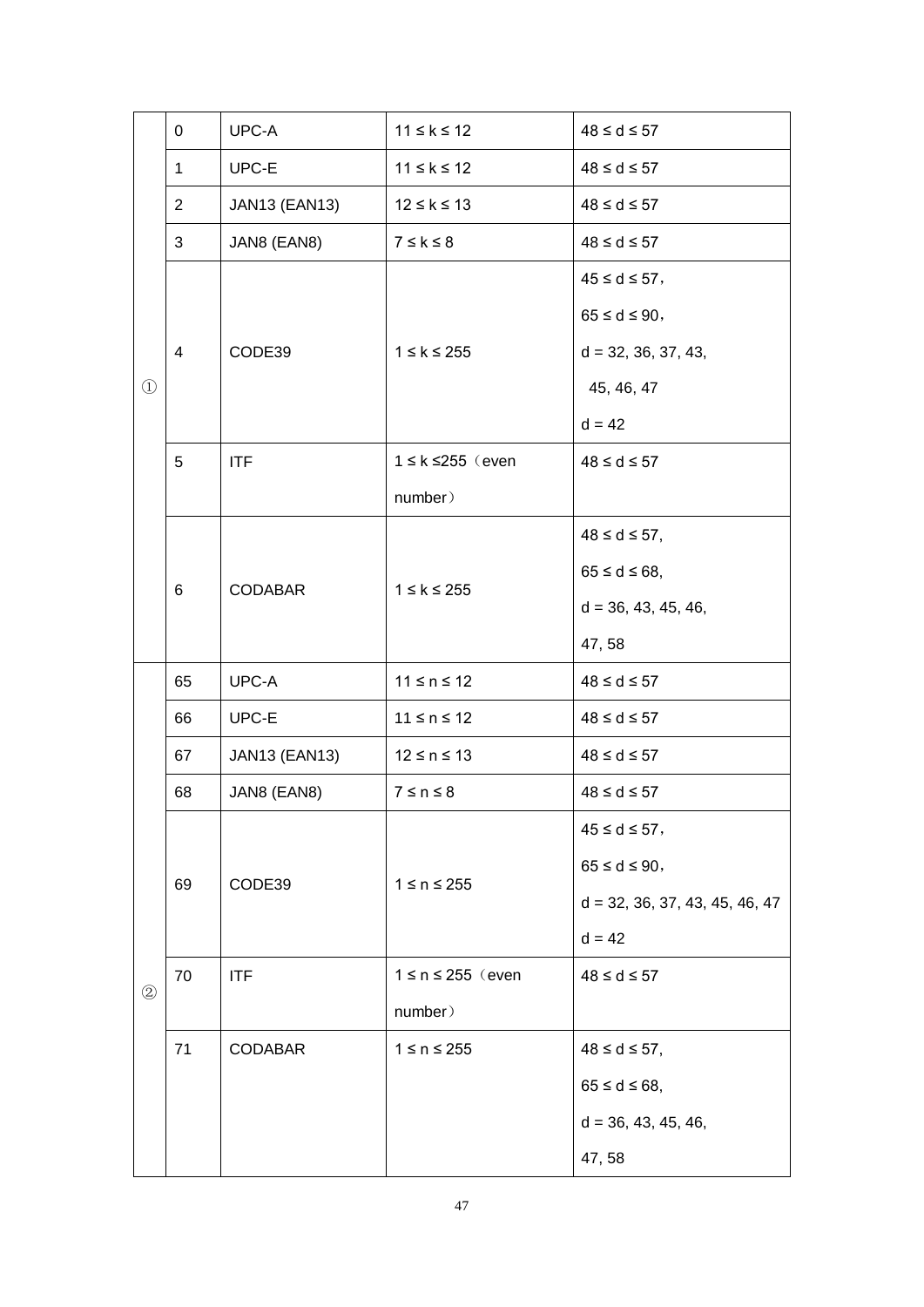| 72 | CODE <sub>93</sub>  | 1 ≤ n ≤ 255         | $0 \leq d \leq 127$ |
|----|---------------------|---------------------|---------------------|
| 73 | CODE <sub>128</sub> | $2 \leq n \leq 255$ | l 0 ≤ d ≤ 127       |

[Details for  $\square$ ] This command ends with a NUL code.

When the bar code system used is UPC-A or UPC-E, the printer prints the bar code data after receiving 12 bytes bar code data and processes the following data as normal data.

When the bar code system used is JAN13 (EAN13), the printer prints the bar code after receiving 13 bytes bar code data and processes the following data as normal data.

When the bar code system used is JAN8 (EAN8), the printer prints the bar code after receiving 8 bytes bar code data and processes the following data as normal data.

The number of data for ITF bar code must be even numbers. When an odd number of data is input, the printer ignores the last received data.

[Details for  $\Box$ ] n indicates the number of bar code data, and the printer processes n bytes from the next character data as bar code data.

> If n is outside of the specified range, the printer stops command processing and processes the following data as normal data.

[Details in standard mode] If d is outside of the specified range, the printer only feeds paper and processes the following data as normal data. If the horizontal size exceeds printing area, the printer only feeds the paper.

> This command feeds as much paper as is required to print the bar code, regardless of the line spacing specified by **ESC 2** or **ESC 3**.

This command is enabled only when no data exists in the print buffer. When data exists in the print buffer, the printer processes the data following m as normal data.

After printing bar code, this command sets the print position to the beginning of the line.

This command is not affected by print modes (emphasized,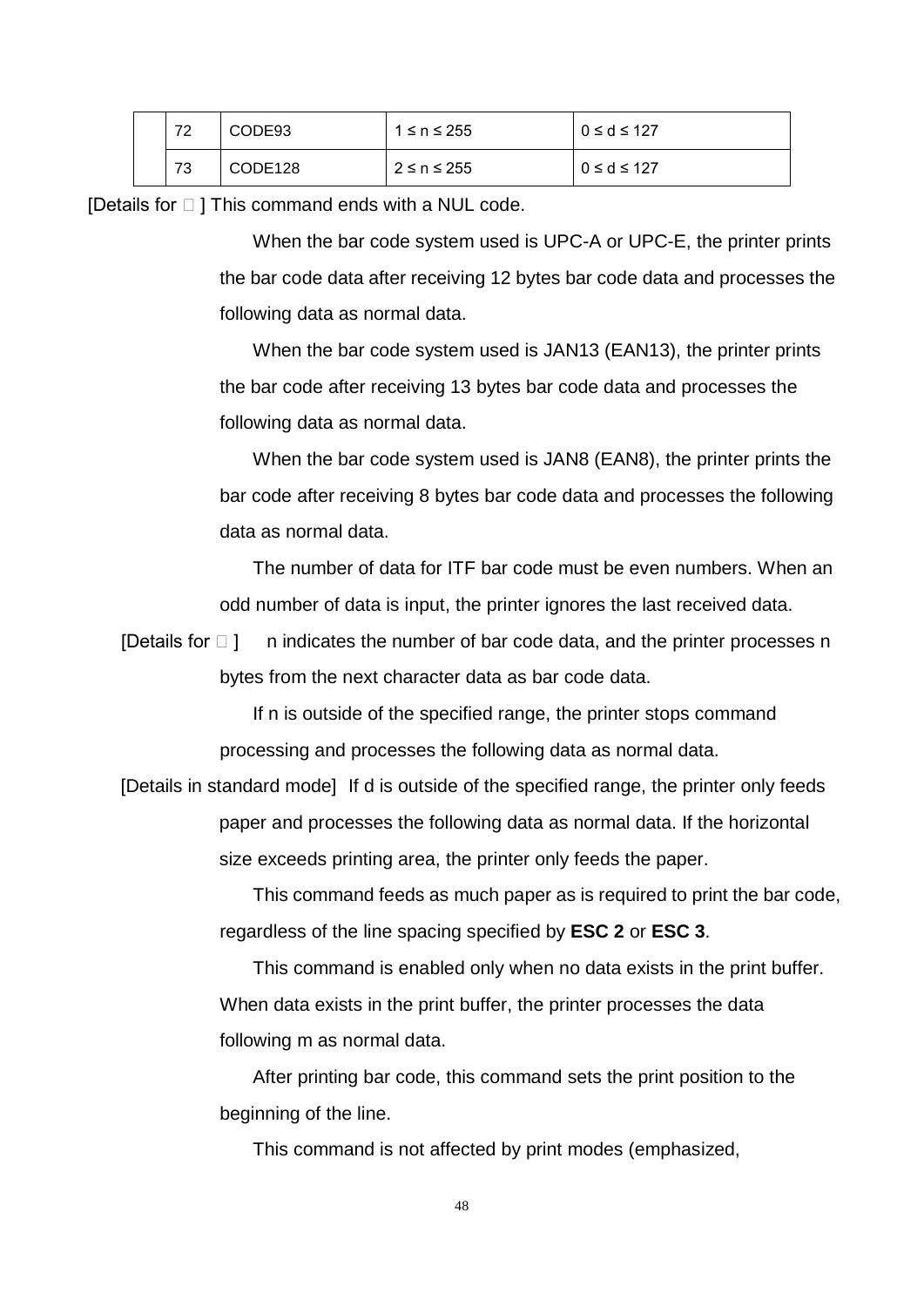double-strike, underline, character size, white/black reverse printing, or  $90\Box$  rotated character, etc.), except for upside-down printing mode.

[Details in page mode] This command develops bar code data in the print buffer, but does not print it. After processing bar code data, this command moves the print position to the right side dot of the bar code.

> If d is out of the specified range, the printer stops command processing and processes the following data as normal data. In this case the data buffer position does not change.

> If bar code width exceeds the printing area, the printer does not print the bar code but moves the data buffer position to the left side out of the printing area. When CODE93 ( $m = 72$ ) is used: The printer prints an HRI character ( ) as start character at the beginning of the HRI character string.

> The printer prints an HRI character ( ) as a stop character at the end of the HRI character string.

The printer prints HRI characters  $( \Box +$  an alphabetic character) as a control character (<00>H to <1F>H and <7F>H)。

## GS v 0 m xL xH yL yH d1....dk

follows:

| [Name]   | Print raster bit image               |  |  |  |  |                                                                                                  |  |
|----------|--------------------------------------|--|--|--|--|--------------------------------------------------------------------------------------------------|--|
| [Format] | ASCII                                |  |  |  |  | GS v 0 m xL xH yL yH d1dk                                                                        |  |
|          | Hex                                  |  |  |  |  | 1D 76 30 m xL xH yL yH d1dk                                                                      |  |
|          | Decimal 29 118 48 m xL xH yL yH d1dk |  |  |  |  |                                                                                                  |  |
| [Range]  | 0≤m≤3,48≤m ≤51 0≤xL≤255 0≤xH≤255     |  |  |  |  |                                                                                                  |  |
|          |                                      |  |  |  |  | $0 \le yL \le 255$ $0 \le d \le 255$ k = (xL+xH $\times$ 256) $\times$ (yL+yH $\times$ 256)(k>0) |  |
|          |                                      |  |  |  |  |                                                                                                  |  |

[Description] Selects Raster bit-image mode. The value of m selects the mode, as

| m     | <b>Mode</b>  | <b>Vertical Dot</b> | <b>Horizontal Dot</b> |
|-------|--------------|---------------------|-----------------------|
| 0, 48 | Normal       | 200 DPI             | 200 DPI               |
| 1.49  | Double-width | 200 DPI             | 100 DPI               |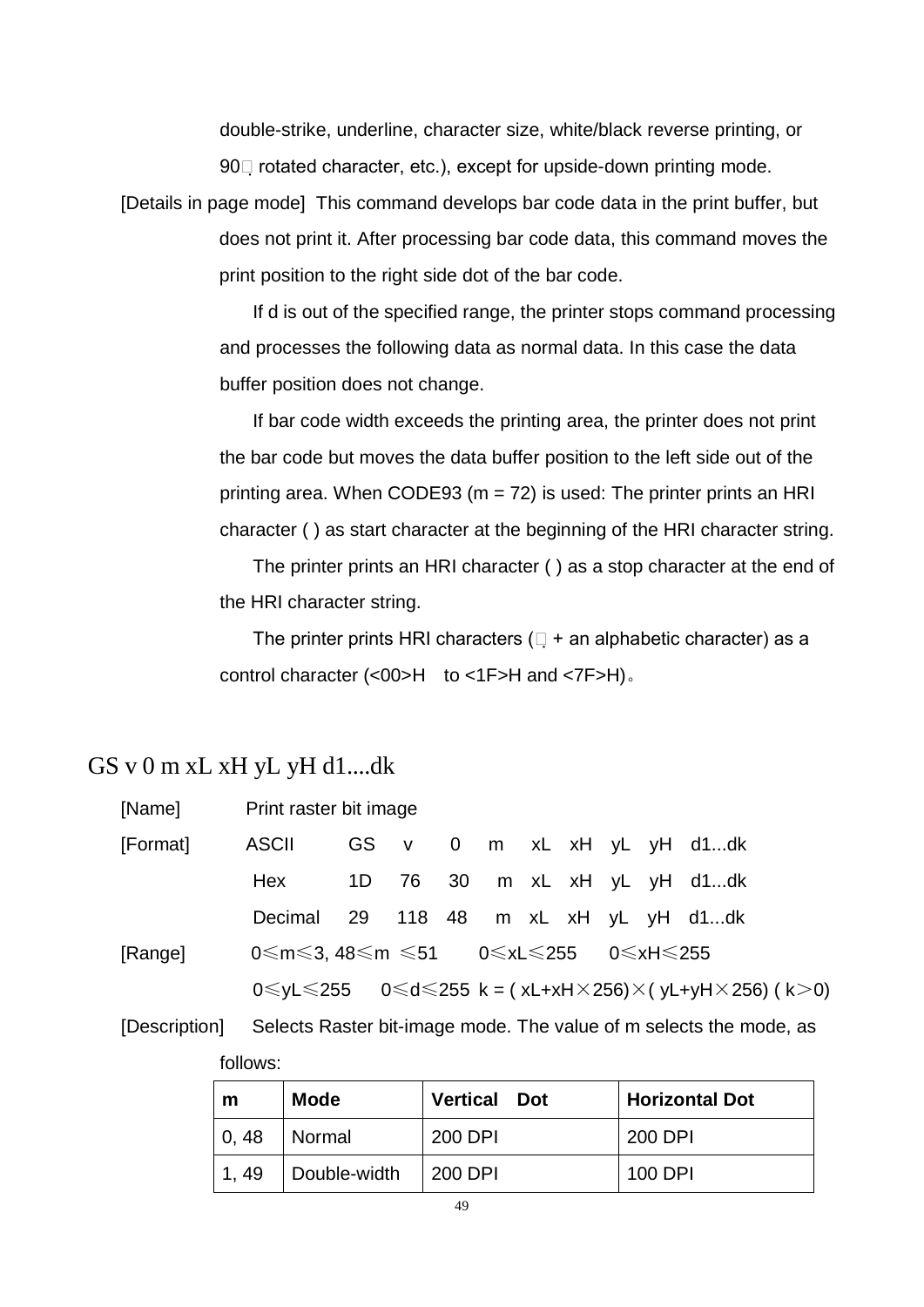| 2, 50 | Double-height   100 DPI |         | 200 DPI |
|-------|-------------------------|---------|---------|
| 3, 51 | Quadruple               | 100 DPI | 100 DPI |

xL, xH, select the number of data bits ( $xL+ xH \square 256$ ) in the horizontal direction for the bit image.

yL, yH, select the number of data bits ( $yL+ yH \square 256$ ) in the vertical direction for the bit image.

[Details] In standard mode, this command is effective only when there is no data in the print buffer.

> This command has no effect in all print modes (character size, emphasized,double-strike, upside-down, underline, white/black reverse printing, etc.) for raster bit image.

If the printing area width set by **GS L** and **GS W** is less than the minimum width,the printing area is extended to the minimum width only on the line in question.The minimum width means 1 dot in normal (m=0, 48) and double-height (m=2,50), 2 dots in double-width (m=1, 49) and quadruple (m=3, 51) modes.

Data outside the printing area is read in and discarded on a dot-by-dot basis.

The position at which subsequent characters are to be printed for raster bit image is specified by **HT** (Horizontal Tab), **ESC \$** (Set absolute print position), **ESC** \ ( Set relative print position), and **GS L** (Set left margin ). If the position at which subsequent characters are to be printed is not a multiple of 8, print speed may decline.

The **ESC a** (Select justification) setting is also effective on raster bit images.

When this command is received during macro definition, the printer ends macro definition, and begins performing this command. The definition of this command should be cleared. d indicates the bit-image data. Set time a bit to 1 prints a dot and setting it to 0 does not print a dot.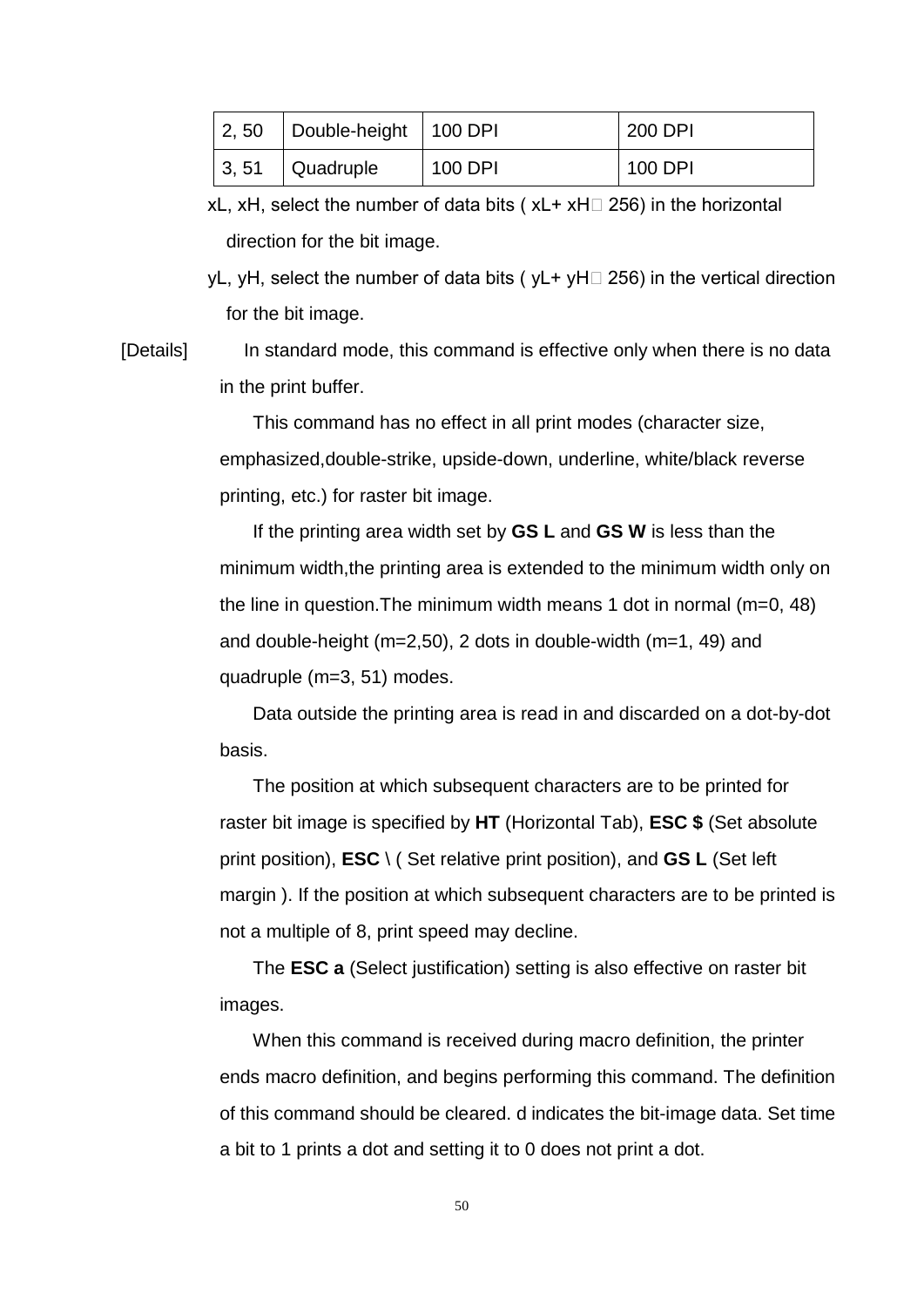#### GS w n

| [Name]   | Set bar code width |     |      |   |
|----------|--------------------|-----|------|---|
| [Format] | ASCII GS           |     | W    | n |
|          | Hex                | 1D. | - 77 | n |
|          | Decimal 29         |     | 119  | n |
| [Range]  | 2≤n≤6              |     |      |   |

[Description] Set the horizontal size of the bar code. n specifies the bar code width as follows:

| n              | <b>Module Width (mm) for</b> | <b>Binary-level bar codes</b> |                          |  |
|----------------|------------------------------|-------------------------------|--------------------------|--|
|                | <b>Multi-level Bar Code</b>  | Thin element width (mm)       | Thick element width (mm) |  |
| 2              | 0.25                         | 0.25                          | 0.625                    |  |
| 3              | 0.375                        | 0.375                         | 1.0                      |  |
| $\overline{4}$ | 0.5                          | 0.5                           | 1.25                     |  |
| 5              | 0.625                        | 0.625                         | 1.625                    |  |
| 6              | 0.75                         | 0.75                          | 1.875                    |  |

Multi-level bar codes are as follows: UPC-A, UPC-E, JAN13 (EAN13),

JAN8 (EAN8), CODE93, CODE128

Binary-level bar codes are as follows: CODE39, ITF, CODABAR

 $[Default]$   $n = 3$ 

[Reference] **GS k**

## FS ! n

| [Name]   |                   | Set print mode(s) for Kanji characters |    |   |  |  |
|----------|-------------------|----------------------------------------|----|---|--|--|
| [Format] | <b>ASCII</b>      | FS                                     |    | n |  |  |
|          | <b>Hex</b>        | 1C                                     | 21 | n |  |  |
|          | Decimal           | 28                                     | 33 | n |  |  |
| [Range]  | $0 \le n \le 255$ |                                        |    |   |  |  |
|          |                   |                                        |    |   |  |  |

[Description] Sets the print mode for Kanji characters, using n as follows: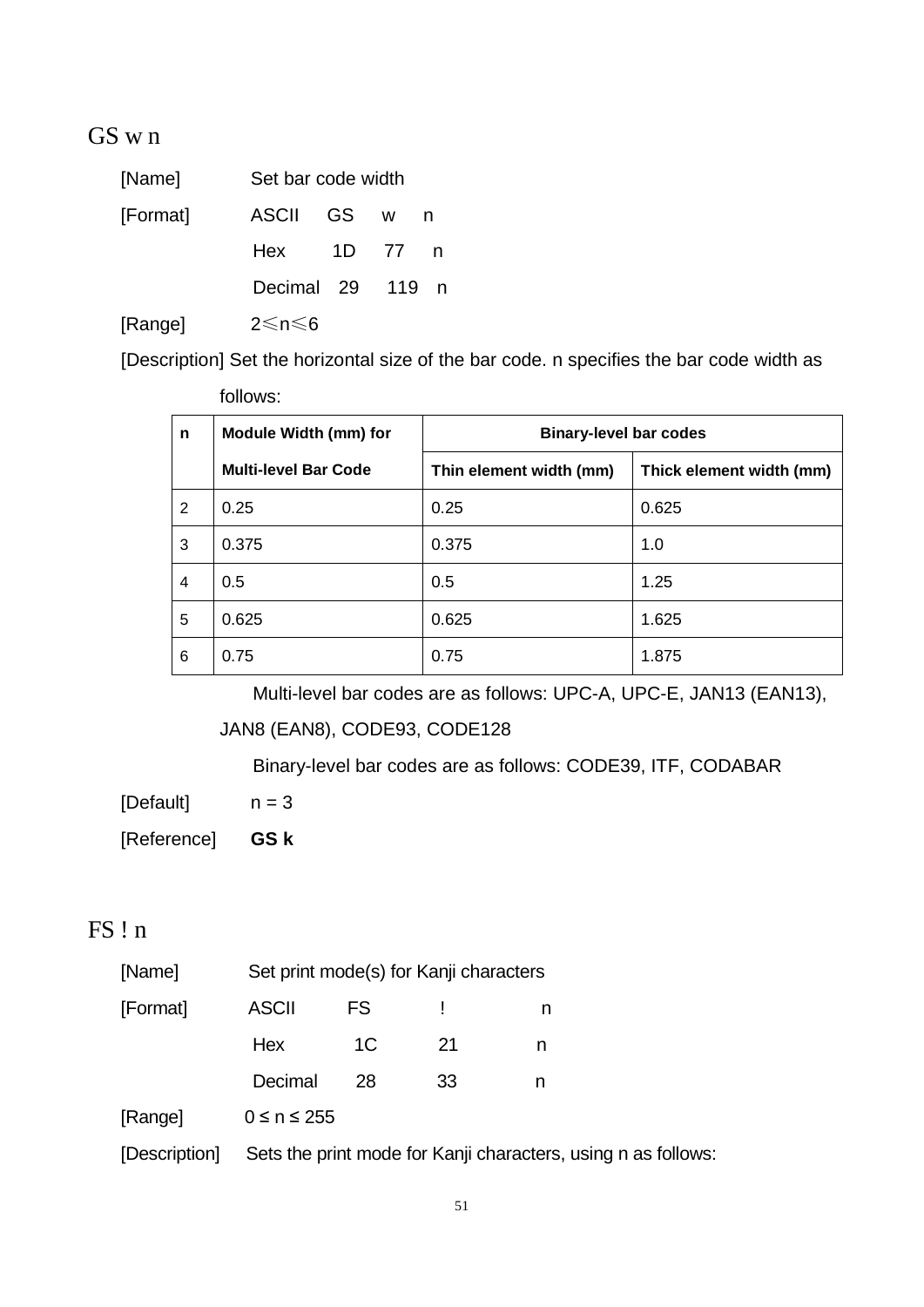| <b>Bit</b> | Off/On | <b>Hex</b> | <b>Decimal</b> | <b>Function</b>            |
|------------|--------|------------|----------------|----------------------------|
| 0          |        |            |                | Undefined.                 |
| 1          |        |            |                | Undefined.                 |
| 2          | Off    | 00         | 0              | Double-width mode is OFF.  |
|            | On     | 04         | 4              | Double-width mode is ON.   |
| 3          | Off    | 00         |                | Double-height mode is OFF. |
|            | On     | 08         | 8              | Double-height mode is ON.  |
| 4          |        |            |                | Undefined.                 |
| 5          |        |            |                | Undefined.                 |
| 6          |        |            |                | Undefined.                 |
| 7          | Off    | 00         | 0              | Underline mode is OFF.     |
|            | On     | 80         | 128            | Underline mode is ON.      |

[Details] • When both double-width and double-height modes are set (including right- and left-side character spacing), quadruple-size characters are printed.

> • The printer can underline all characters (including right- and left-side character spacing), but cannot underline the space set by **HT** and 90° clockwise-rotated characters.

• The thickness of the underline is that specified by FS  $\tilde{ }$ , regardless of the character size.

• When some of the characters in a line are double or more height, all the characters on the line are aligned at the baseline.

• It is possible to emphasize the Kanji character using **FS W** or **GS !**, the setting of the last received command is effective.

• It is possible to turn under line mode on or off using **FS** , and the setting of the last received command is effective.

 $[Default]$   $n = 0$ 

[Reference] **FS -**, **FS W**, **GS !**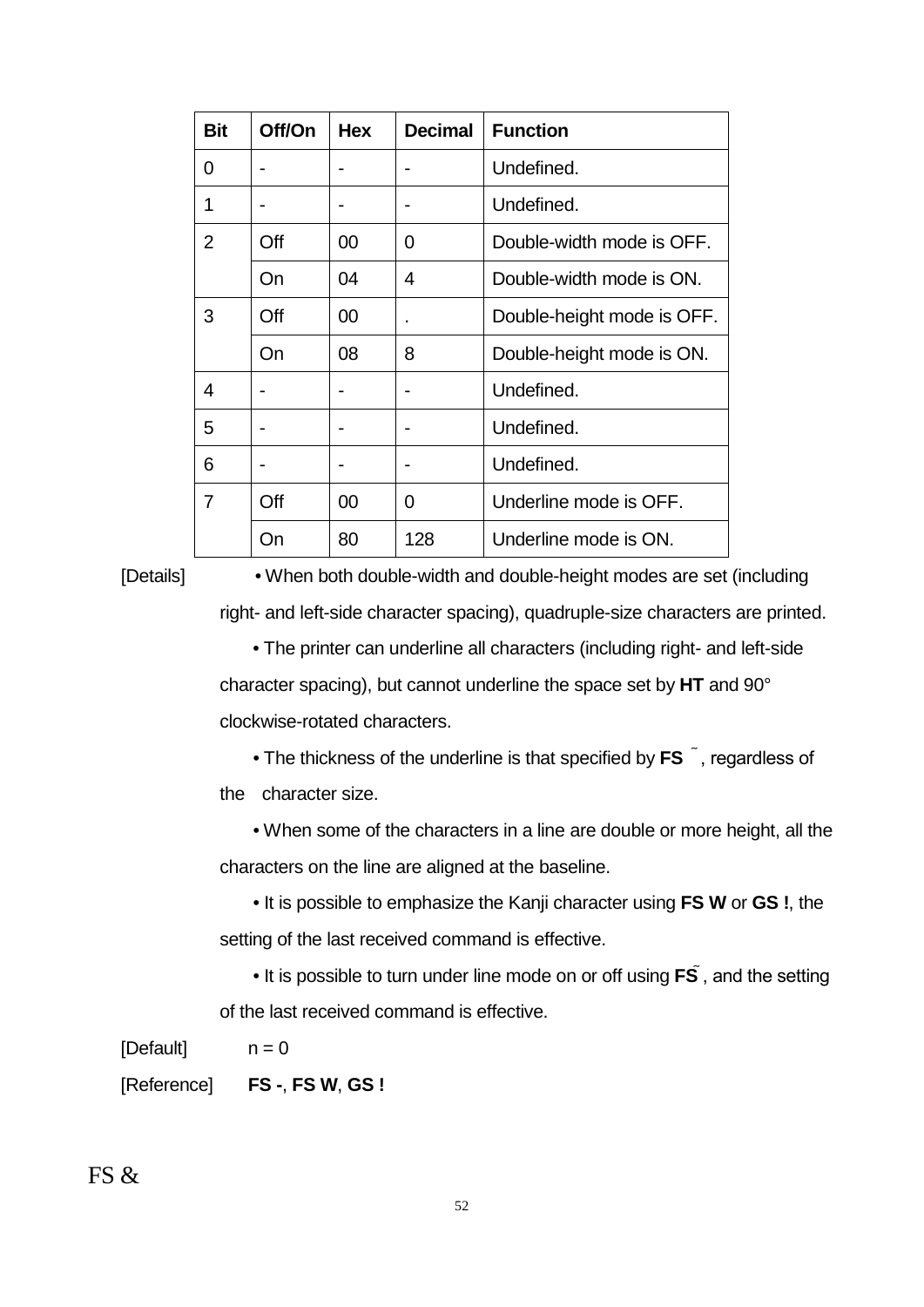| [Name]               |            |           | Select Kanji character mode                 |
|----------------------|------------|-----------|---------------------------------------------|
| [Format]             | ASCII      | <b>FS</b> | &                                           |
|                      | Hex 1C     |           | -26                                         |
|                      | Decimal 28 |           | 38                                          |
|                      |            |           | [Description] Selects Kanji character mode. |
| [Reference] FS., FSC |            |           |                                             |

 $FS - n$ 

| [Name]   | Turn underline mode on/off for Kanji characters |     |    |   |  |
|----------|-------------------------------------------------|-----|----|---|--|
| [Format] | <b>ASCII</b>                                    | FS. | ۰  | n |  |
|          | Hex                                             | 1C  | 2D | n |  |
|          | Decimal                                         | 28  | 45 | n |  |
| [Range]  | $0 \le n \le 2$ , $48 \le n \le 50$             |     |    |   |  |

[Description] Turns underline mode for Kanji characters on or off, based on the following values of n.

| n     | <b>Function</b>                                            |
|-------|------------------------------------------------------------|
| 0, 48 | Turns off underline mode for Kanji characters              |
| 1, 49 | Turns on underline mode for Kanji characters (1-dot thick) |
| 2, 50 | Turns on underline mode for Kanji characters (2-dot thick) |

[Details] • The printer can underline all characters (including right- and left-side character spacing), but cannot underline the space set by **HT** and 90° clockwise-rotated characters.

> • After the underline mode for Kanji characters is turned off by setting n to 0, underline printing is no longer performed, but the previously specified underline thickness is not changed. The default underline thickness is 1 dot.

• The specified line thickness does not change even when the character size changes.

• It is possible to turn underline mode on or off using **FS !**, and the last received command is effective.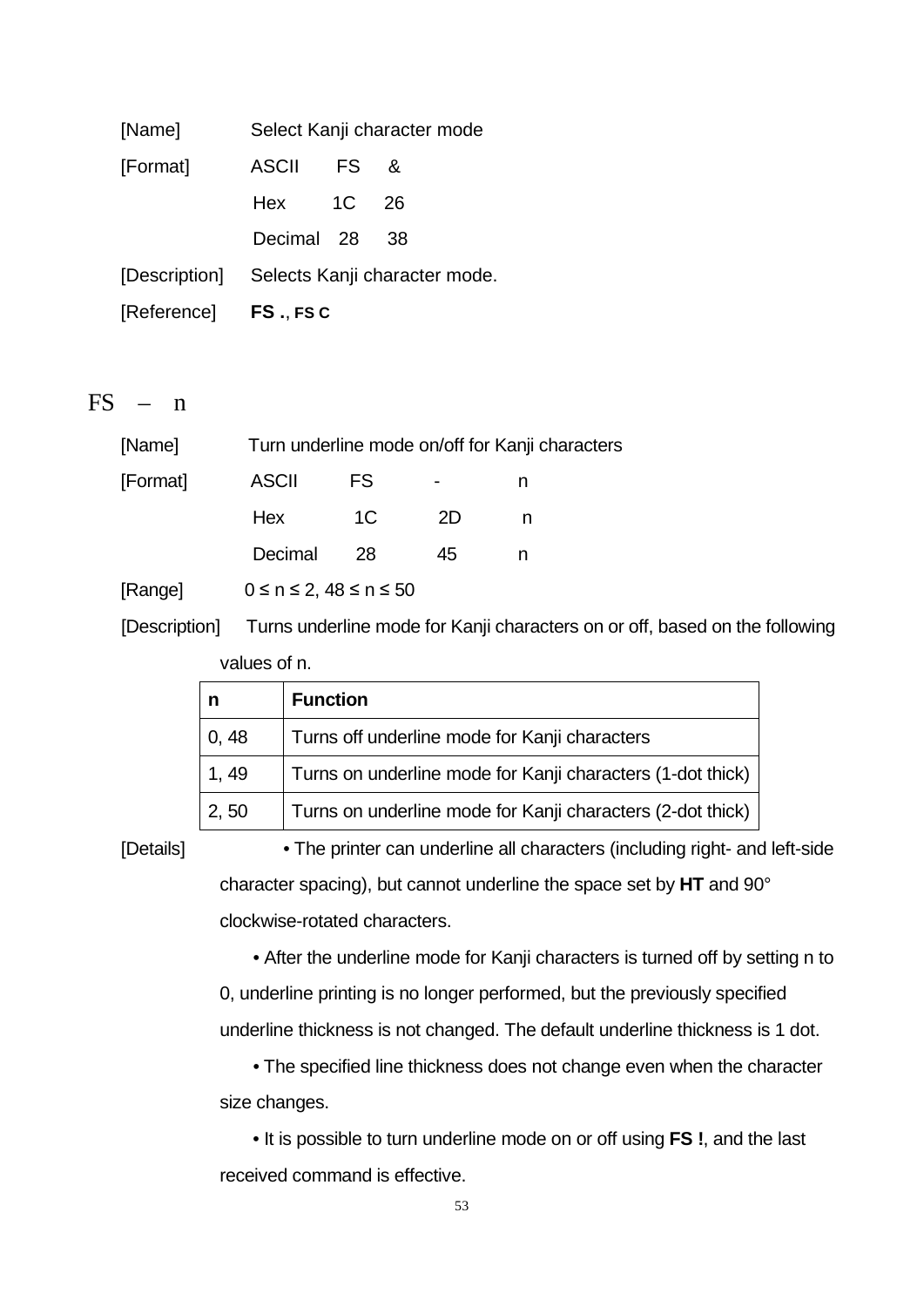| [Default]   | $n = 0$ |
|-------------|---------|
| [Reference] | FS!     |

# FS .

| [Name]                 | Cancel Kanji character mode |           |                                             |  |
|------------------------|-----------------------------|-----------|---------------------------------------------|--|
| [Format]               | <b>ASCII</b>                | <b>FS</b> |                                             |  |
|                        | Hex 1C 2E                   |           |                                             |  |
|                        | Decimal 28                  |           | 46.                                         |  |
|                        |                             |           | [Description] Cancels Kanji character mode. |  |
| [Reference] FS &, FS C |                             |           |                                             |  |

## FS 2 c1 c2 d1...dk

| [Name]   |                          | Define user-defined Kanji characters |  |  |  |  |
|----------|--------------------------|--------------------------------------|--|--|--|--|
| [Format] | ASCII FS 2 c1 c2 d1dk    |                                      |  |  |  |  |
|          | Hex 1C 32 c1 c2 d1dk     |                                      |  |  |  |  |
|          | Decimal 28 50 c1 c2 d1dk |                                      |  |  |  |  |

[Range] c1 and c2 indicate character codes for the defined characters. The range of values for c1 and c2 differ depending on the character code system used.

| Model type                       | c1         | c2                 |  |
|----------------------------------|------------|--------------------|--|
| Japanese Kanji supporting model  | $c1 = 77H$ | 21H < c2 < 7EH     |  |
| (JIS code system)                |            |                    |  |
| Japanese Kanji supporting model  | $c1 = ECH$ | 40H < c2 < 7EH     |  |
| (SHIFT-JIS code system)          |            | 80H < c2 < 9EH     |  |
| Chinese Kanji supporting model   | $c1 = FEH$ | A1H < c2 < FEH     |  |
| Taiwanese Kanji supporting model | $c1 = FEH$ | A1H $<$ c2 $<$ FEH |  |

 $0 \le d \le 255$  k = 72

[Description] Defines user-defined Kanji characters for the character codes specified by c1 and c2.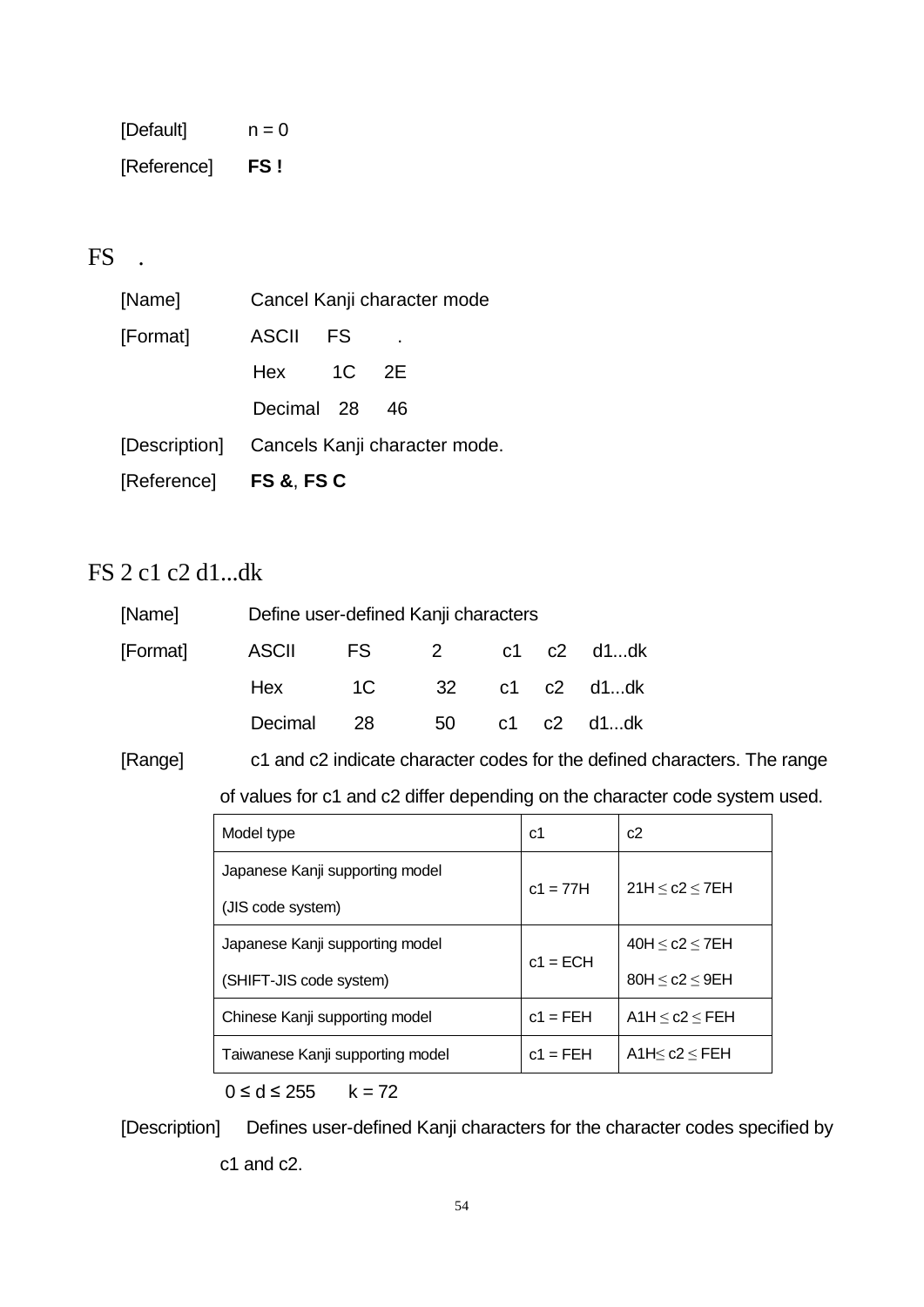[Details] • c1 and c2 indicate character codes for the defined characters. c1 specifies for the first byte, and c2 for the second byte.

> • d indicates the dot data. Set a corresponding bit to 1 to print a dot or to 0 to not print a dot.

[Default] All spaces.

[Reference] **FS C**



FS S n1 n2

| [Name]   | Set left- and right-side Kanji character spacing |    |   |         |  |
|----------|--------------------------------------------------|----|---|---------|--|
| [Format] | <b>ASCII</b>                                     | FS | S | n 1 n 2 |  |
|          |                                                  |    |   |         |  |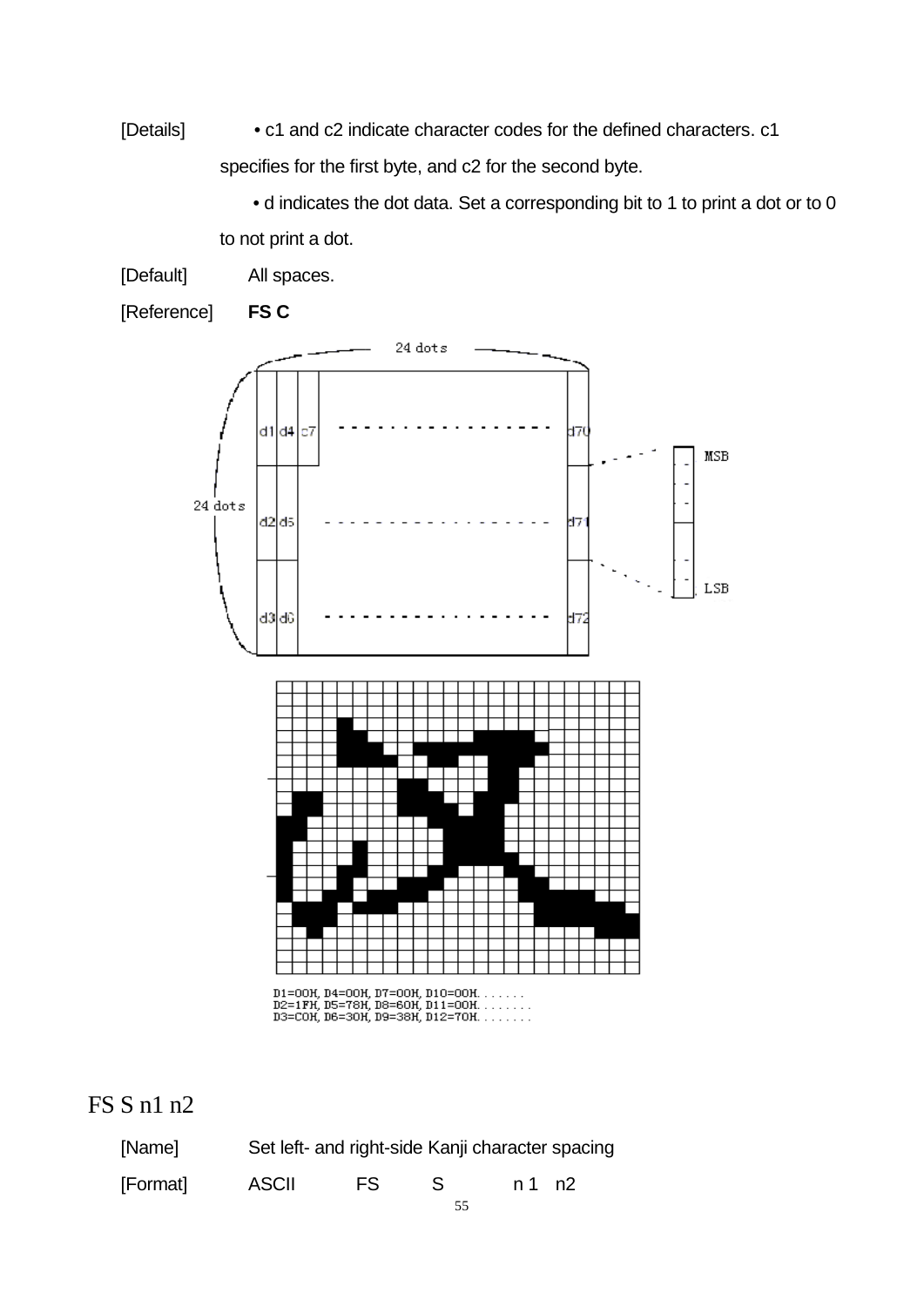| Hex        | 1C 53 |     | n 1 n 2 |  |
|------------|-------|-----|---------|--|
| Decimal 28 |       | -83 | n 1 n 2 |  |

[Range] 0 ≤ n1 ≤ 255 0 ≤ n2 ≤ 255

[Description] Sets left- and right-side Kanji character spacing n1 and n2, respectively.

• When the printer model used supports **GS P**, the left-side character spacing is  $In1 \times$  horizontal or vertical motion units], and the right-side character spacing is  $\lceil n/2 \times \rceil$  horizontal or vertical motion units].

[Details] • When double-width mode is set, the left- and right-side character spacing is twice the normal value.

> • The horizontal and vertical motion units are set by **GS P**. The previously specified character spacing does not change, even if the horizontal or vertical motion unit is changed using **GS P**.

• The value cannot be less than the minimum horizontal movement amount, and must be in even units of the minimum horizontal movement amount.

• In standard mode, the horizontal motion unit is used.

• In page mode, the horizontal or vertical motion unit differs in page mode, depending on starting position of the printable area as follows:

 $\Box$  When the starting position is set to the upper left or lower right of the printable area using **ESC T**, the horizontal motion unit ( x) is used.

 $\Box$  When the starting position is set to the upper right or lower left of the printable area using **ESC T**, the vertical motion unit ( y) is used.

 $\Box$  The maximum right-side spacing is 255/180 inches for the paper roll and is approximately 35.983 mm {255/150 inches}. Any setting exceeding the maximum is converted to the maximum automatically.

 $[Default]$   $n1 = 0, n2 = 0$ 

[Reference] **GS P**

FS W n

56